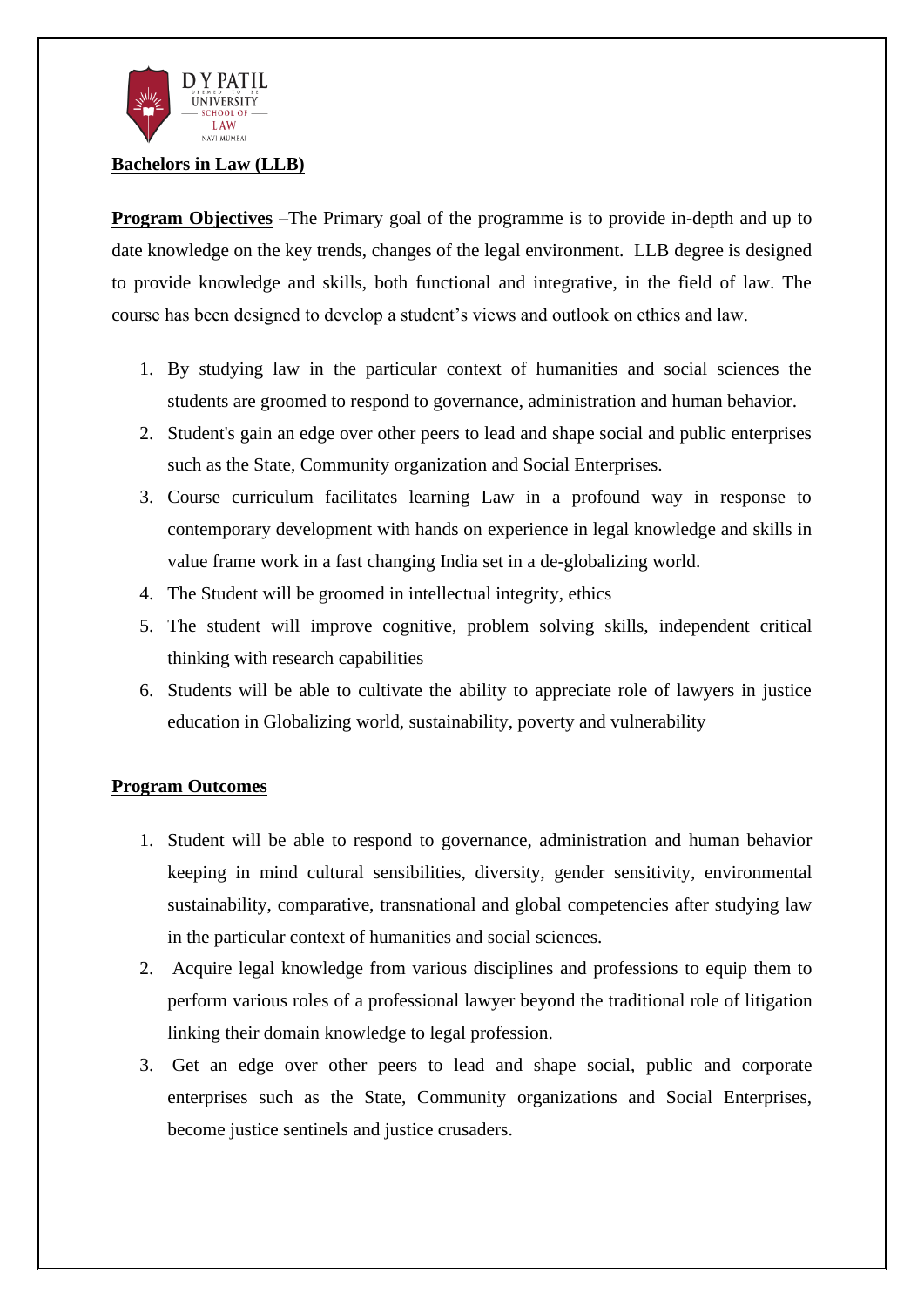

- 4. Gain hands on experience in legal knowledge, skills, ethics and values to be able to work in a fast changing India set in a de-globalizing world because of the course curriculum which will facilitate learning law in a profound way in response to contemporary developments.
- 5. Find, identify and interpret the law in a given situation.
- 6. Resolve the legal problems with the correct application of law.
- 7. Procure the IT skills to use the electronic resources to find the legal information.
- 8. Improve cognitive skills, problem solving skills, analytical and independent critical thinking with enhanced research capabilities by using different pedagogical methods using collaborative online international learning.
- 9. Cultivate the ability to appreciate the role of lawyers in justice education in a globalizing world sensitive to the needs of sustainability, poverty and vulnerability.
- 10. Acquaint with the institutions of the legal systems including national, international and multiple aspects of dispute resolution, groomed in intellectual integrity, critical thinking, and be practice ready lawyers.

#### **Course Specific Objectives and Outcomes**

### **1. JURISPRUDENCE 1**

#### **Course Objective-**

The course aims at developing an analytical approach to understand the nature of law, development of law and working of a legal system in different dimensions with reference to popular legal theorists.

#### **Course Outcome:**

On successful completion of this course you will be able to:

- Demonstrate an advanced and integrated understanding ofthe political, social, historical, philosophical, and economic context oflaw.
- Engage in identification, articulation and critical evaluation of legal theory and the implications for policy.
- Critically analyze and research complex problems relating to law and legal theory and make reasoned and appropriate choices amongst alternatives.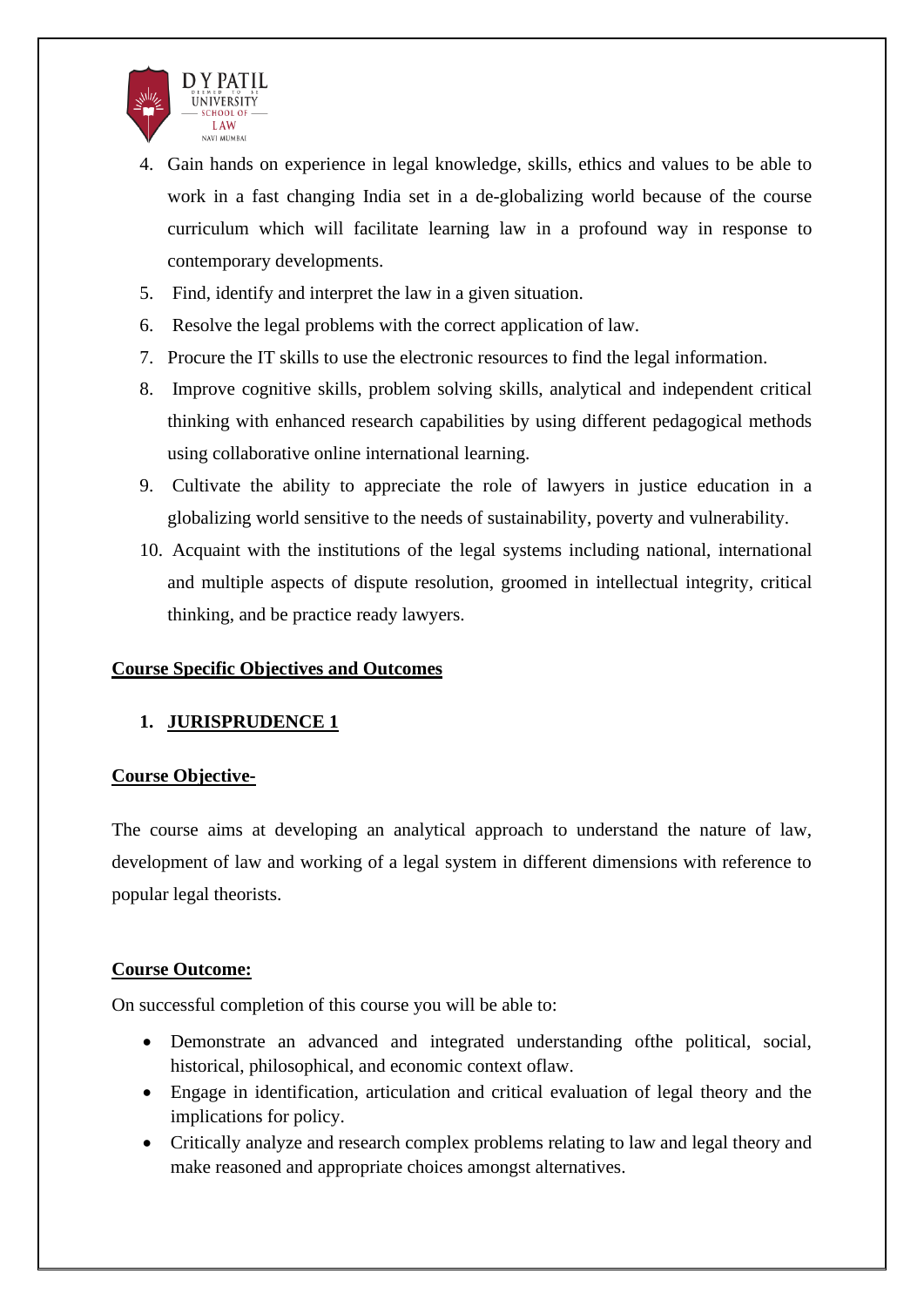

# **2. LABOUR AND INDUSTRIAL LAW**

## **Course Objective-**

• This paper focuses on various aspects of management of labour relation and dispute settlement bodies and techniques

### **Course Outcome:**

At the end of the course, a student will be able to understand

- Development and the judicial setup of Labour Laws.
- The salient features of industrial disputes and trade unions power and function also to integrate the
- Knowledge of Labor Law in General HRD Practice.
- The laws relating to Industrial Relations, Working conditions and also learns the enquiry proceduraland industrial discipline.

# **3. LAW OF CONTRACT 1**

### **Course Objective**

The objective of this paper is to make students familiar with various principles of contract formation enunciated in the Indian Contract Act, 1872.

## **Course Outcome:**

Students graduating with Law of Contract will be able to:.

- Define, distinguish and apply the basic concepts and terminology of the law of contract;
- Define and distinguish amongst the various processes involved in contract formation;
- Identify the relevant legal issues that arises on a given set of facts in the area of contract law.

# **4. LAW OF TORT & CONSUMER PROTECTION ACT 1986**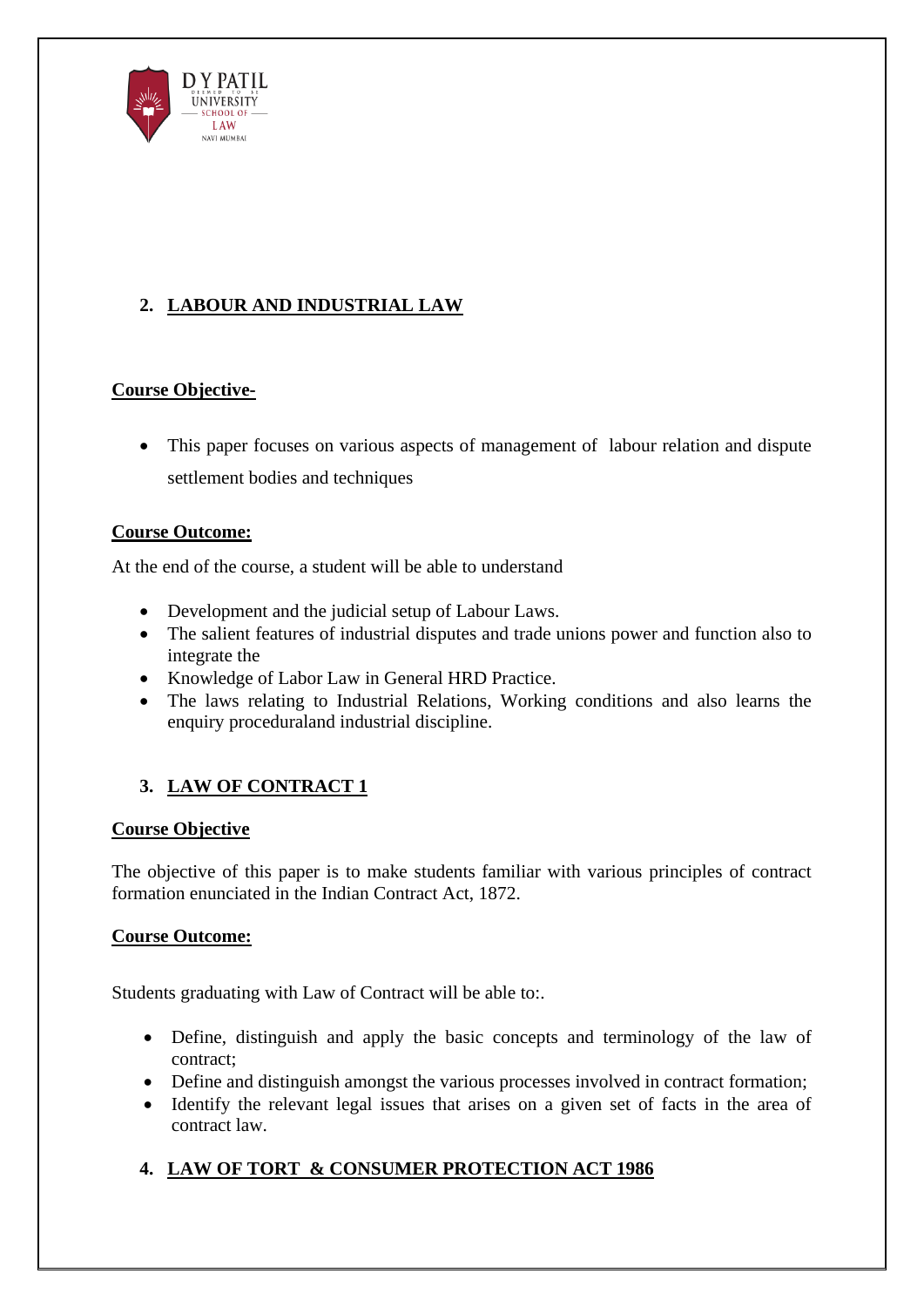

### **Course Objective**

This paper is to make students understand the nature of tort and conditions of liability with reference to established case law. Further, it covers the Consumer Protection Act, 1986.

#### **Course Outcomes**: -

Students graduating with Law of Torts incl. M.V. Act and consumer Protection Law will be able to:

- To study the principles of Tortuous liability, The defenses available in an action for torts, the capacity of parties to sue and be sued and matters connection there with.
- To study and evaluate the specific torts against the individual and property. With rapid industrialization, inadequacy of the law to protect the individual is exposed.
- The students should reflect on the alternative forms, and also the remedies provided under the Consumer Protection Act, 1986.

## **5. FAMILY LAW 1**

#### **Course Objective**

This Course aims at providing adequate Sociological perspective so that the basic concepts relating to family are expounded in their social setting. It strives to give an overview of some of the current problems arising out of the foundational inequalities in the various family concepts. Another objective of the course is to view family law not merely as a separate system of personal laws based upon religions but as the one cutting across the religious lines and eventually enabling us to fulfill the constitutional directive of uniform civil code at least jurisprudentially at the academic study by identifying the core concepts in marriage laws of all communities to evolve a uniform civil code devoid of political nest. Women and children have special family relations and, therefore, it is aspired to develop insights amongst the students to ensure protection of constitutional rights of women and children in family law administration. In view of the conflicts of the interpersonal laws, conversion is causing problems. How conversion affects the family and whether it is compatible with the concept of secularism and to what extent such problem would stand resolved with the enactment of a uniform civil code, are some of the basics that needs to be examined.

#### **Course Outcomes**: -

Students studying family law learn about basic concepts like marriage, divorce, parental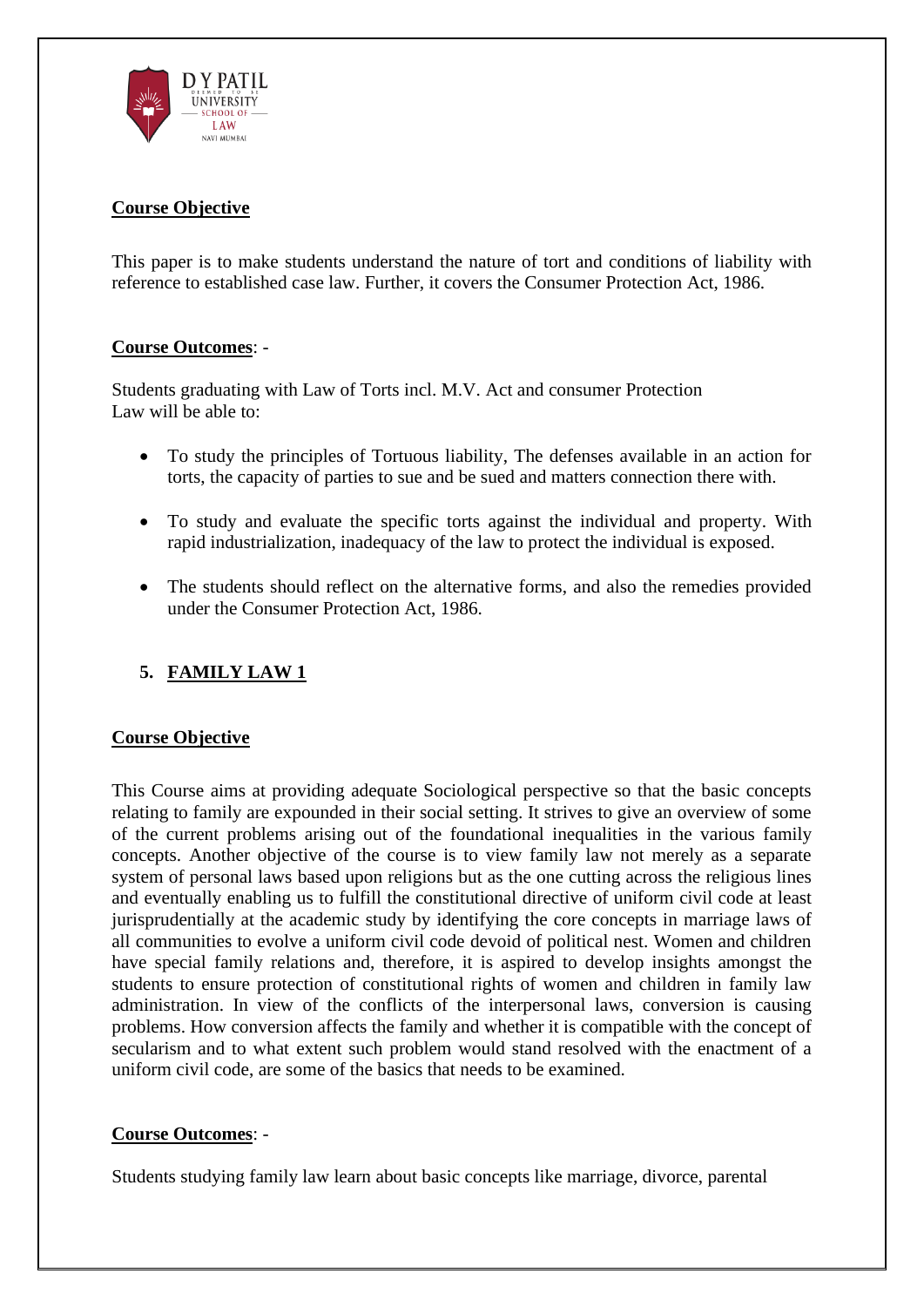

Custody, domestic abuse and children's rights.

- Family law examines historical and social contexts that have influenced the modern definition and regulation of families.
- Students will gain skills of thinking, analysis, written and verbal presentation of ideas of argument

# **6. CONSTITUTIONAL LAW**

#### **Course Objective**

The constitution of a country is regarded as the Fundamental law of the land, to which all other Laws are subordinated to and it pertains to formation, structure and functions of the institution of the State and Government of that country. It delineates the powers and responsibilities of various instrumentalities of the state, imposes limitation upon them, regulates the relation between the state and its subjects, confers, protects and strives to develop certain rights to its subjects. In short, the constitution as a political document strives to construct a common, national, political and constitutional identity for the people who are subjected to it.

#### **Course Outcomes**

#### **Students graduating with law of crime will be able to:**

- Understand and describe areas of criminal justice, law and society through a critical analysis of the subject
- Analyze lacunas within the criminal justice system and suggest the amendments have to make to provide the justice according to the changing needs of the society.
- summarize the process of judicial review and identify criteria used by courts to evaluate the constitutionality of criminal law of India

## **7. JURISPRUDENCE II**

#### **Course Objective-**

The course aims at developing an analytical approach to understand the nature of law, development of law and working of a legal system in different dimensions with reference to popular legal theorists.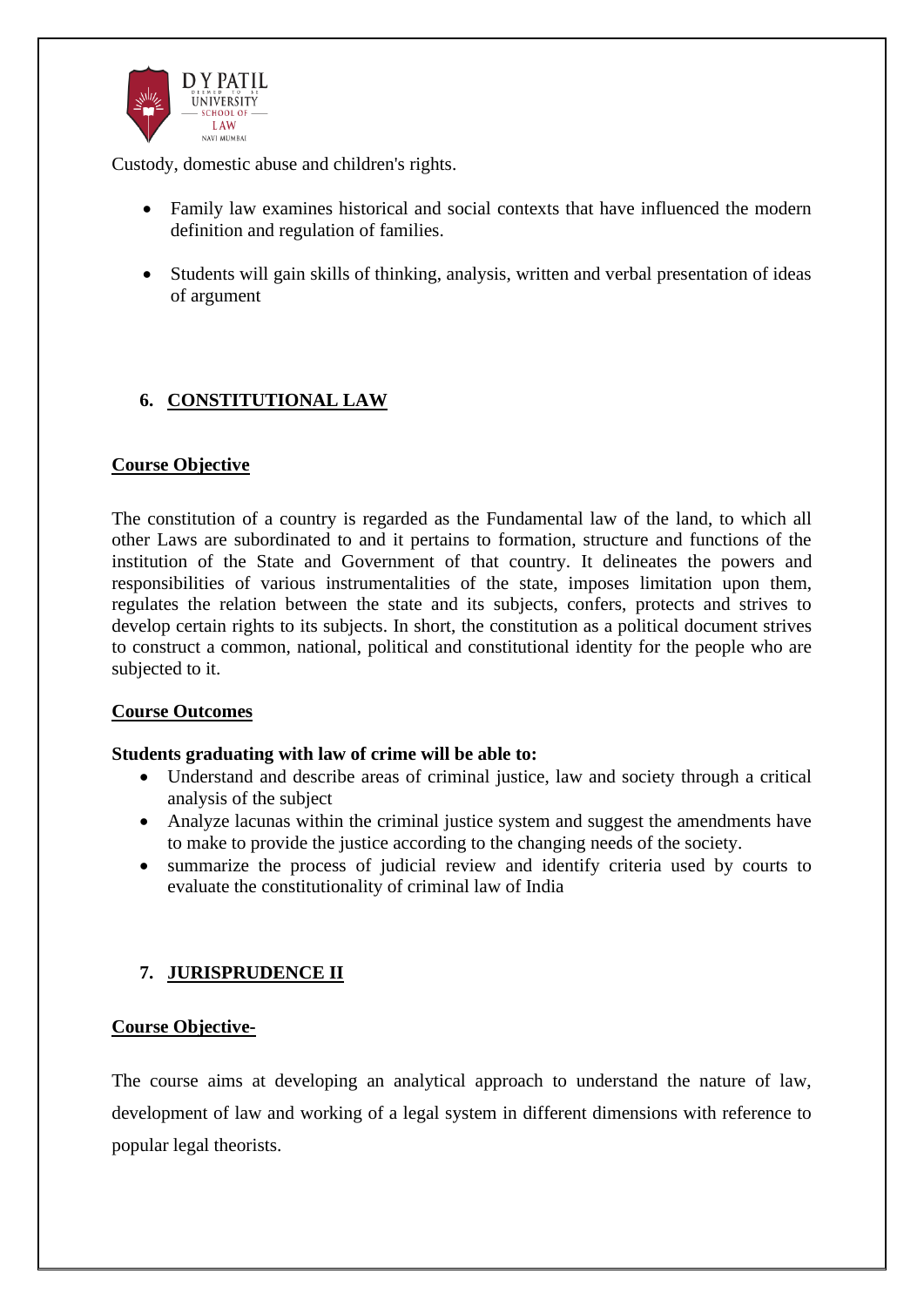

### **Course Outcome:**

On successful completion of this course you will be able to:

- Demonstrate an advanced and integrated understanding ofthe political, social, historical, philosophical, and economic context oflaw.
- Engage in identification, articulation and critical evaluation of legal theory and the implications for policy.
- Critically analyze and research complex problems relating to law and legal theory and make reasoned and appropriate choices amongst alternatives.

# **8. LAW OF EVIDENCE**

### **Course Objective-**

This paper is to orient students with importance of evidence for establishment of claims and the related rules and principles on contemporary basis.

#### **Course Outcome:**

Students who has taken admission for this course will be able to

- Analyse and define the concept and general nature of evidence, and illustrate the different types of evidence and court procedures relating to evidence.
- Analyse the rule relating to relevance of evidence and admissibility of evidence before the court.
- Evaluate the rules relating to dying declaration and admissibility of dying declaration

# **9. LAW OF CONTRACT II**

### **Course Objective**

This is to be taught after the students have been made familiar with the general principles of contract in which the emphases is on understanding and appreciating the basic essentials of a valid contract and on the existence of contractual relationship in various instances. Obviously, a course on special contracts should initiate the students to different kinds of contracts with emphasis on the intricacies therein. The course also should provide an insight into the justification for special statutory provisions for certain kinds of contracts

### **Course Outcome:**

Students graduating with Law of Contract will be able to: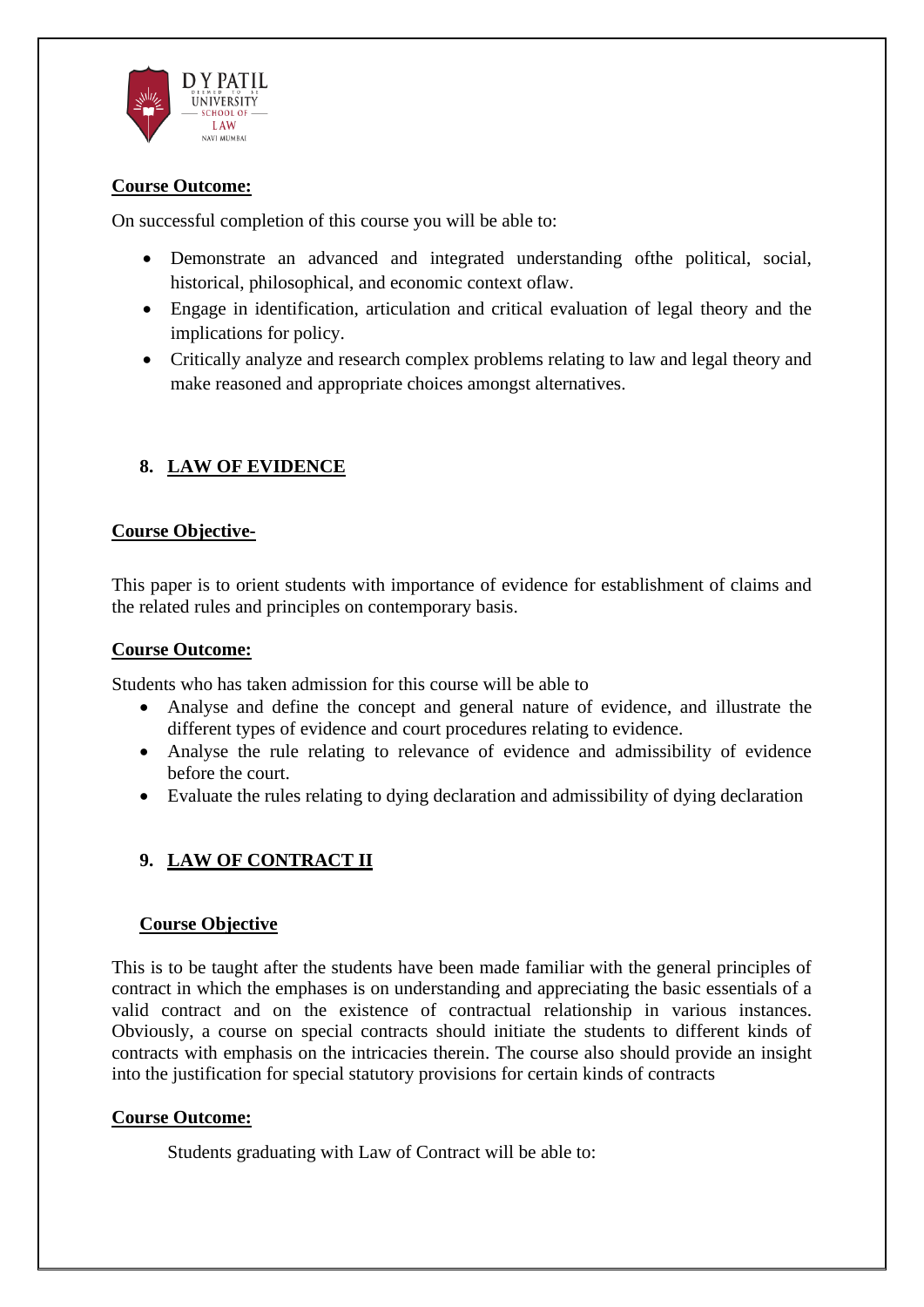

- Identify the relevant legal issues that arise on a given set of facts in the area of contract law.
- Select and apply a range of approaches to written communication, and apply the critical thinking required to bring about creative solutions to complex legal problems in the area of contract law.
- Formulate oral and written arguments in response to a given set of facts.

## **10. INDIAN PENAL CODE**

#### **Course Objective**

This paper will deal with the basic principles of criminal law determining criminal liability and punishment.

### **Course Outcome:**

Students graduating with Law of Contract will be able to

- Understand the meaning of crimes, methods of controlling them
- Understand essential principles of criminal liability by a study of a range of offences under the Indian Penal Code.

## **11. FAMILY LAW II**

### **Course Objective**

The knowledge of family laws is important for lawyers. This course is designed to endow the students with knowledge of both the codified and uncodified portions of Mohemmedan Law. The course concerns itself with the sources, schools, institutions, succession, maintenance, marriage and divorce, menace of dowry, etc. In addition the students have to familiarize themselves with the provisions of the Indian Succession Act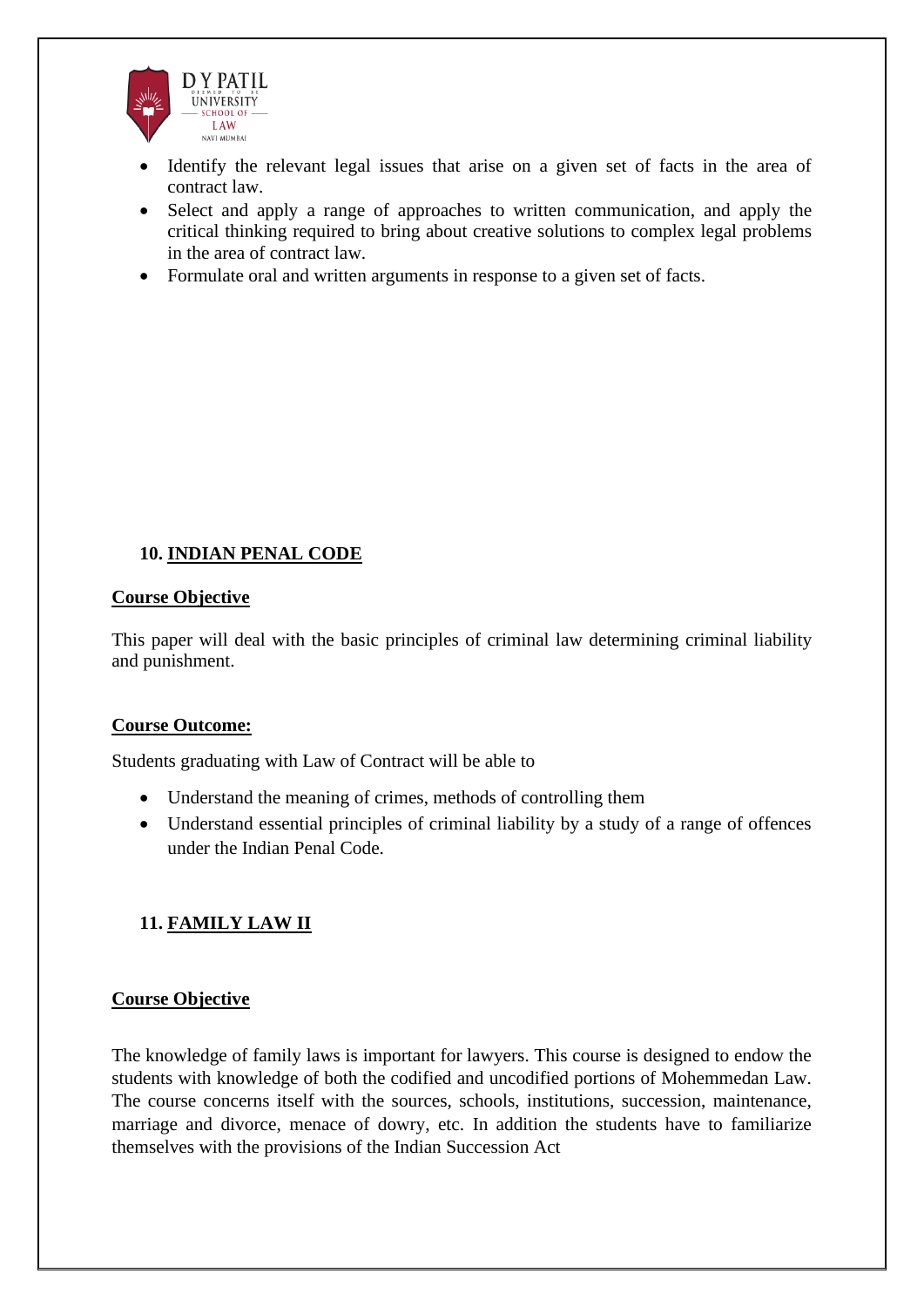

#### **Course Outcome:**

Students studying family law learn about concepts like Succession,Inheritance

- Family law examines and compares personal laws
- Students will gain skills of thinking, analysis, written and verbal presentation of ideas of argument.

## **12. CONSTITUTIONAL LAW II**

#### **Course Objective**

The Objective of this paper is to provide understanding of basic concepts of Indian Constitution and various organs created by the Constitution and their functions.

#### **Course Outcome:**

Concept of 'State' in reference to the fundamental rights..

- The fundamental rights and the procedure for compliance of fundamental rights and Writ jurisdiction of supreme court and high court under Article 32 and 226.
- The duty of state and inter- relationship between fundamental rights and directive principles..

#### **13. BUSINESS LAW**

#### **Course Objective**

This paper is to provide understanding about the important statutes governing transfer of property in goods and negotiable instruments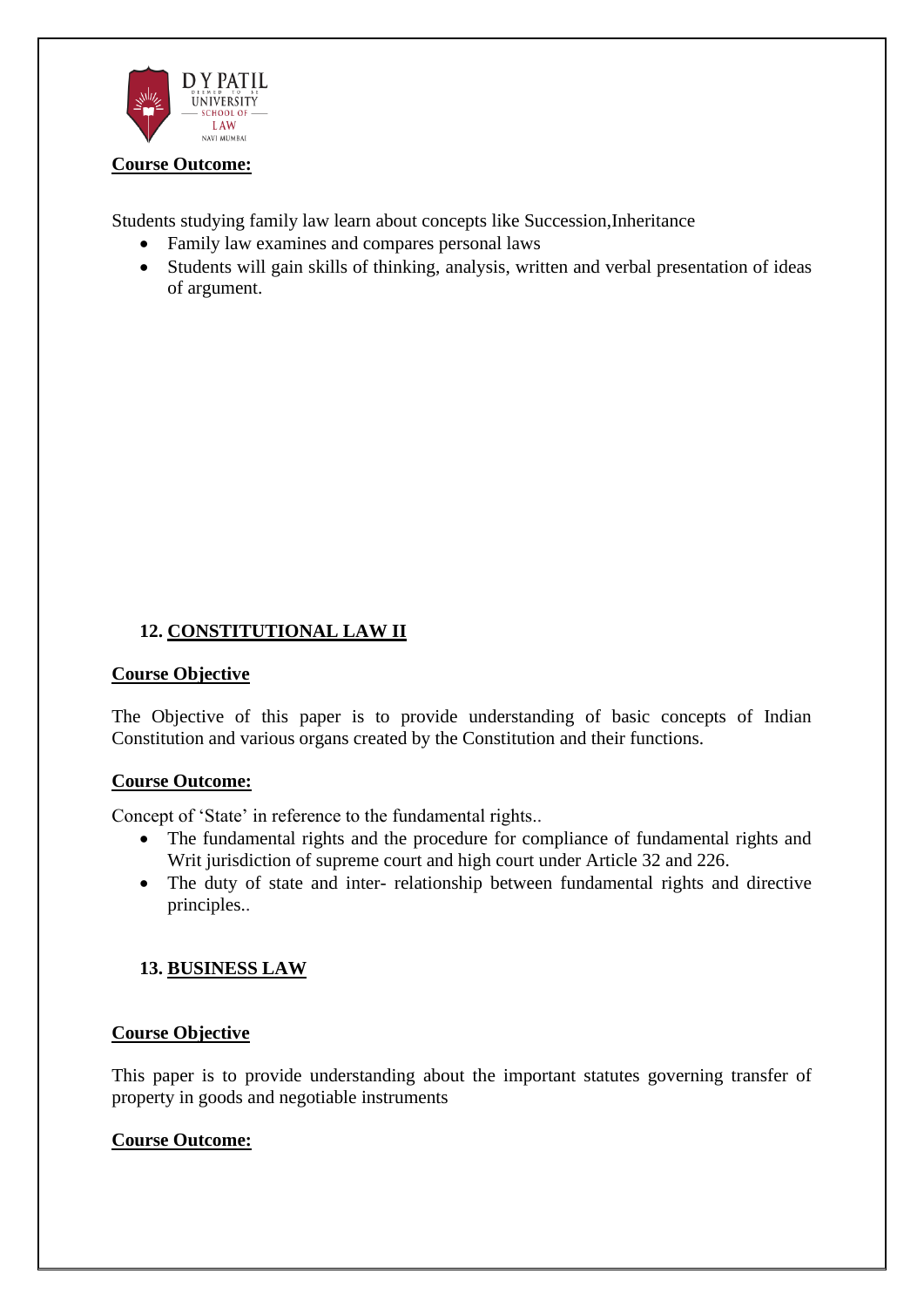

To acquire knowledge and develop understanding of the regulatory framework of various Business Law viz.. The Indian Contract Act, 1872, The Sales of Goods Act, 1930, Negotiable Instruments Act 1881

## **14. ENVIORNMENTAL LAW**

### **Course Objective**

The objective of this paper is to acquaint the students with the environmental issues and the measures taken for its protection along with the norms prevailing at international and national level

### **Course Outcome:**

Students who have taken admission for this course will be able to:

- Analyze advanced and integrated understanding of the complex body of knowledge in the field of environmental law
- CO2: Develop the capacity to identify new law and apply existing law in the rapidly evolving legal context for environmental law
- CO3: Understand in depth knowledge of the specialist area of environmental law and associated disciplinary areas

## **15. CODE OF CRIMINAL PROCEDURE**

### **Course Objective**

This paper is to give students thorough knowledge of procedural aspects of working of criminal courts and other machineries

### **Course Outcome:**

At the end of the course, a student will be able to understand:

- The system of criminal prosecution in India: who prosecutes; Process to Compel Appearance of Person, Process to Compel Production of Things, Right to speedy trial etc.
- The legal rules relating to arrest and bail under the Criminal Procedure Act, The rights of arrested persons and to apply such rules in a factual scenario.
- Describe principles applicable to the right to legal representation in Indian criminal trials and to apply such principles in a factual scenario

# **16. ADMINISTRATIVE LAW**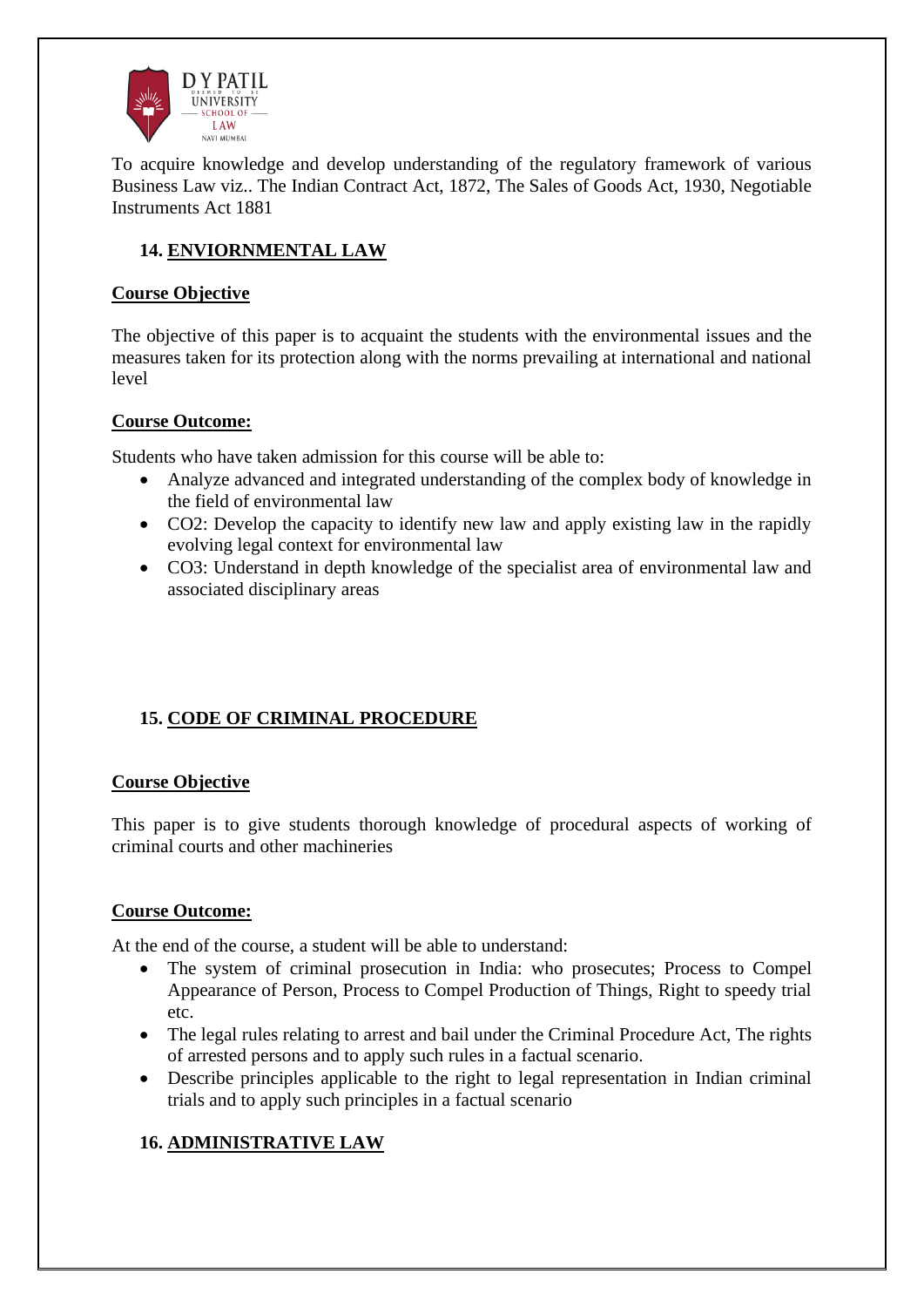

#### **Course Objective**

The paper will make students aware of various aspects of Administrative Law including quasi-legislative, quasi-judicial and other ministerial functions of administration and control thereof with a practical approach.

#### **Course Outcome:**

At the end of the course, a student will be able to understand:

- Students will learn about the Nature Development of law relating to administration and effective means of administrative control. The Focus is on their role in protecting the rights of individuals against abuse of administration and adjudicatory powers of the administration and liability of administrative authorities.
- Analyze and predict how unresolved or ambiguous administrative law questions could be resolved by he courts through an analysis of case law and the judicial method.
- Identify, explain and apply the principles of administrative law covered in the course.

### **17. INTELLECTUAL PROPERTY LAW**

#### **Course Objective**

The aim of this paper is to introduce the basic concepts of Intellectual property laws to the students for first time and familiarize them with the kind of rights, remedies and licensing regime associated with each kind of intellectual property so that students can have a basic understanding of Intellectual Property laws.

#### **Course Outcome:**

At the end of the course, a student will be able to understand:-

- The concept of intellectual property rights & copy right Laws.
- Legal System and solving the problem relating to intellectual property rights.
- Skill to pursue the Business International Affairs, Public Administration and Other fields

## **18. ALTERNATE DISPUTE RESOLUTION**

#### **Course Objective**

The objective of this paper is to acquaint students with various modes of ADR. Alternative Dispute Resolution has become the primary means by which cases are resolved now days, especially commercial, business disputes. It has emerged as the preferred method for resolving civil cases, with litigation as a last resort. Alternative Dispute Resolution provides an overview of the statutory, procedural, and case law underlining these processes and their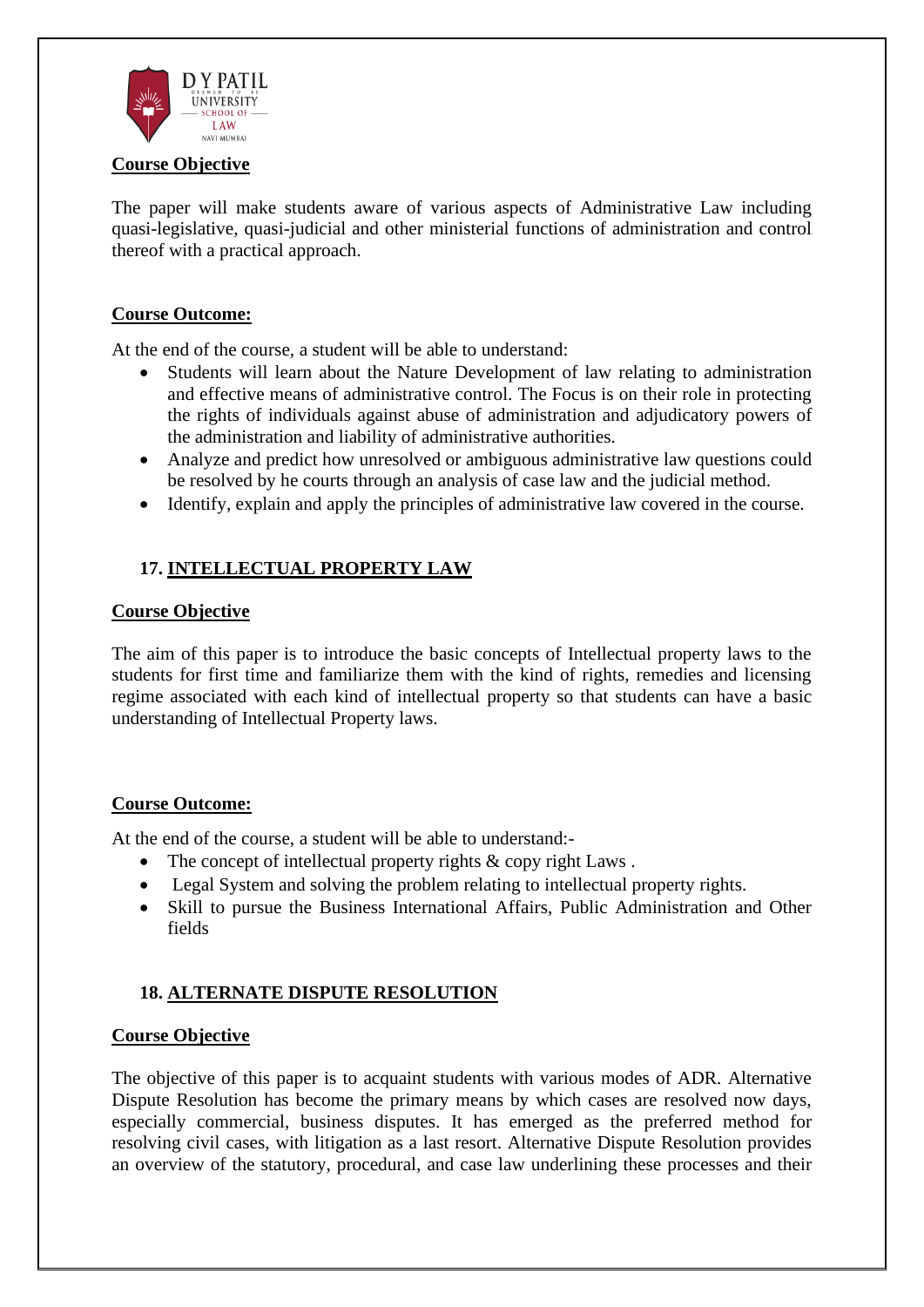

interplay with litigation. A significant theme is the evolving role of professional ethics for attorneys operating in non-adversarial settings. Clients and courts increasingly express a preference for attorneys who are skilled not only in litigation but in problem-solving, which costs the clients less in terms of time, money and relationship. The law of ADR also provides an introduction to negotiation and mediation theory.

#### **Course Outcome:**

At the end of the course, a student will be able to understand

- Students to adopt a comparative approach, drawing on the experiences of many societies and jurisdictions – in a large number of which, entrenched approaches to dispute handing are now under radical re-examination;
- Balancing theoretical and practical concerns, the principal areas of discourse and practice that the student will come to understand are the processes of negotiation and mediation.
- The student will understand these processes in their own right and also in the context of the emergence of new types of dispute resolution professional, who offer mediation and other services as alternatives to the lawyer's often preferred practice of late settlement through litigation.

### **19. COMPANY LAW**

#### **Course Objective**

The paper aims to provide insight into formation and winding up of companies besides Corporate Administration.

#### **Course Outcome:**

On completion of this course, the students will be able to:

- Explain the concepts in business laws with respect to foreign trade
- Apply the global business laws to current business environment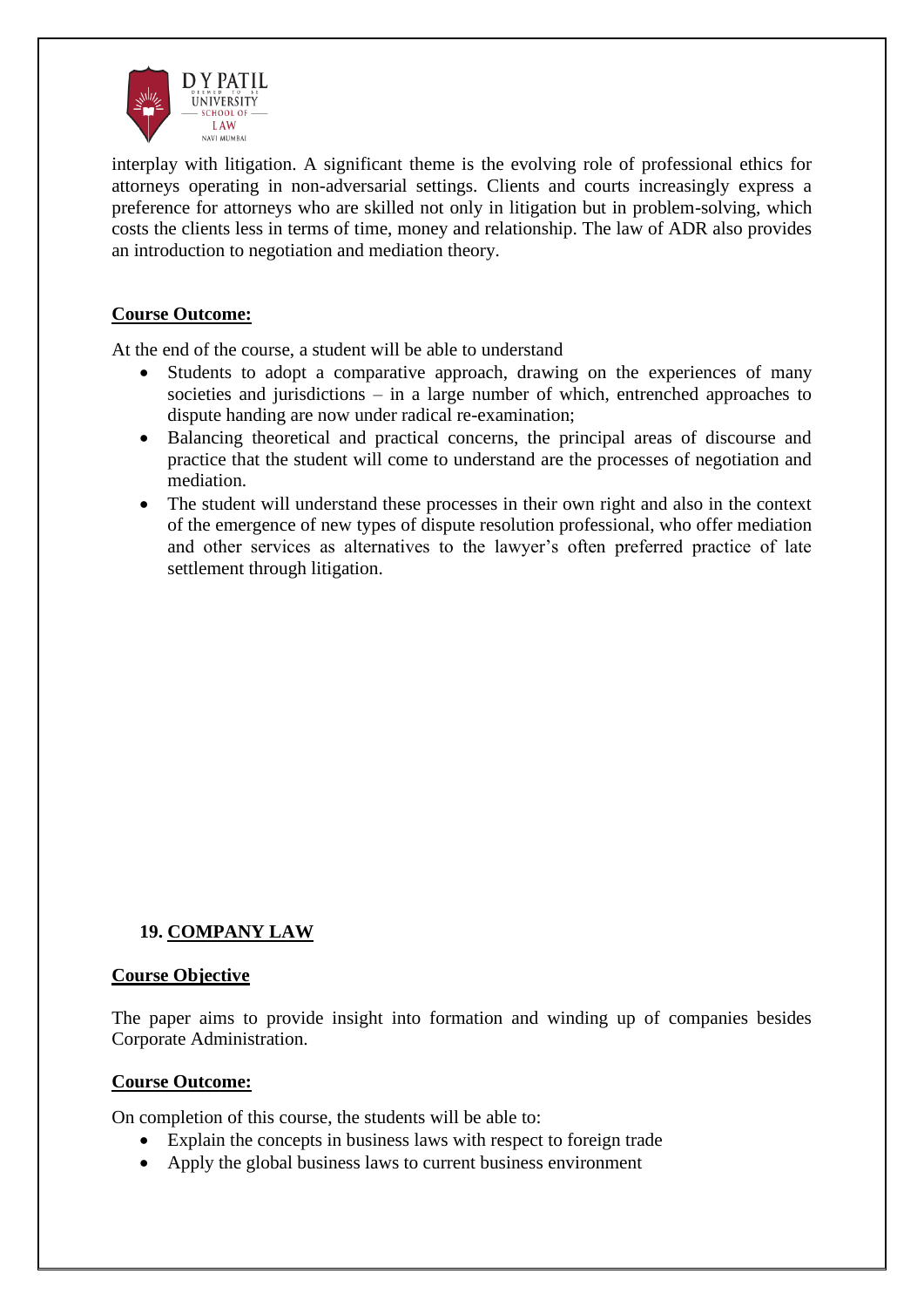

• Analyse the principle of international business and strategies adopted by firms to expand globally

## 20. **PUBLIC INTERNATIONAL LAW**

#### **Course Objective**

The objective of this paper is to acquaint the students with the basics of Public International Law and practice.

#### **Course Outcome:**

On successful completion of the course students will be able to:

- Demonstrate knowledge and understanding of the international rights frame work, its origins and justifying theories;
- Demonstrate capacity to assess how specific human rights may be asserted, enforced or violated;
- Critically evaluate the relationship between international and domestic law

## **21. LAND LAWS**

#### **Course Objective**

The object of this paper is to focus on land reforms besides land acquisition procedures enunciated in the Act of 1894and the rent laws.

#### **Course Outcome:**

At end of the course student will be able to:

- Identify and describe the revenue board courts and its function for a appeal revision and review.
- Demonstrate an understanding of the legal and regulatory framework for tribunals and the regulatory rules.
- .Demonstrate an understanding of the necessary professional skills of urbanization including analytical skills.

### 22.**CODE OF CIVIL PROCEDURE**

#### **Course Objective**

The paper will focus on the civil procedures followed in instituting a suit. The students will be familiarised with certain important concepts and practical skill development activity will provide insights into the actual working of the court procedures.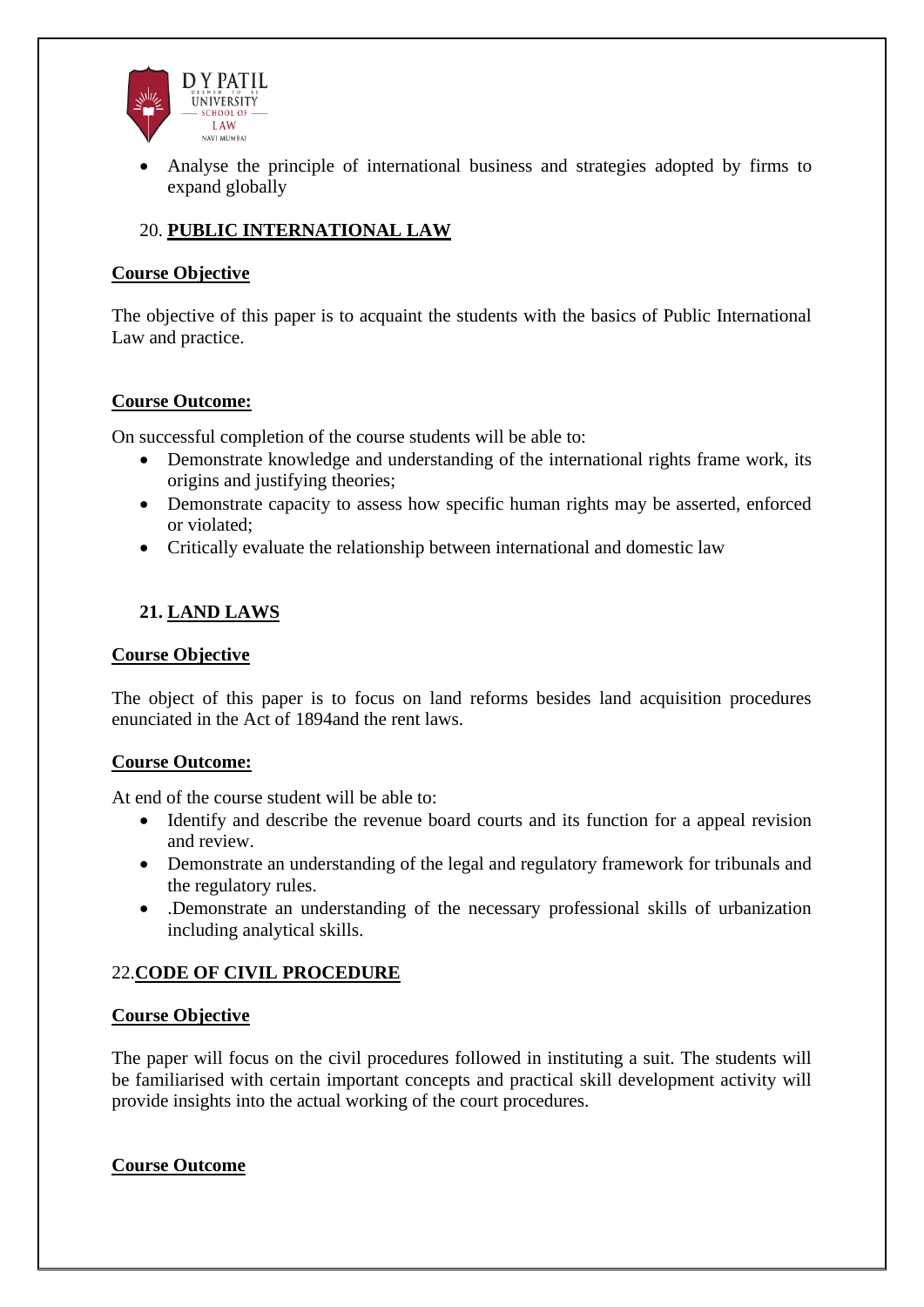

At the end of the course the student will be able to understand:

- To Know the detail procedure for redressal of civil rights.
- where the suit is to be filed? The essential forms and procedure for institution of suit, the documents in support and against, evidence taking and trial, dimensions of an interim order, the peculiar nature of the suits, the complexities of executing a decree and provisions for appeal and revision are all matters which a lawyer for any side is to be familiar with.
- Students will be able to recognize and address issues that arise in Civil Procedure that implicate relevant ethical, moral, and religious principles.

### **23.PROPERTY LAW**

### **Course Objective**

The objective of this paper is to focus on concept and classification of property as well as principles governing transfer of immovable property

#### **Course Outcome**

- Skill to understand the concept of intellectual property rights.
- Develops procedural knowledge to Legal System and solving the problem relating to intellectual property rights.
- Skill to pursue the professional programs in Company Secretaryship, Law, Business(MBA), International Affairs, Public Administration and Other fields

### **24. PENOLOGY AND VICTIMLOGY**

### **Course Objective**

Crime and the threat of victimization are inescapable realities of contemporary society. Crime is so commonplace that prevention and security measures are viewed as natural and necessary precautions in both public and private life. A considerable and growing percentage of public resources are allocated for juvenile delinquency prevention initiatives, law enforcement training and technology, corrections, substance abuse treatment and numerous other aspects of criminal justice.

- This course will provide the students an understanding of the various theories of punishment, penal reforms, prison reforms, etc.
- The students will also learn about the various impacts of victimization, restorative justice and compensatory schemes for benefit of victims.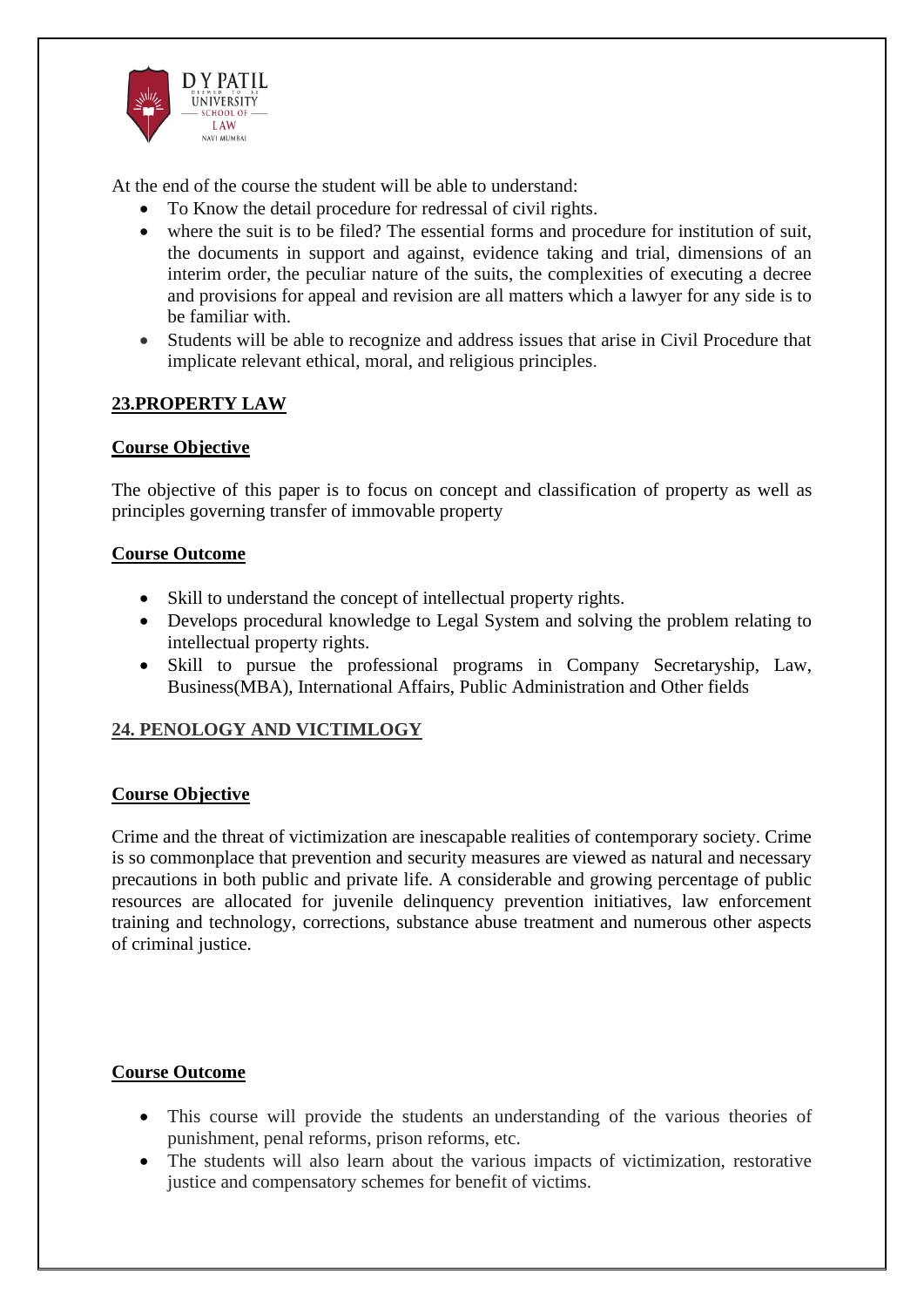

## 25. **PROFESSIONAL ETHICS**

### **Course Objective**

To inculcate the sense of social responsibility.To develop a firm ethical base 3. To make the students realize the significance of ethics in professional environment.

#### **Course Outcome**

At the end of the course, a student will be able to understand:

- To understand and apply the professional ethics and ethical standard of the legal profession.
- To know and evaluate the key themes in professional ethics, in order to give them an insight into moral decision making in the legal profession.
- To know , Should lawyers aim to win at all costs, and how should they balance duties to their client, to the Courts, to justice in the abstract, and to themselves

### 26. **DRAFTING PLEADING AND CONVEYANCE**

#### **Course Objective**

The object of this paper is to train students in the art of drafting both for court purposes as well as for other legal forums

#### **Course Outcome**

After doing this paper

- Students will understand drafting both
- Court purposes as well as for other legal forums
- Students will be able to perform better in the subject.

### **27. INTERPRETATION OF STATUES**

#### **Course Objective**

The paper is to equip the students with various tools of interpretation of statutes.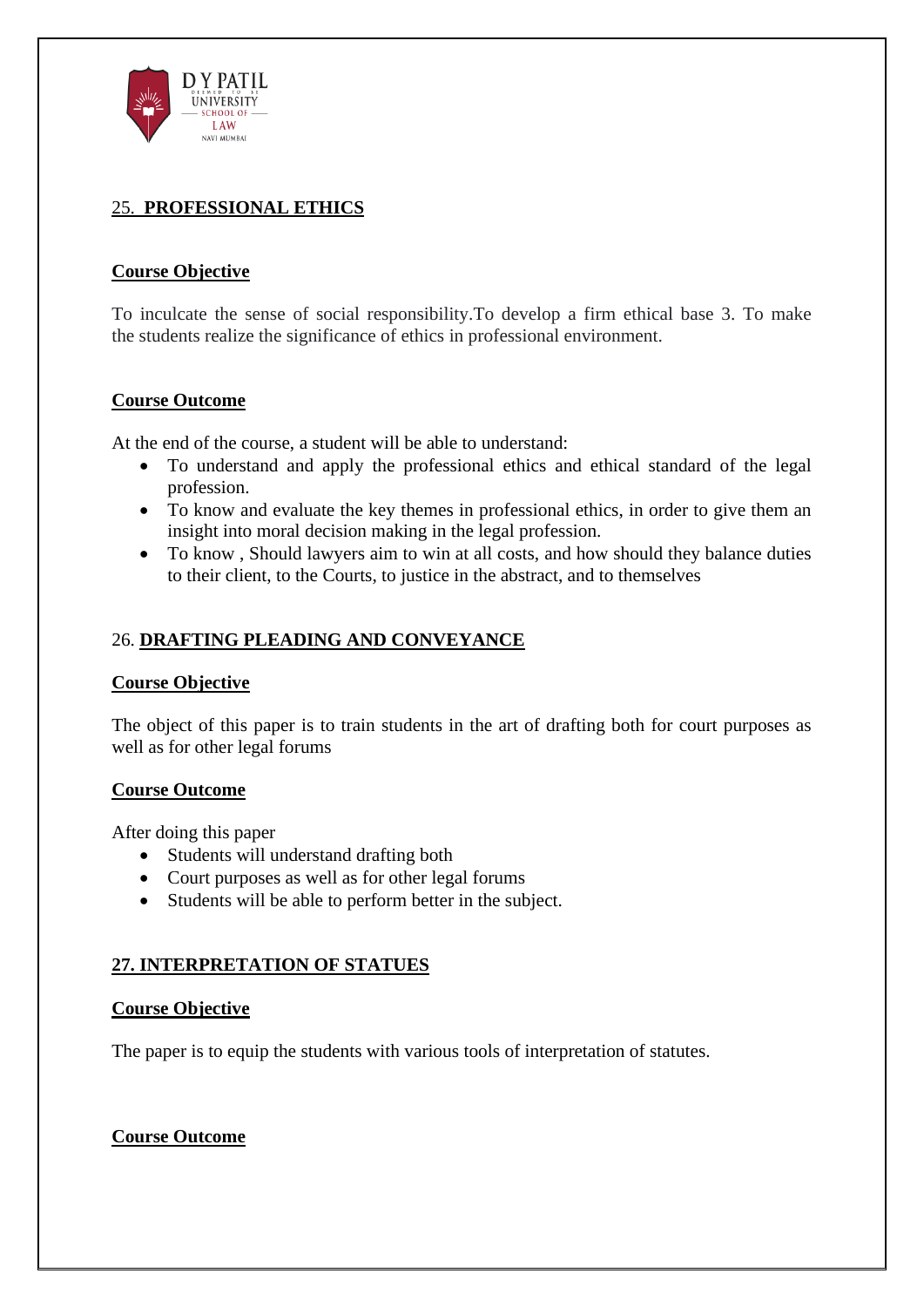

- To analyse the legislative intent of statute and various principles pertaining to that The role of courts and guided principles for interpretation of any statutes
- Will understand the provisions of law, the growth of judicial boundaries and limitations

# **28. LAW OF LIMITATION**

### **Course Objective**

The Limitation Act, 1963 is an adjective enactment and addresses a very important aspect of civil law. It not only prescribes the limitation period for various legal proceedings and enforcement of rights but also speaks of condonation procedures and exclusion of time etc. Without studying the Law of Limitation any knowledge of the Civil Procedures shall remain inchoate and therefor it finds place in our present syllabus

#### **Course Outcome**

After completing this course, you will be able to:

- Recognize the importance of limitation period in suits
- Understand how to calculate the prescribed period
- Analyze the exceptions and exclusions to the general bar of limitation
- Comprehend the concept of ownership by possession

### **29. MEDIA AND LAW**

#### **Course Objective**

Media law is a course that seeks a co-relationship of the constitutional objective of free expression and speech and also the restrictions and rights governing the fourth estate.

#### **Course Outcome**

At the end of the course, students will be able to...

- Discuss media laws in India and the world
- Discuss the Right of Freedom of Speech and reasonable restrictions applicable
- Discuss media regulation in India
- Demonstrate an understanding of the nature of ethics and morality in journalism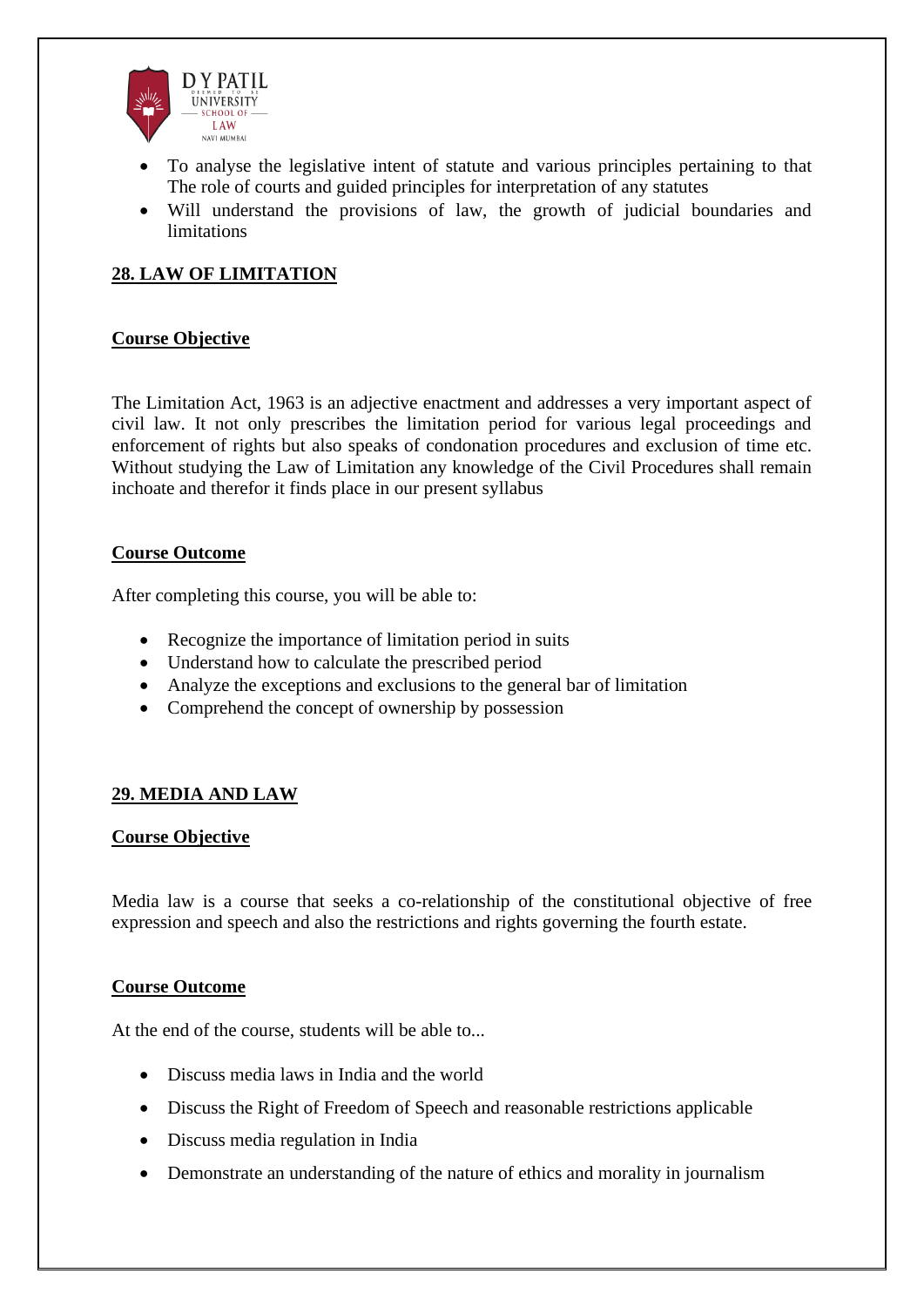

- Determine the ethical issues of media with case studies
- Determine the provision provided to the journalist

### **30. FOREIGN LANGUAGE**

#### **Course Objective**

The objective of this paper is to make students understand the French language so that they can easily understand the French legal system and the French terms generally used in law.

#### **Course Outcome**

- Demonstrate advanced **proficiency** in spoken and written French.
- Demonstrate the ability to read critically, interpret analytically, speak persuasively, and write coherently about visual and literary texts produced in the French-speaking world.

### **31. INVESTMENT AND COMPETITION LAW**

#### **Course Objective**

This paper focuses on the investment and competition laws of India in the contest of new economic order.

#### **Course Outcome**

Upon completion of this chapter, you should be able to:

- Practice case analyses and evaluation of corporate conduct.
- Explain the economic, legal, and ethical implications of fraudulent behavior in financial markets.
- Describe concepts such as fiduciary duty

### **32. CYBER LAW**

#### **Course Objective**

The course intends to inculcate the significance of Cyber space and to enlighten the various legal, social and international issues and the various remedies available under the Information Technology Act for the breach and commission of offence in cyber space. The course also outlines international best practices and the various legal mechanisms to control the various offences in the cyberspace.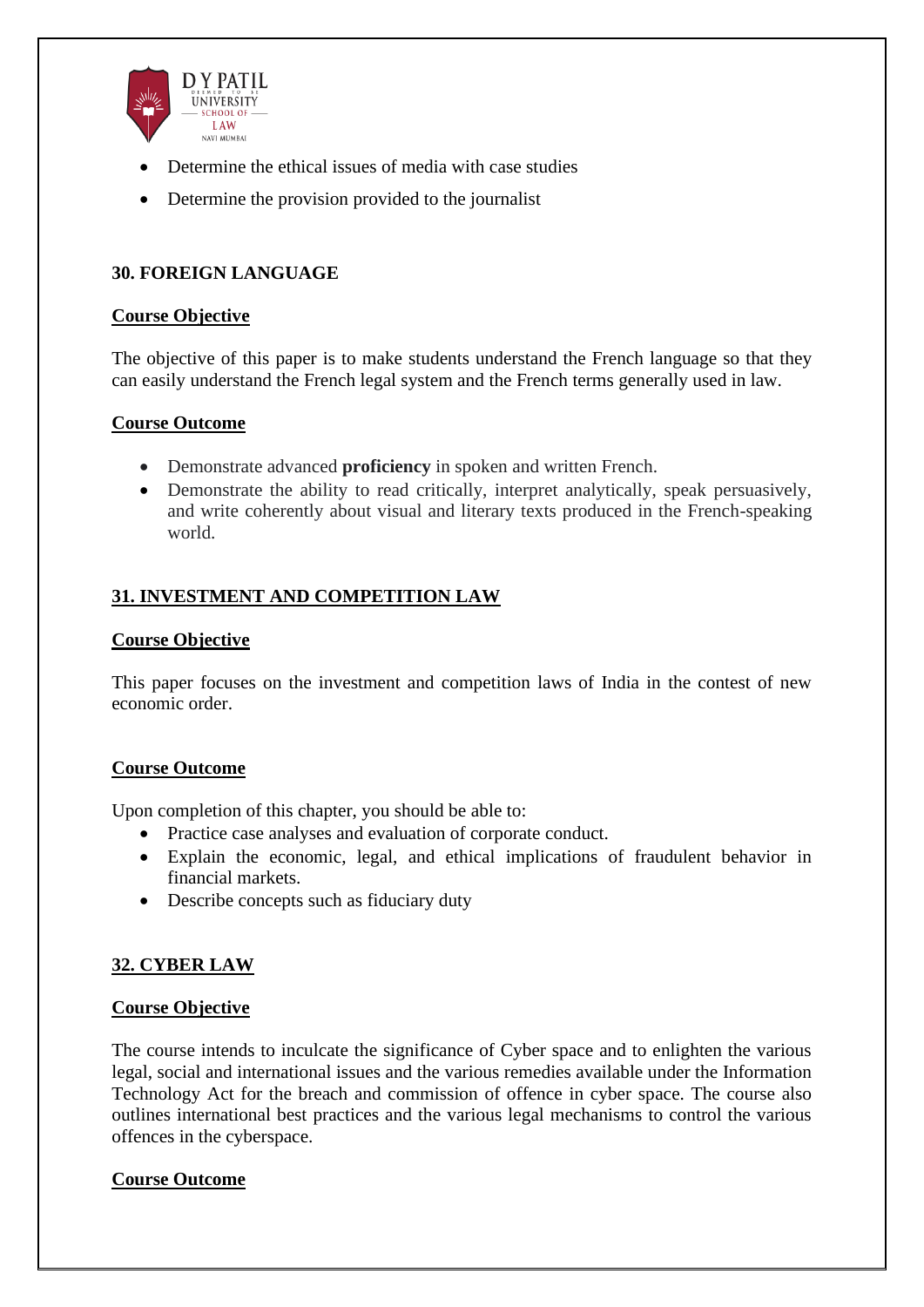

- Make Learner Conversant With The Social And Intellectual Property Issues Emerging From 'Cyberspace.
- Give Learners In Depth Knowledge Of Information Technology Act And Legal Frame Work Of Right To Privacy, Data Security And Data Protection.
- Make Study On Various Case Studies On Real Time Crime

### **33. FORENSIC SCIENCES**

#### **Course Objective**

Use of science in adjudication is Forensic science. In modern times criminal justice scenario, the traditional sources of proof which go on to include approvers, eyewitness have gone awry. The trials take just too long to keep the witnesses from turning hostile and the criminals are turning cleverer and more scientific. Due to new developments in the field of science, it is important for the law to keep on the technology and use it for its benefit. It is important that the prosecution agencies rely on something more authentic, more concrete and more productive in terms of convictions without the police having to resort to the methods which not only violate fundamental human rights but also fail to produce positive results most of the time. There has to be something that is available, hence, not prone to the whims of the witnesses

#### **Course Outcome**

• Develop an understanding of the *scientific* principles of crime scene *investigation* and reconstruction, including evidence collection and preservation.

### 34. **MOOT COURT EXERCISE AND INTERNSHIP**

#### **Course Objective**

The term 'moot', according to Oxford and Chambers dictionary means, to propose for discussion; argue for practice; a matter about which there may be disagreement or uncertainly. The Course will help in developing fluency and clear assertion, and also gives one experience in the art of persuasion, and of putting a case concisely and intelligibly. The course not only gives one a picture of practice in court procedures but also helps to develop the self-confidence that every advocate should possess. This paper may have three components of 30 marks each and a viva for 10 marks

#### **Course Outcome**

• Moot Court provides opportunities for students to practice advocacy skills by writing legal arguments and other relevant matters, to be documented and present oral arguments before the panel of judges.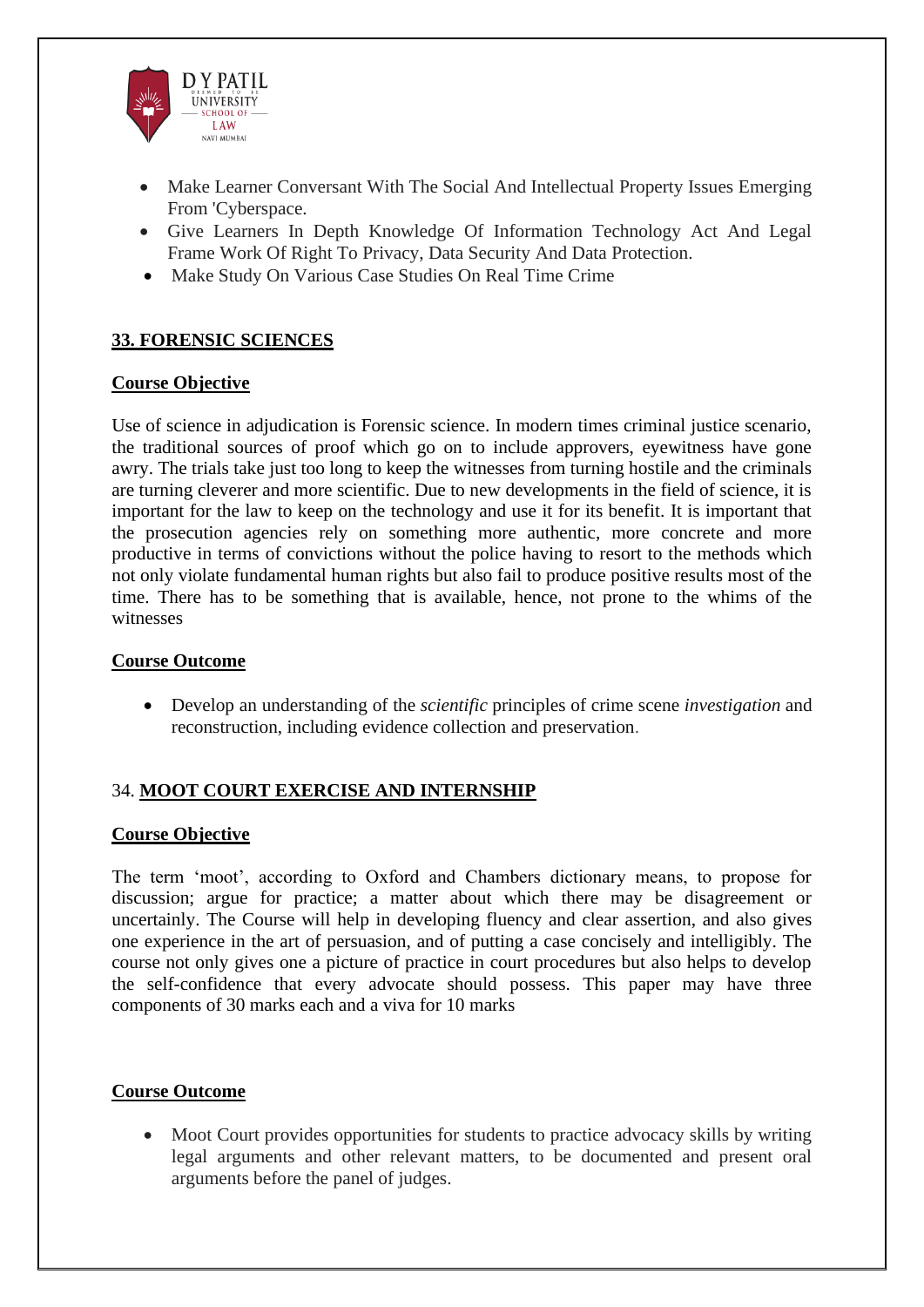

• Mooting is a great way to develop one's confidence, speaking, writing skills and research acumen. Participating in moot courts is not just great for budding advocates but also for future Judges and arbitrators

## 35**. RIGHT TO INFORMATION ACT**

#### **Course Objective**

To understand the Meaning and Scope of Right to Information. Free exchange of ideas is a basic pillar of a democratic society. Corruption thrives in sacred places, therefore it is stated that sunlight is the best disinfectant. There should be governance in sunshine. The course is designed to convince the students how the right to information infuses transparency and accountability in governance, preventing abuse of power.

#### **Course Outcome**

• The basic object of the Right to Information Act is to empower the citizens, promote transparency and accountability in the working of the Government,contain corruption, and make our democracy work for the people in real sense.

### **36. PRINCIPLES OF TAXATION LAW**

#### **Course Objective**

Concept of income tax, heads of income, including foreign income assessment procedures, adjudication and settlement of tax disputes are the focus points of study in this paper.

- Shall be able to differentiate old tax system and new regime Application of GST in taxation system and its working condition in the whole nation
- To know fundamentals of taxation, income tax, custom tax, etc.
- Shall be able file returns, make self assessments of tax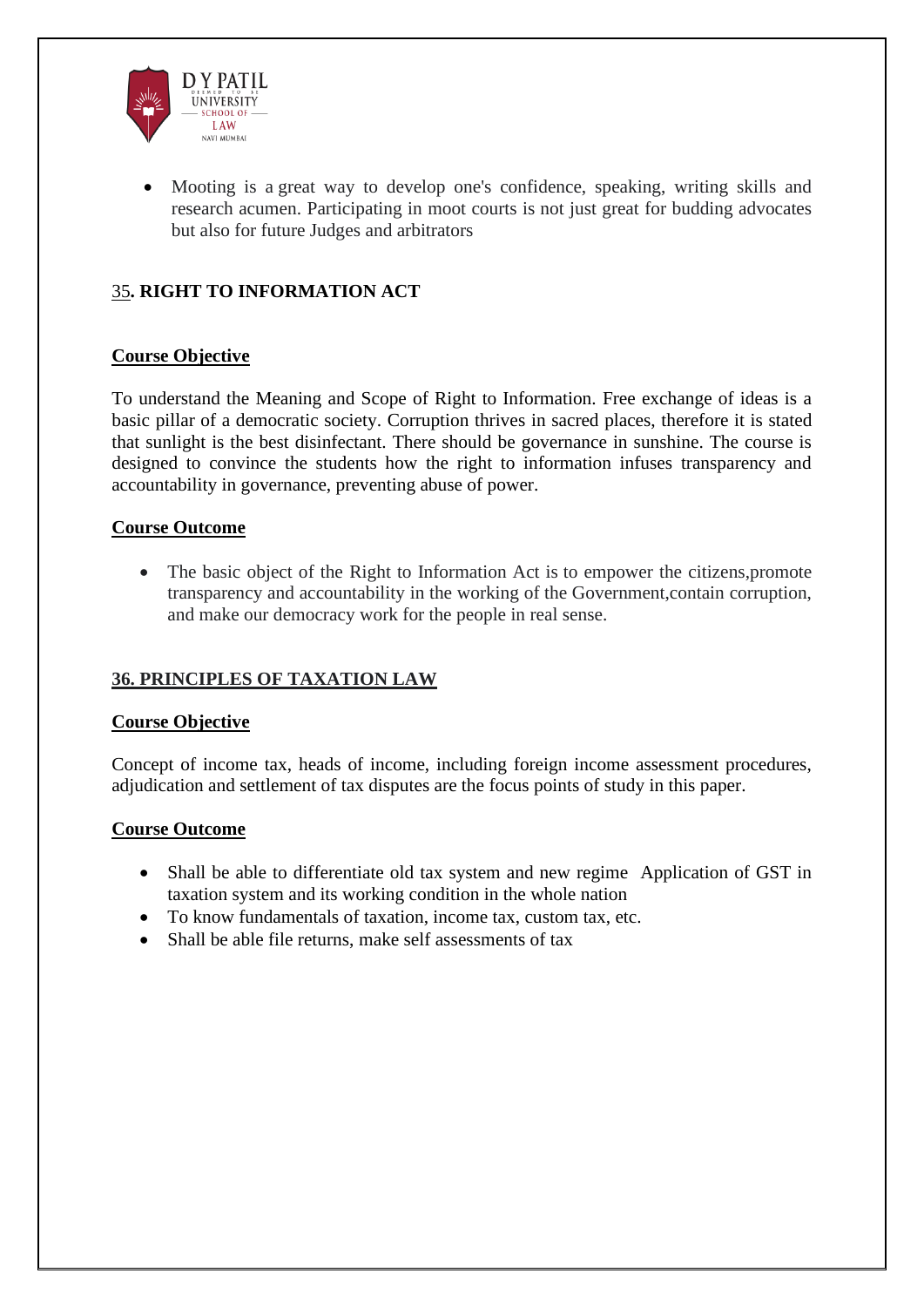

### **Programme Name: B.Com. LLB (Bachelor of Arts and Bachelor of Legislative Law)**

### **1. Programme Objective:**

Bachelor of Arts, Bachelor of Law- B.Com LLB course provides insights into the policy initiatives within the framework of the constitution and integrates legal studies with aspects of governance. The course is designed not only with the objective of encompassing knowledge of law but also to teach subjects like English, Commerce, Economic, Accounting laws and Mathematics . These Programme including the courses help to understand how central and state governments function and how legislations are enacted and enforced, moreover the course helps to understand the role of Judiciary in upholding Commercial laws and giving Guidelines and Precedents and to maintain Supremacy of law, Rule of Law and the principles of Natural Justice. The students get a strong footing for undertaking professional legal education and to have a competitive acumen.

### **Objectives:**

- 1. By studying law in the particular context of humanities and social sciences the students are groomed to respond to governance, administration and human behaviour.
- 2. Student's gain an edge over other peers to lead and shape social and public enterprises such as the State, Community organization and Social Enterprises.
- 3. Course curriculum facilitates learning Law in a profound way in response to contemporary development with hands on experience in legal knowledge and skills in value frame work in a fast changing India set in a de-globalizing world.
- 4. The Student will be groomed in intellectual integrity, ethics.
- 5. The student will improve cognitive, problem solving skills, independent critical thinking with research capabilities
- 6. Students will be able to cultivate the ability to appreciate role of lawyers in justice education in Globalizing world, sustainability, poverty and vulnerability

### **2. Programme Outcome:**

BA LLB is designed to prepare the students for careers in Law and Social Science in both the private and public sectors. Students acquire a comprehensive foundation in the fundamentals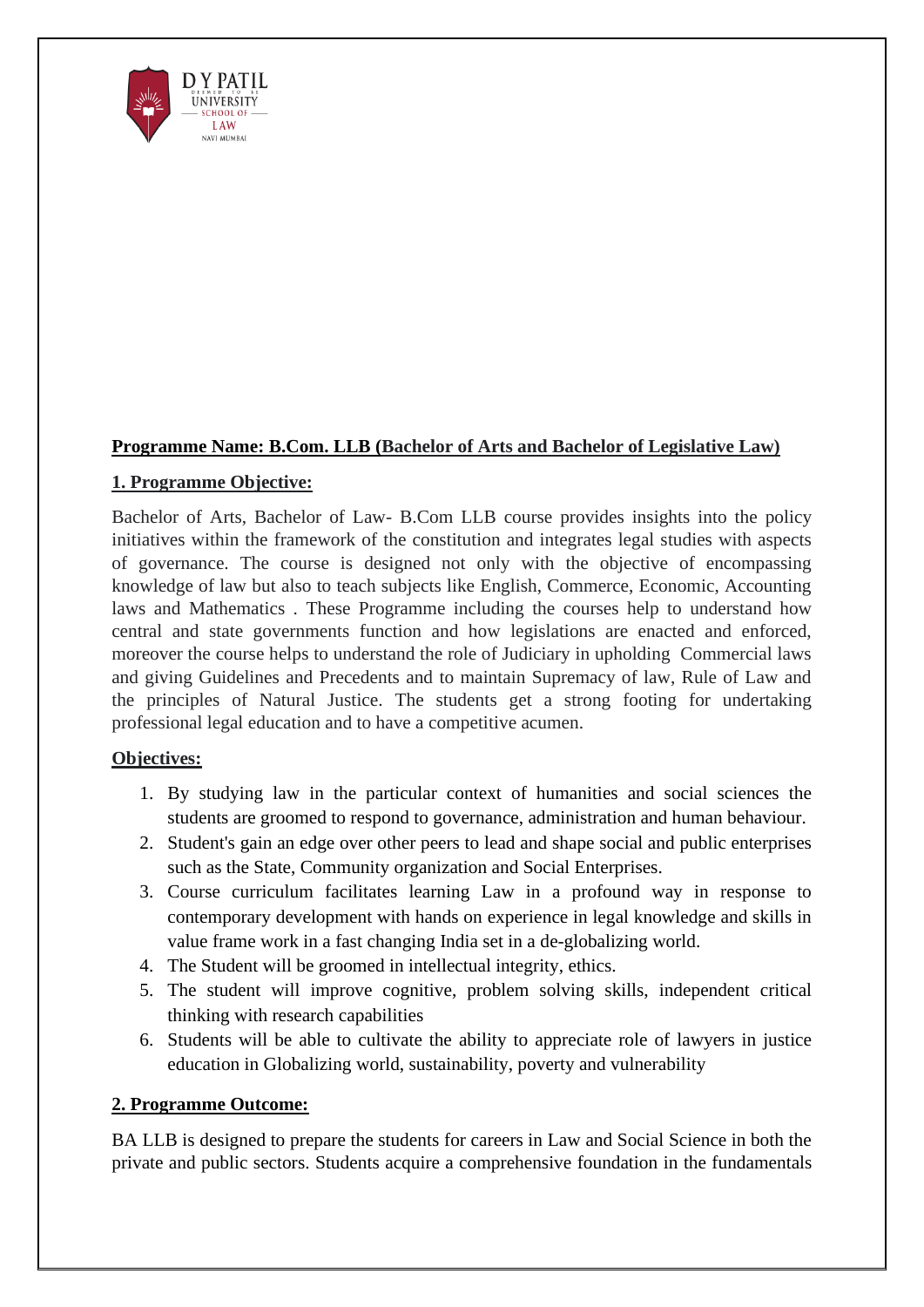

of Legal Principles, the Legal environment in which they will function, and the analytical tools for intelligent decision-making, facts finding and dealing with the cases.

## **By the end of this program Students will be able to-**

- 1. Student will be able to respond to governance, administration and human behaviour keeping in mind cultural sensibilities, diversity, gender sensitivity, environmental sustainability, comparative, transnational and global competencies after studying law in the particular context of humanities and social sciences.
- 2. Acquire legal knowledge from various disciplines and professions to equip them to perform various roles of a professional lawyer beyond the traditional role of litigation linking their domain knowledge to legal profession.
- 3. Get an edge over other peers to lead and shape social, public and corporate enterprises such as the State, Community organizations and Social Enterprises, become justice sentinels and justice crusaders.
- 4. Gain hands on experience in legal knowledge, skills, ethics and values to be able to work in a fast changing India set in a de-globalizing world because of the course curriculum which will facilitate learning law in a profound way in response to contemporary developments.
- 5. Find, identify and interpret the law in a given situation.
- 6. Resolve the legal problems with the correct application of law.
- 7. Procure the IT skills to use the electronic resources to find the legal information.
- 8. Improve cognitive skills, problem solving skills, analytical and independent critical thinking with enhanced research capabilities by using different pedagogical methods using collaborative online international learning.
- 9. Cultivate the ability to appreciate the role of lawyers in justice education in a globalising world sensitive to the needs of sustainability, poverty and vulnerability.
- 10. Acquaint with the institutions of the legal systems including national, international and multiple aspects of dispute resolution, groomed in intellectual integrity, critical thinking, and be practice ready lawyers.

## **1. Course Name: General English**

Objectives:

- 1. This paper focuses on orientation of students to legal studies from the point of view of basic concepts of law and legal system.
- 2. The Objective of this paper is to develop a student capability to write and speak in English correctly.
- 3. The purpose of the paper is to acquaint the students with the nature of English language and its grammatical concepts.

Outcome:

1. Scan complex legal texts. Summarize information and reconstruct arguments in a coherent presentation.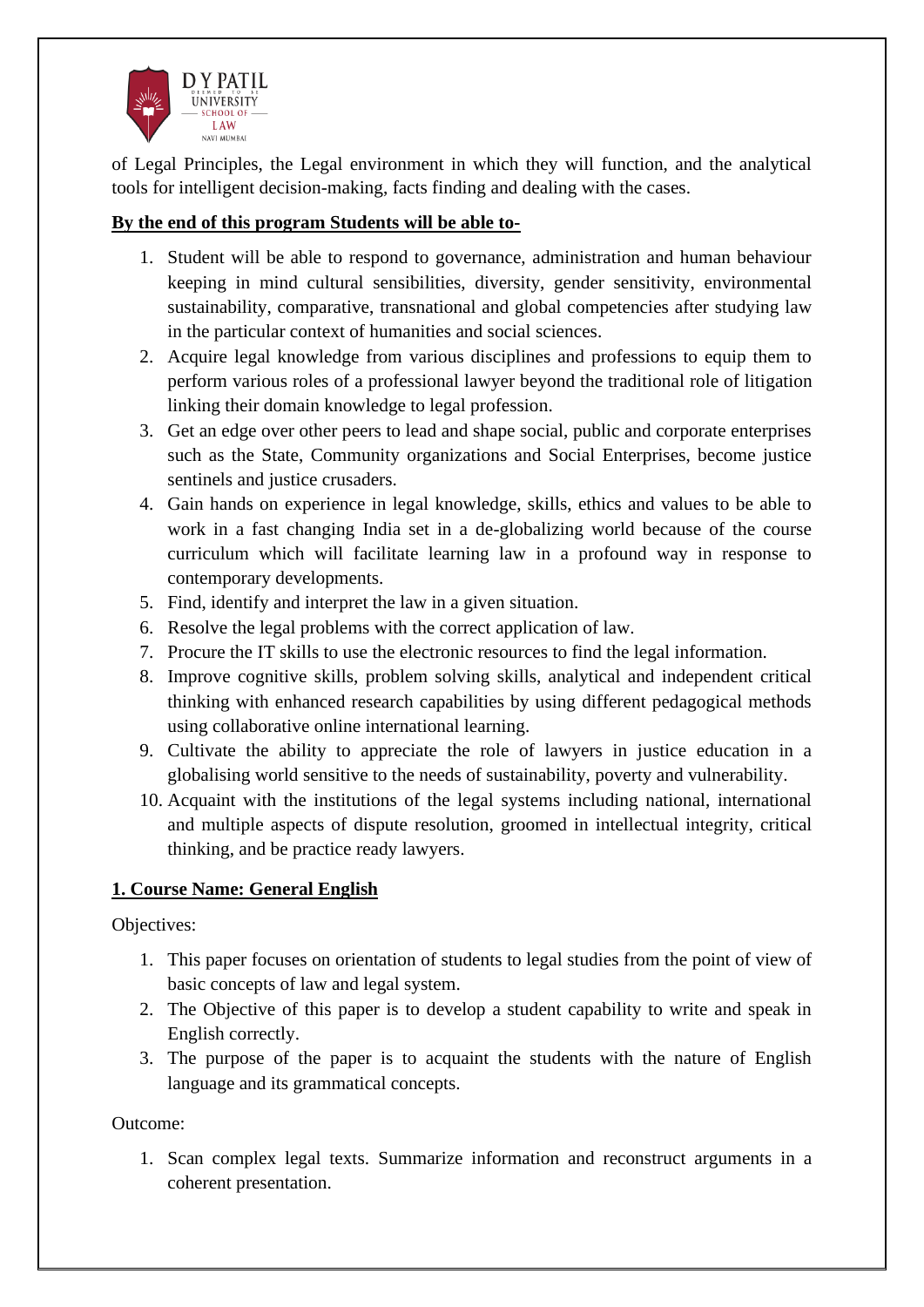

- 2. Produce organized and coherent communications and essays with clear paragraphs and appropriate methods for introducing and concluding.
- 3. Produce well-supported communications and essays using different patterns of development taking into consideration purpose and audience.

### **2. Course Name: Accounts**

Objective:

- 1. This paper focuses on orientation of students to legal studies from the point of view of basic concepts of law and legal system.
- 2. The Objective of this paper is to develop a student capability to write and speak in English correctly.
- 3. The purpose of the paper is to acquaint the students with the nature of English language and its grammatical concepts.

Outcome:

- 1. Describe, explain, and integrate fundamental concepts underlying accounting, finance, management, marketing, and economics
- 2. Use information to support business processes and practices, such as problem analysis and decision making
- 3. Apply quantitative skills to help analyze and solve business problems and to take advantage of business opportunities
- 4. Apply oral and written communication skills
- 5. Describe and explain the ethical and social responsibilities of accountants in ensuring the integrity of financial information
- 6. Develop an understanding of internal control issues and the effects of the regulatory environment on financial reporting
- 7. Apply knowledge of generally accepted accounting principles (GAAP) and managerial accounting theories to business organizations, state and local
- 8. governments, and nonprofit organizations
- 9. Apply knowledge of federal tax laws and procedures to individuals and businesses

### **3. Course Name: Microeconomics**

Objective:

- 1. To compare the law of torts and the law of contract in order to differentiate between the nature of these two types of civil wrongs;
- 2. To analyze the various definitions of 'Contract' in order to identify the best approach of understanding the subject
- 3. To analyze the concepts associated with the classical contract law in order to evaluate their relevance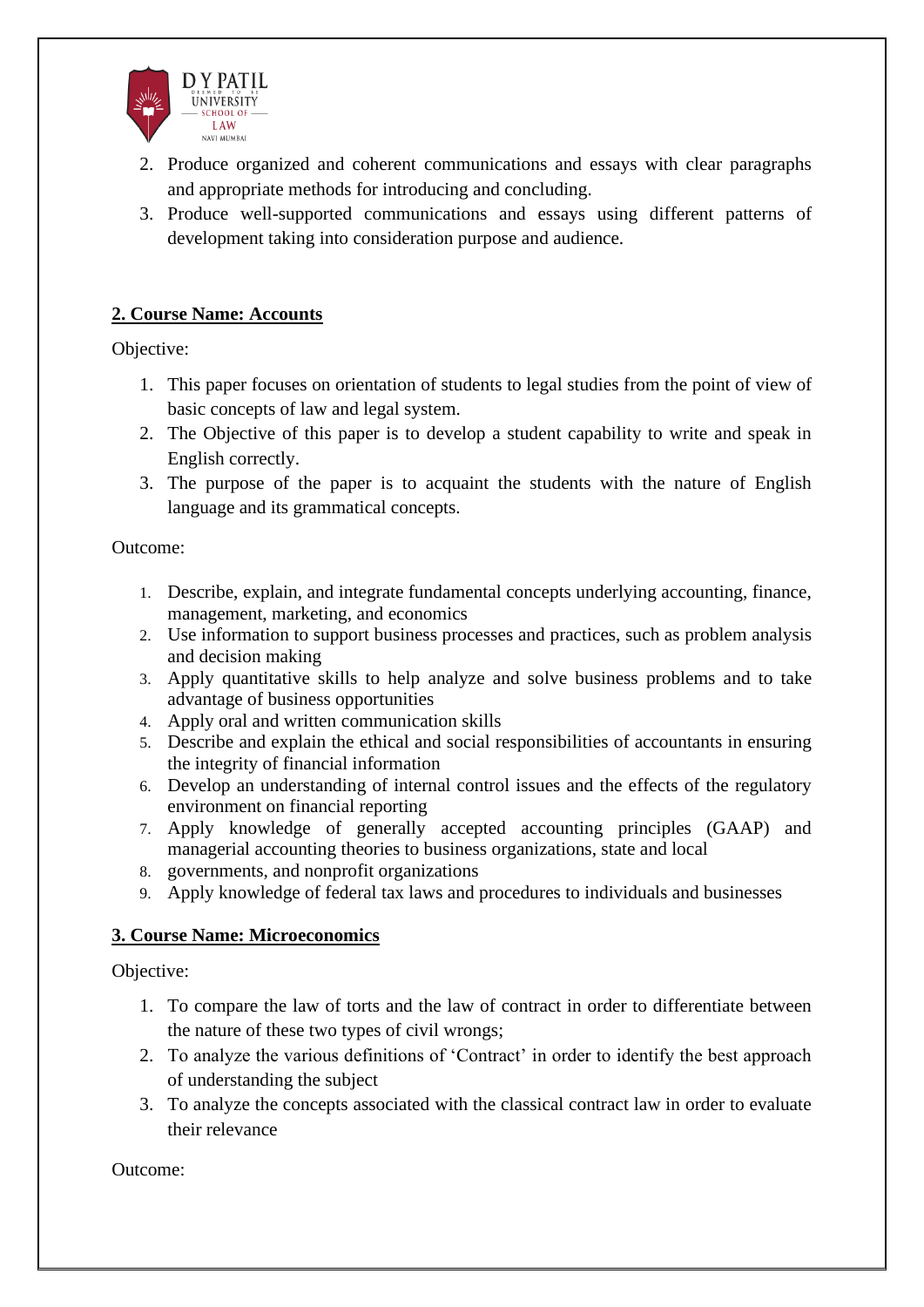

- 1. Explain what economics is and explain why it is important
- 2. Explain how economists use economic models
- 3. Use mathematics in common economic applications
- 4. Use graphs in common economic applications

### **4. Course Name: Managerial Maths**

Objective:

1. To familiarize the students with basic mathematical tools and the application of the same to business and economic situations.

Outcome:

- 1. Make calculations with whole numbers of varying magnitude
- 2. Round whole numbers to a determined place value
- 3. Use addition, substraction, multiplication, and division when evaluation whole number expressions

## **5. Course Name: Jurisprudence**

Object:

Objective: The course aims at developing an analytical approach to understand the nature of law, development of law and working of a legal system in different dimensions with reference to popular legal theorists.

Outcome:

- 1. Demonstrate an advanced and integrated understanding of the political, social, historical, philosophical, and economic context of law
- 2. Engage in identification, articulation and critical evaluation of legal theory and the implications for policy.

## **6. Course Name: Law of Contract**

Objective:

The objective of this paper is to make students familiar with various principles of contract formation enunciated in the Indian Contract Act, 1872.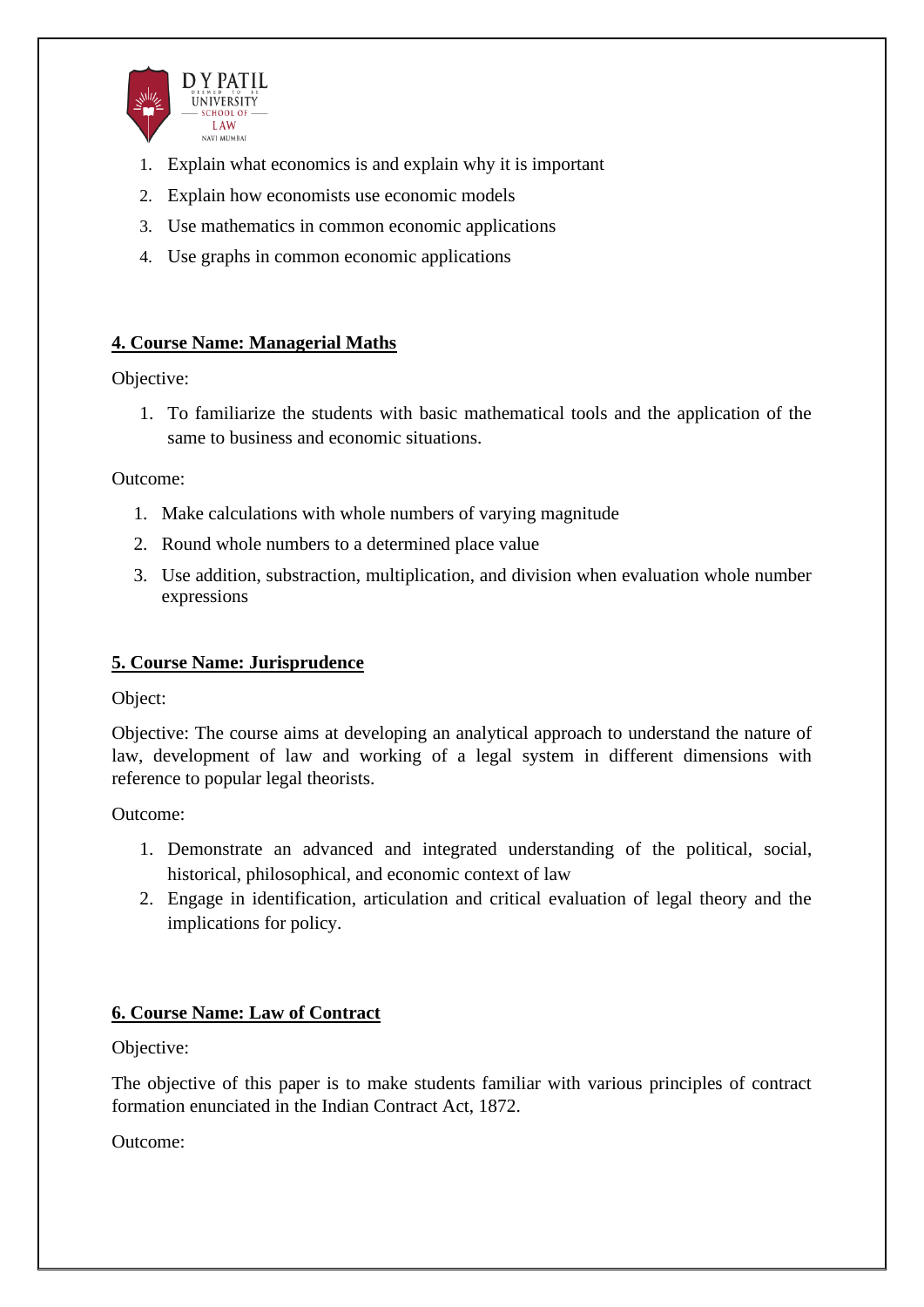

- 1. Define, distinguish and apply the basic concepts and terminology of the law of contract;
- 2. Define and distinguish amongst the various processes involved in contract formation;
- 3. Identify the relevant legal issues that arises on a given set of facts in the area of contract law.

### **7. Course Name: Corporate Accounting**

Objectives:

1. To expose the students to the accounting practices prevailing in the corporate.

Outcome:

- 1. Prepare the final accounts of Joint Stock companies
- 2. Prepare the accounts of companies undergoing amalgamation and external reconstruction
- 3. Explain the concepts of Liquidation of companies.

#### **8. Course Name:Principal of Accounting**

Objective:

To understand the principles and practice of auditing and enable the students to acquire professional skill in auditing.

Outcome

- 1. Explain the component parts of major accounting reports
- 2. Evaluate the financial performance of an organisation using these reports
- 3. Analyse and evaluate financial information relating to product or service costs and contribution to profit

### **9. Course Name: Banking and Insurance**

#### Objective:

Present course has been designed with the prime objective of providing basic understanding of various concepts of banking and insurance. Learners are supposed to develop an insight into the different theoretical and practical aspects of the banking and insurance which are conducive to generate understanding, awareness and familiarization on the part of students about the development and changes in Indian banking and insurance sector. Various reforms/ recent developments, basic theoretical frame work of rules/regulations applicable to these sectors are to be examined here, so that by the end of this course, students of Law may develop sound base for developing proficiency in analysing various practical situations in the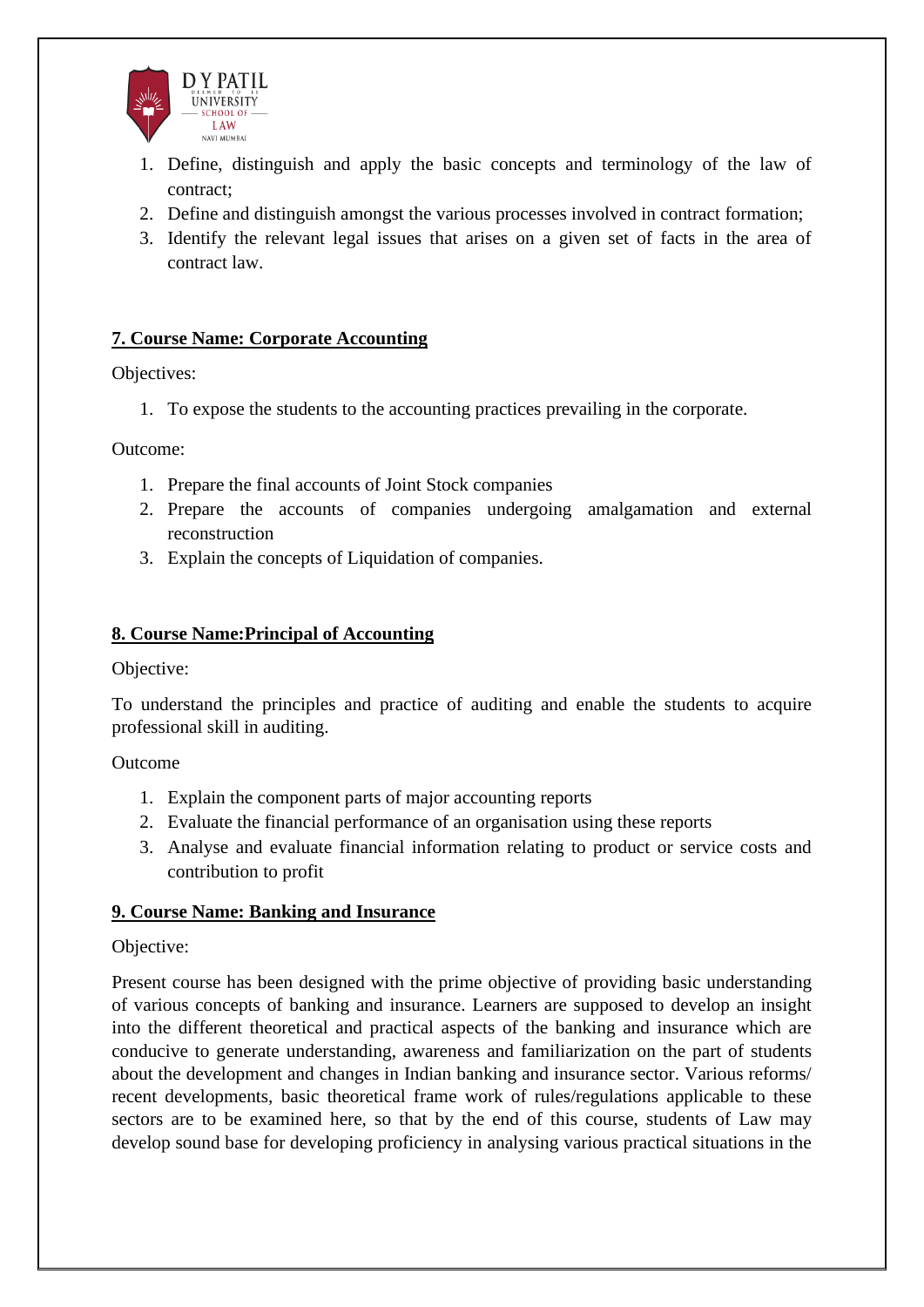

field of banking and insurance laws in ensuing semesters, and while practicing as lawyers too.

Outcome:

- 1. Understand the basic concepts of banking and functions of banking
- 2. Examine the banking scenario in India
- 3. Understand the basic concepts of insurance and elaborate the kinds of business risks.
- 4. Evaluate the insurance business environment in India

### **10. Course Name: fundamentals of Information Technology**

Objective-

Definitions, Scope, Objectives of Financial Management, Functions and goal of Finance Manager, Role of Finance Manager,Agency Problems.

Outcome:

- 1. Defines computer with his/her own sentences.
- 2. Explains computers and data processing
- 3. Defines hardware and software concepts
- 4. Defines input and output units computers
- 5. Expresses memories hardwares.
- 6. Describes the computer and its general features

### **11. Course Name: Cost Accounting**

Objectives: :

1. Present course has been designed to develop the financial and managerial skills of the students.. It will emphasize on study of various methods and techniques to identify, reduce and control cost of manufacturing and trading units/concerns which are being widely used in accounting policies and also serve as basis of various cost accounting standards It has been endeavoured to build competence among students and imparts knowledge of a branch of accounting which will help to stimulate the interest of students of law to gain business acumen.

- 1. Explains the purposes of cost accounting
- 2. Defines the concepts of cost, expense, loss and revenue
- 3. Explains the relationships between cost and financial accounting
- 4. Prepare production cost statement and cost of goods sold statement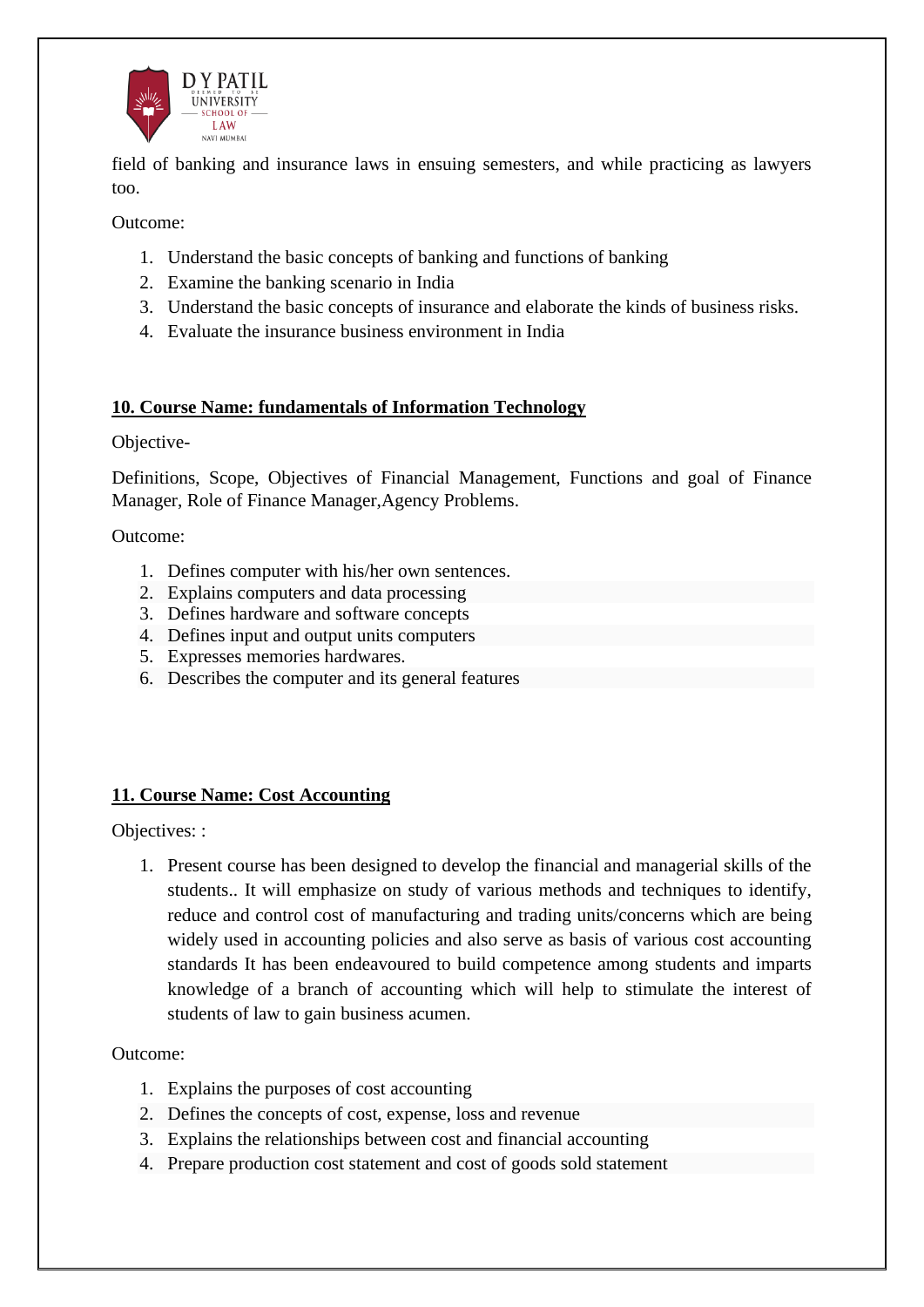

## **12. Course Name: Indian Constitutional Law**

### Objectives:

The objective of the course is to familiarize the students with the underlying Philosophy of the Constitutional principles. To have an idea about the development of Constitutional both through Judicial Process and Legislative process and also to understand as a political instrument, how it has responded to the socio – economic and political aspirations of the people.

Outcome:

- 1. Understand and describe areas of criminal justice, law and society through a critical analysis of the subject
- 2. Analyze lacunas within the criminal justice system and suggest the amendments have to make to provide the justice according to the changing needs of the society.
- 3. summarize the process of judicial review and identify criteria used by courts to evaluate the constitutionality of criminal law of India.

## **13. Course Name: Indian Penal Code**

Objective:

1. This paper will deal with the basic principles of criminal law determining criminal liability and punishment

Outcome:

- 1. Identify ingredients of crime and basic Principles of Criminal Law
- 2. Comprehend the interplay of IPC,
- 3. Examine the rights of accused 4. Appraise the importance of investigation.

## **14. Course Name: Business Organisation and Management**

### Objective:

This paper is to give students thorough knowledge of procedural aspects of working of criminal courts and other machineries.

Outcome:

1. The system of criminal prosecution in India: who prosecutes; Process to Compel Appearance of Person, Process to Compel Production of Things, Right to speedy trial etc.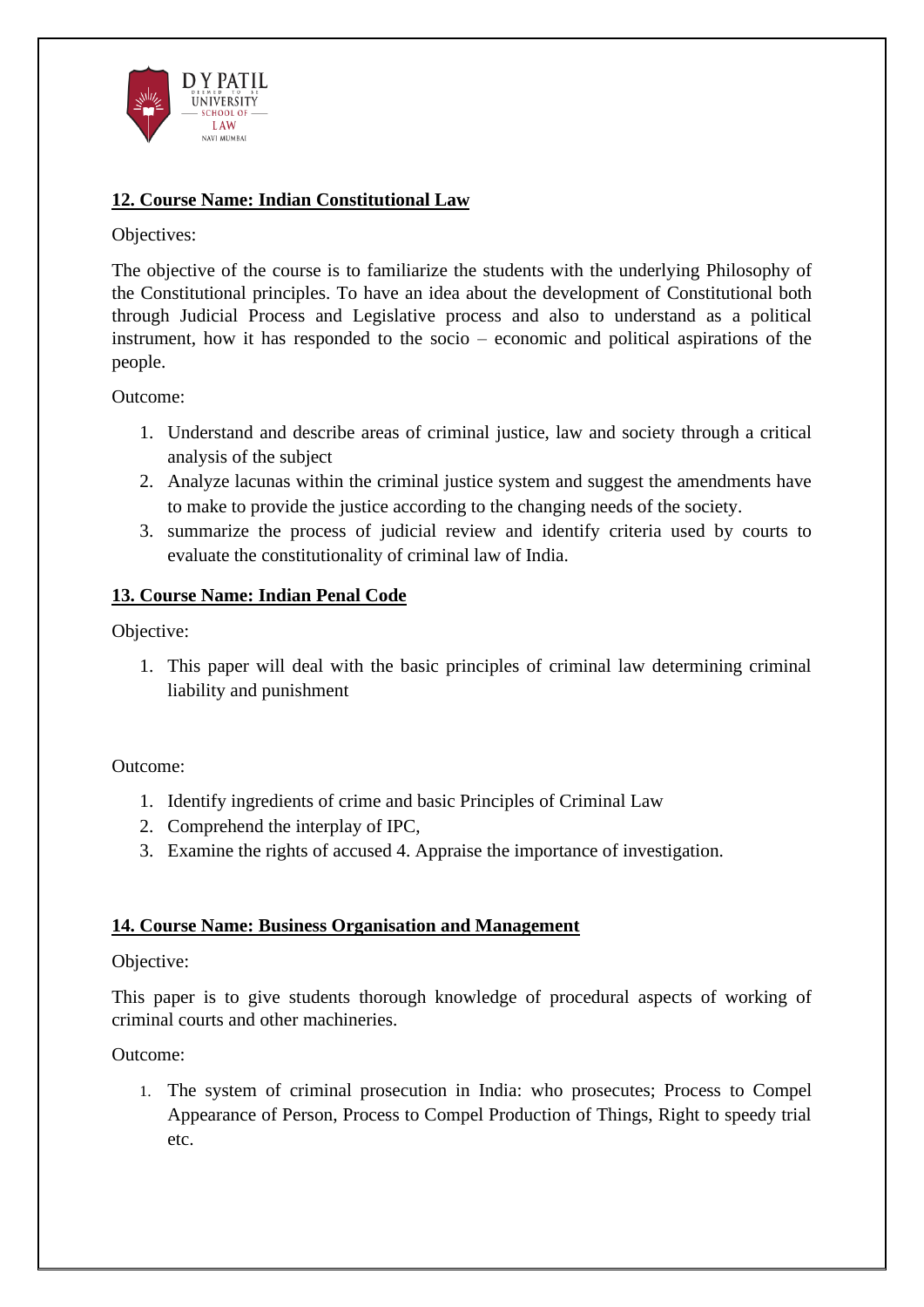

- 2. The legal rules relating to arrest and bail under the Criminal Procedure Act, The rights of arrested persons and to apply such rules in a factual scenario.
- 3. Describe principles applicable to the right to legal representation in Indian criminal trials and to apply such principles in a factual scenario

### **15. Course Name: Corporate Tax Planning**

### Objective:

The objective behind tax planning is **insurance of tax efficiency**. Tax planning allows all elements of the financial plan to function in sync to deliver maximum tax efficiency. Tax planning is critical for budgetary efficiency. A reduced tax liability and maximized the ability of retirement plans.

#### Outcome:

- 1. Disclosing correct information to relevant IT departments.
- 2. Not being ignorant of applicable tax laws as well as court judgements regarding the same.
- 3. Legal tax planning should be done which is under the purview of law.
- 4. Planning must be done with business objectives in mind and should be flexible enough to incorporate possible changes in the future.

### **16. Course Name: Administrative Law**

### Objective:

The paper will make students aware of various aspects of Administrative Law including quasi-legislative, quasi-judicial and other ministerial functions of administration and control thereof with a practical approach.

### Outcome:

- 1. Students will learn about the Nature Development of law relating to administration and effective means of administrative control. The Focus is on their role in protecting the rights of individuals against abuse of administration and adjudicatory powers of the administration and liability of administrative authorities.
- 2. Analyze and predict how unresolved or ambiguous administrative law questions could be resolved by the courts through an analysis of case law and the judicial method.
- 3. Identify, explain and apply the principles of administrative law covered in the course.

## **17. Course Name: Functional Managment**

Objective:-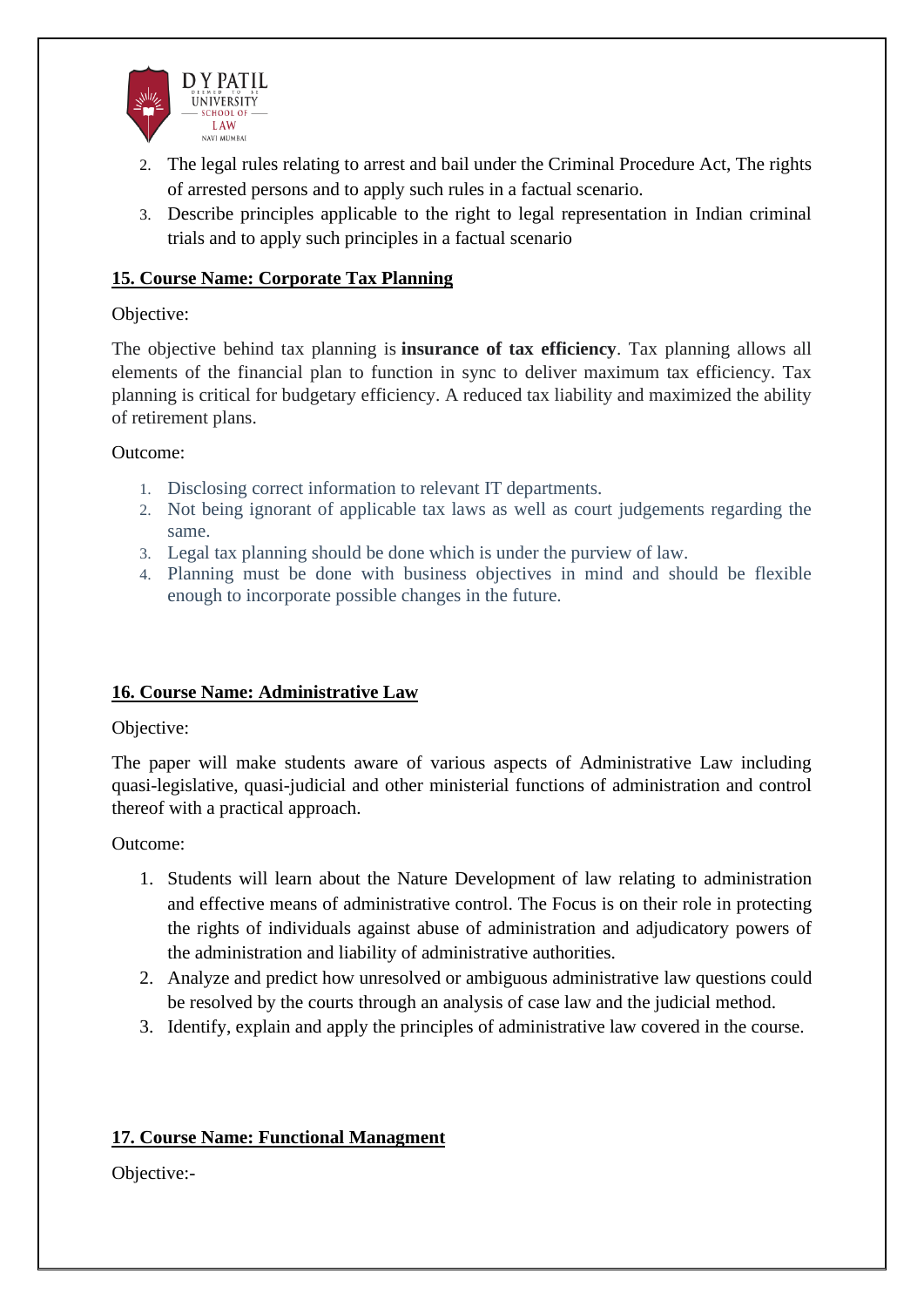

To give insight into financial decision making and composition of different securities in the total capital structure and to familiarize the students with various factors of finance.

Outcome:

- 1. To understand the meaning and significance of Organising
- 2. To understand the meaning and significance of Planning
- 3. To Understand the meaning and significance of staffing.

### **18. Course Name: Foreign Language**

### Objective:

The objective of this paper is to make students understand the French language so that they can easily understand the French legal system and the French terms generally used in law.

Outcome:

- 1. Communicate effectively in more than one language in order to function in a variety of situations and for multiple purposes
- 2. Interact with cultural competence and understanding
- 3. Connect with other disciplines and acquire information and diverse perspectives in order to use the language to function in academic and career-related situations

## **19. Course Name: Company Law**

Objective:

The paper aims to provide insight into formation and winding up of companies besides Corporate Administration

Outcome:

- 1. Explain the concepts in business laws with respect to foreign trade
- 2. Apply the global business laws to current business environment
- 3. Analyse the principle of international business and strategies adopted by firms to expand globally

### **20. Course Name: Code of Criminal Procedure**

### Objective:

This paper is to give students thorough knowledge of procedural aspects of working of criminal courts and other machineries.

Outcome:

1. The system of criminal prosecution in India: who prosecutes; Process to Compel Appearance of Person, Process to Compel Production of Things, Right to speedy trial etc.

2. The legal rules relating to arrest and bail under the Criminal Procedure Act, The rights of arrested persons and to apply such rules in a factual scenario.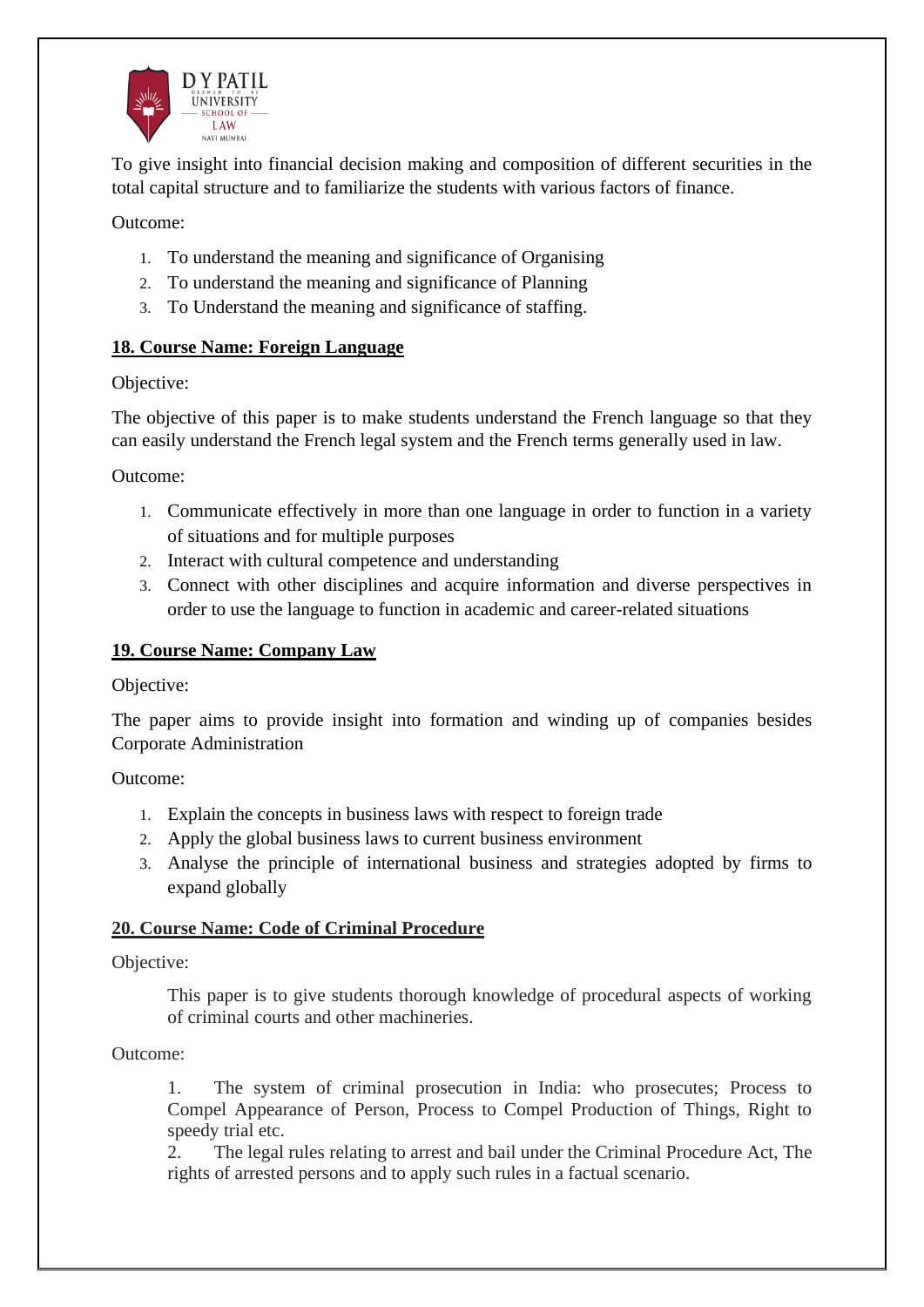

Describe principles applicable to the right to legal representation in Indian criminal trials and to apply such principles in a factual scenario

### **21. Course Name: Environmental Studies and Environmental Laws**

Objective:

1. The objective of this paper is to acquaint the students with the environmental issues and the measures taken for its protection along with the norms prevailing at international and national level.

Outcome:

- 1. Analyse advanced and integrated understanding of the complex body of knowledge in the field of environmentallaw
- 2. Develop the capacity to identify new law and apply existing law in the rapidly evolving legal context for environmental law
- 3. Understand in depth knowledge of the specialist area of environmental law and associated disciplinary areas

## **22. Course Name: Family Law**

Objective:

1. This Course aims at providing adequate Sociological perspective so that the basic concepts relating to family are expounded in their social setting. It strives to give an overview of some of the current problems arising out of the foundational inequalities in the various family concepts. Another objective of the course is to view family law not merely as a separate system of personal laws based upon religions but as the one cutting across the religious lines and eventually enabling us to fulfill the constitutional directive of uniform civil code at least jurisprudentially at the academic study by identifying the core concepts in marriage laws of all communities to evolve a uniform civil code devoid of political nest. Women and children have special family relations and, therefore, it is aspired to develop insights amongst the students to ensure protection of constitutional rights of women and children in family law administration. In view of the conflicts of the interpersonal laws, conversion is causing problems. How conversion affects the family and whether it is compatible with the concept of secularism and to what extent such problem would stand resolved with the enactment of a uniform civil code, are some of the basics that needs to be examined.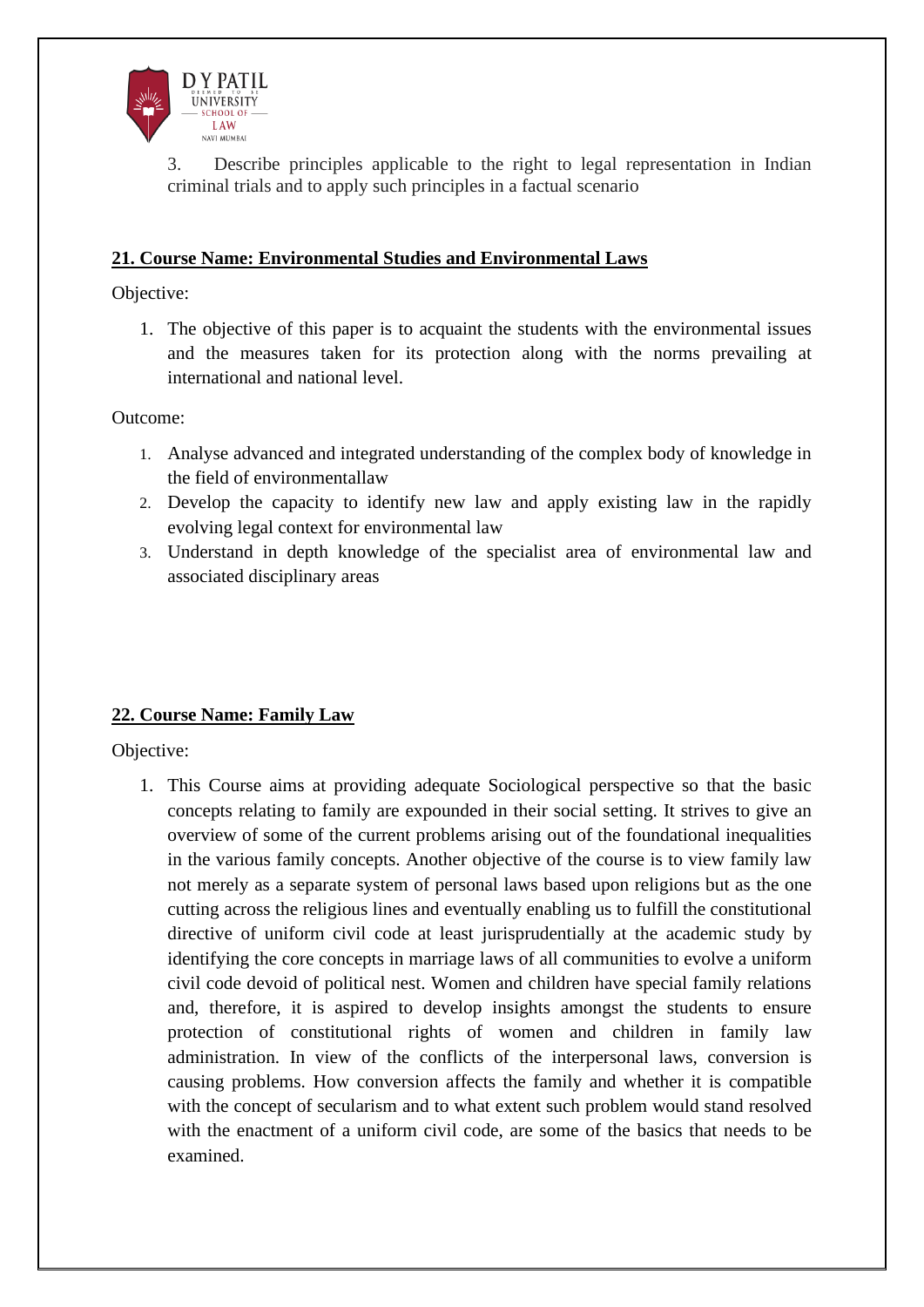

- 1. Students studying family law learn about basic concepts like marriage, divorce, parental custody, domestic abuse and children's rights.
- 2. Family law examines historical and social contexts that have influenced the modern definition and regulation of families.
- 3. Students will gain skills of thinking, analysis, written and verbal presentation of ideas of argument

### **19. Course Name: Business Law**

Objective:

This paper is to provide understanding about the important statutes governing transfer of property in goods and negotiable instruments.

Outcome:

- 4. Students would learn the basics of Laws governing commercial contracts and nuances of competency to contract, rules of Consideration and Objects of Contracts with case laws and illustrations.
- 5. Students would learn the concept of Consent & Free Consent, different types of Agreements and Contracts, different Modes of discharge of Contracts, Breach of contracts and remedies for the aggrieved parties.
- 6. Students would learn the rules regarding the Contract of Indemnity & Guarantee, Contract of Bailment, Contract of Pledge and Contract of Agency and types of Agents.

### **20. Course Name: Public International Law**

### Objective:

The objective of this paper is to acquaint the students with the basics of Public International Law and practice

Outcome:

- 1. Demonstrate knowledge and understanding of the international rights frame work, its origins and justifying theories;
- 2. Demonstrate capacity to assess how specific human rights may be asserted, enforced or violated;
- 3. Critically evaluate the relationship between international and domestic law

## **21. Course Name: Law of Evidence**

Objective:

This paper is to orient students with importance of evidence for establishment of claims and the related rules and principles on contemporary basis.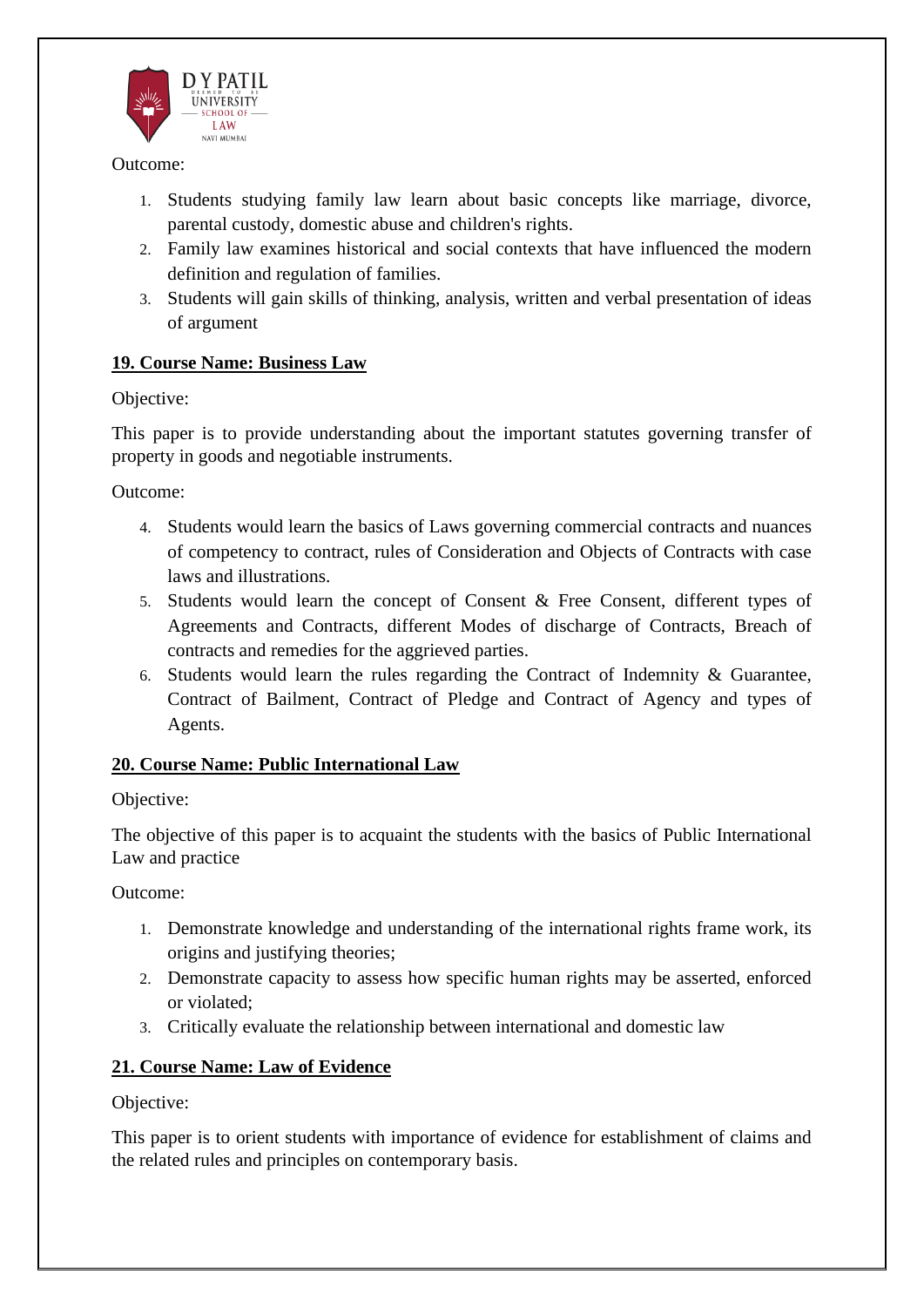

- 1. Analyse and define the concept and general nature of evidence, and illustrate the different types of evidence and court procedures relating to evidence.
- 2. Analyse the rule relating to relevance of evidence and admissibility of evidence before the court.
- 3. Evaluate the rules relating to dying declaration and admissibility of dying declaration

## **22. Course Name: Labour Law**

### Objective:

This paper focuses on various aspect of management of labour relation and dispute settlement bodies and techniques.

Outcome;

- 1. Development and the judicial setup of Labour Laws.
- 2. The salient features of industrial disputes and trade unions power and function also to integrate the knowledge of Labour Law in General HRD Practice.
- 3. The laws relating to Industrial Relations, Working conditions and also learns the enquiry procedural and industrial discipline.

# **23. Course Name: Land laws**

## Objective:

The object of this paper is to focus on land reforms besides land acquisition procedures enunciated in the Act of 1894and the rent laws.

Outcome:

- 1. Identify and describe the revenue board courts and its function for a appeal revision and review.
- 2. Demonstrate an understanding of the legal and regulatory framework for tribunals and the regulatory rules.
- 3. Demonstrate an understanding of the necessary professional skills of urbanization including analytical skills.

## **24. Course Name: Code of Civil Procedure**

Objective:

This paper is to give students thorough knowledge of procedural aspects of working of criminal courts and other machineries.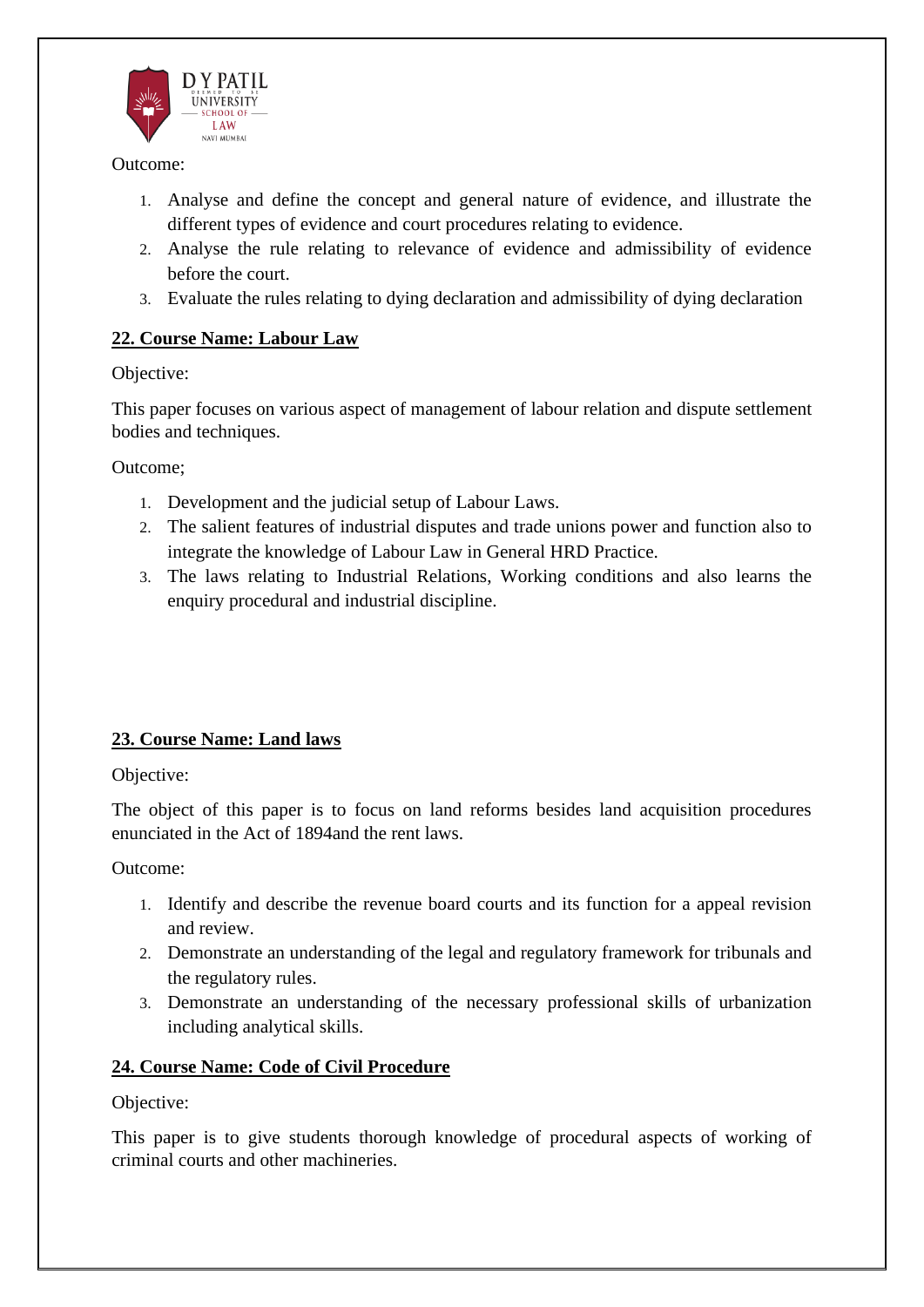

- 5. To Know the detail procedure for redressal of civil rights.
- 6. where the suit is to be filed? The essential forms and procedure for institution of suit, the documents in support and against, evidence taking and trial, dimensions of an interim order, the peculiar nature of the suits, the complexities of executing a decree and provisions for appeal and revision are all matters which a lawyer for any side is to be familiar with.
- 7. Students will be able to recognize and address issues that arise in Civil Procedure that implicate relevant ethical, moral, and religious principles.

### **25. Course Name: Property Law**

### Objective:

The objective of this paper is to focus on concept and classification of property as well as principles governing transfer of immovable property.

Outcome:

- 1. Skill to understand the concept of intellectual property rights.
- 2. Develops procedural knowledge to Legal System and solving the problem relating to intellectual property rights.
- 3. Skill to pursue the professional programs in Company Secretaryship, Law, Business(MBA), International Affairs, Public Administration and Other fields.

## **26. Course Name: Health Care Law**

### Objective:

This paper focuses on various aspects of health care law including the constitutional perspective, obligations and negligence of medical professionals and remedies available to consumers of health care.

### Outcome:

- 1. Explain key legal principles relevant to the fields of health law studied in this course, including principles of negligence, consent, privacy and confidentiality, and regulation.
- 2. Understand the Constitutional Provisions related to health.
- 3. Compare and contrast different legal and policy approaches to addressing health law problems.

## **27. Course Name: Principles of Taxation law**

Objective::

Concept of income tax, heads of income, including foreign income assessment procedures, adjudication and settlement of tax disputes are the focus points of study in this paper.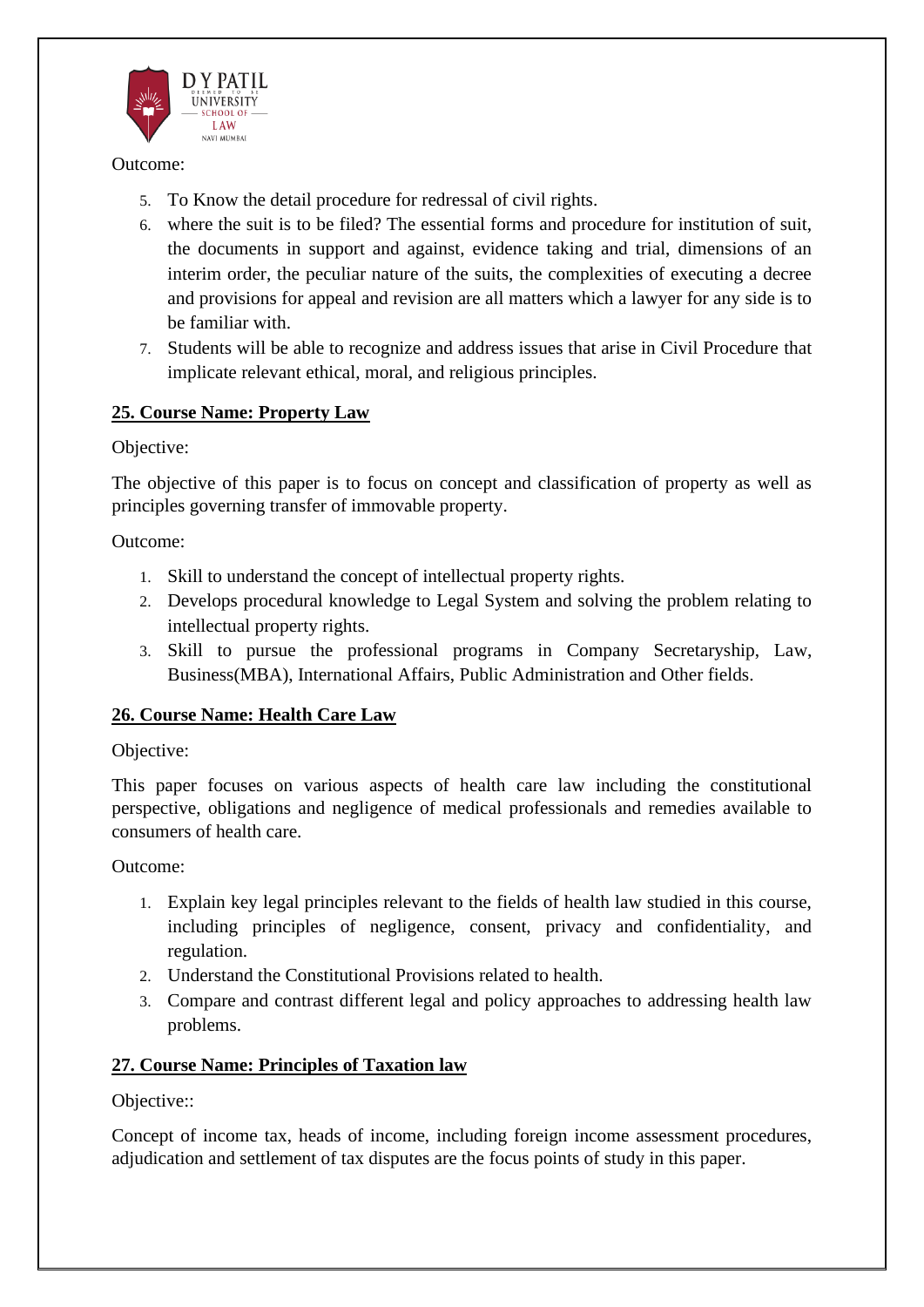

- 1. Exhibit sophisticated knowledge related to tax accounting rules and regulations.
- 2. Identify, define, and resolve tax issues through their understanding, knowledge and application.
- 3. Explain different types of incomes and their taxability and expenses and their Deductibility

### **28. Course Name: Investment and Competition Law**

### Objective:

This paper focuses on the investment and competition laws of India in the contest of new economic order.

Outcome:

- 1. Practice case analyses and evaluation of corporate conduct.
- 2. Explain the economic, legal, and ethical implications of fraudulent behavior in financial markets.
- 3. Describe concepts such as fiduciary duty.

## **29. Course Name: Sports Law**

Objective:

The main objective of this course is to acquaint the student of law with Historical perspective of sports regulation, commercialization of sports , legal regulation of sports governing bodies, intellectual property rights and sports.

Outcome;

- 1. Student is able to efficiently employ strategies for identifying, analyzing, researching, and solving specific legal problems within the sports industry in the manner expected of a competent lawyer.
- 2. Student demonstrates the ability to communicate with clients, decision makers, & the range of other stakeholders in the manner expected of a new lawyer through thorough and efficient research & writing in the area of the sports industry & related fields.
- 3. Students demonstrate the ability to employ strategies for organizing and managing professional time, working cooperatively with others, and meeting professional deadlines in a manner expected of a new lawyer within the sports industry.

## **30. ENTREPRENEURSHIP AND SMALL SCALE BUSINESS**

Course Objectives

After studying this lesson, you will be able to:

• state the meaning of entrepreneurship;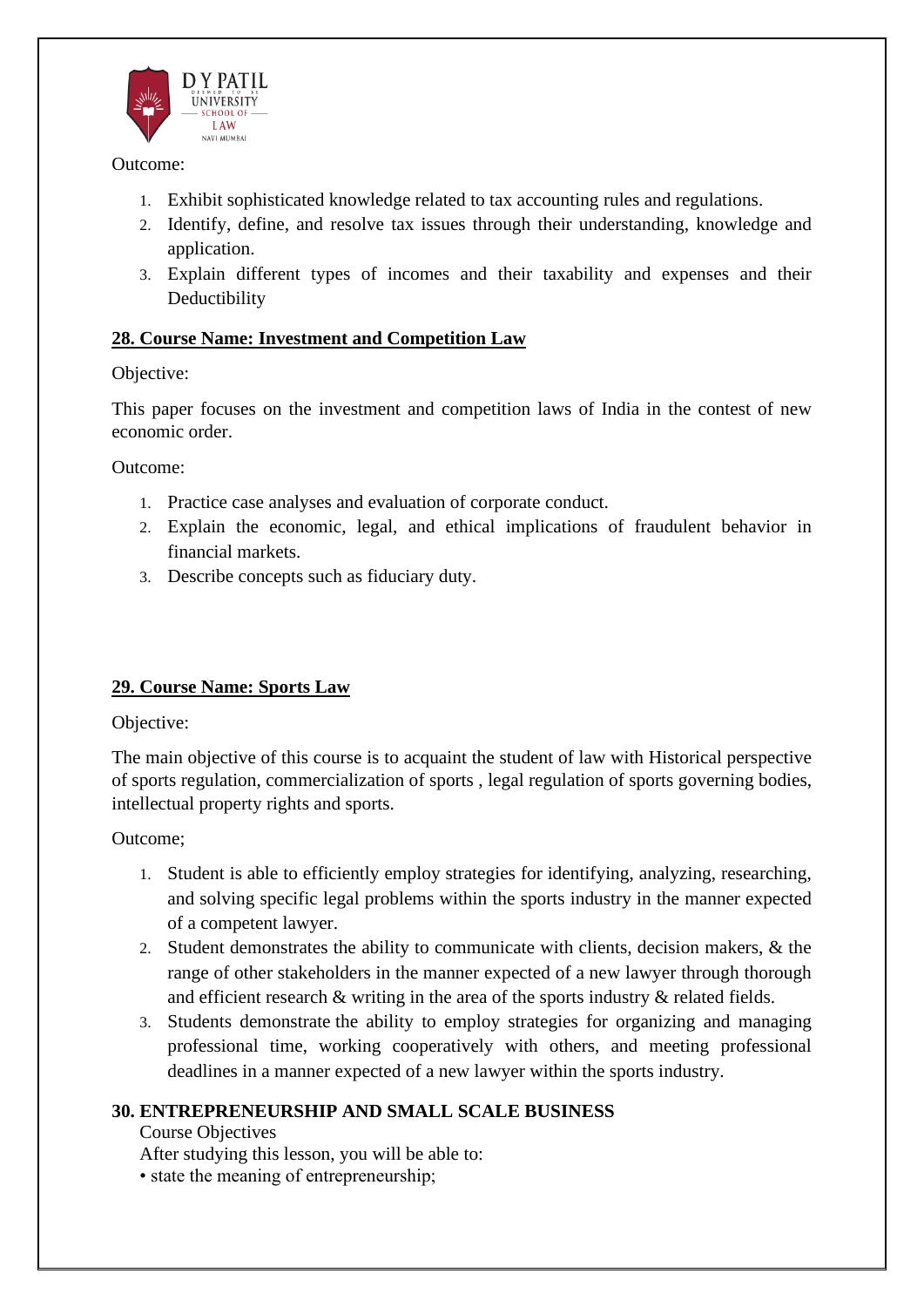

- describe the importance of entrepreneurship;
- outline the qualities of a successful entrepreneur;
- state the functions of an entrepreneur;
- distinguish between entrepreneur and promoter;
- explain the issues and problems faced by entrepreneurs; and
- describe the entrepreneurial practices in India.

### Course Outcomes

On completion of this course, the students will be able to:

CO1. Describe and discuss the key terminology, concepts tools and techniques used in business statistical analysis

CO2. Critically evaluate the underlying assumptions of analysis tools

CO3. Understand and critically discuss the issues surrounding sampling and significance CO4. Discuss critically the uses and limitations of statistical analysis CO5. Solve a range of problems using the techniques covered CO6. Conduct basic statistical analysis of data.

### **31. Course Name: Drafting, Pleading and Conveyance**

Objective:

The object of this paper is to train students in the art of drafting both for court purposes as well as for other legal forums

Outcome:

- 1. Students will understand drafting both
- 2. Court purposes as well as for other legal forums
- 3. Students will be able to perform better in the subject.

### **32. Course Name: Interpretation of Statutes**

#### Objective:

The paper is to equip the students with various tools of interpretation of statutes.

Outcome:

- 1. Know what are the techniques adopted by courts in construing statutes? And the importance of the law making process in the present context
- 2. What are the matters to be reckoned with by legislature while enacting laws
- 3. Understand and analyse the judicial interpretation, construction of words, phrases and expressions

### **33. Course Name: Law of Limitation**

Objective: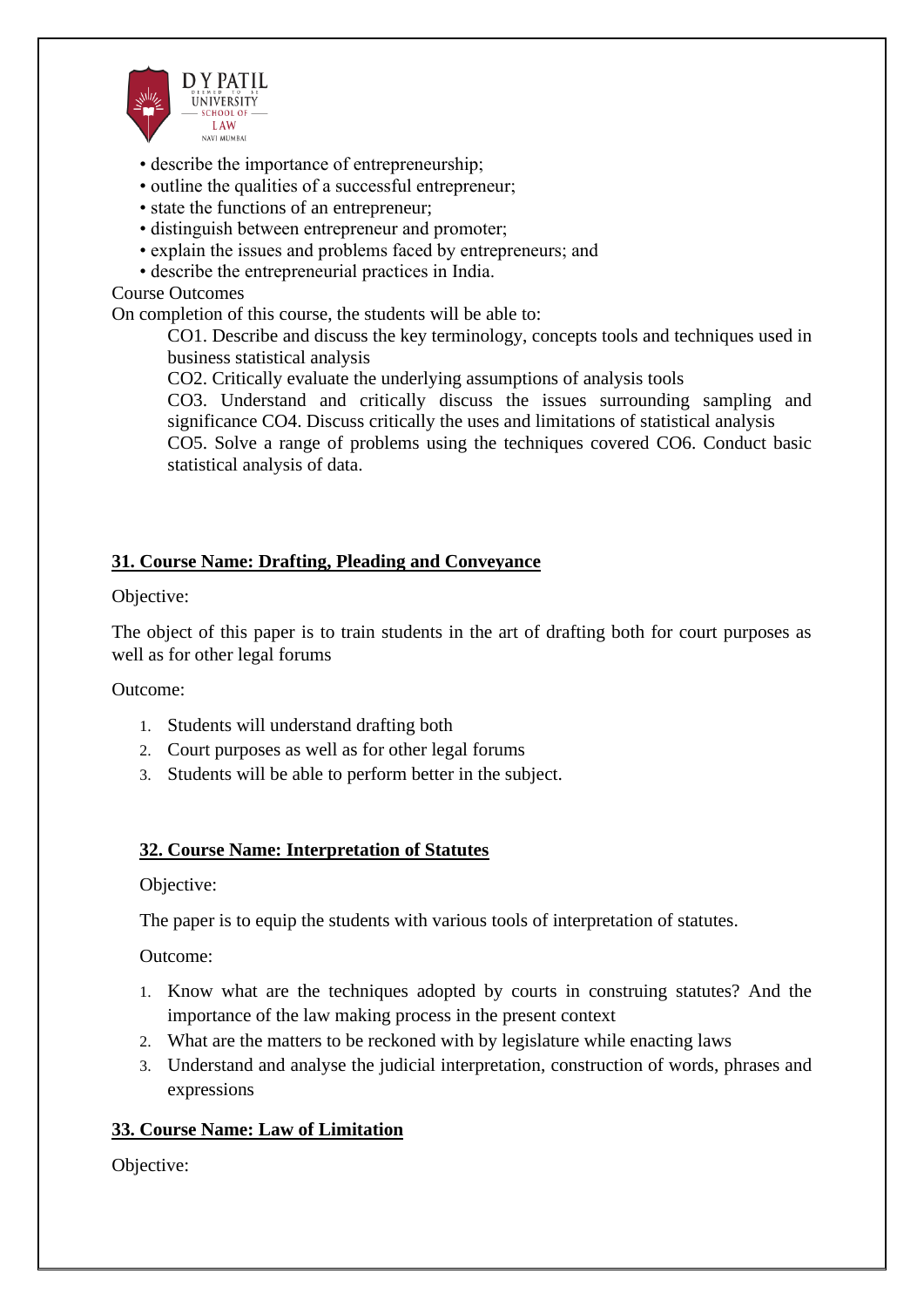

The Limitation Act, 1963 is an adjective enactment and addresses a very important aspect of civil law. It not only prescribes the limitation period for various legal proceedings and enforcement of rights but also speaks of condonation procedures and exclusion of time etc. Without studying the Law of Limitation any knowledge of the Civil Procedures shall remain inchoate and therefor it finds place in our present syllabus

Outcome:

- 1. Develop fundamental understanding of the Law of Limitation.
- 2. Develop expertise in the institution/preparation and presentation of civil suits.
- 3. Develop expertise in finding and asking the civil remedy from the Court.
- 4. To prepare the legal experts of the civil matters.

### **34. Course Name: Intellectual property Rights**

Objective:

The aim of this paper is to introduce the basic concepts of Intellectual property laws to the students for first time and familiarize them with the kind of rights, remedies and licensing regime associated with each kind of intellectual property so that students can have a basic understanding of Intellectual Property laws

Outcome:

- 1. Skill to understand the concept of intellectual property rights.
- 2. Develops procedural knowledge to Legal System and solving the problem relating to intellectual property rights.
- 3. Skill to pursue the professional programs in Company Secretaryship, Law, Business(MBA), International Affairs, Public Administration and Other fields.

### **35. Course Name: Space Law**

Objective:

The major objective of the course is to look into the legal regime governing outer space, the moon and other celestial bodies, and its implications on the recent scientific and technological developments. In furtherance of the objective, course would start with the analysis of development of space law and fundamental principles applicable to outer space, and then goes on to look into the legality of some of the recent developments like the claim of sovereignty and property rights over the outer space and celestial bodies, sale or leasing of orbits and spectrums, human habitation in outer space, militarization of outer space, plans to conduct inventions in outer space and increasing private space activities. Apart from the legal developments in the international level, the course would also cover the developments of space law at national level by analyzing the laws passed by some of the space-faring nations. The course is offered independently of air law with an objective of having an in depth study of the outer space regime. More importantly, space law and air law are two separate fields of law, essentially with very little interconnection.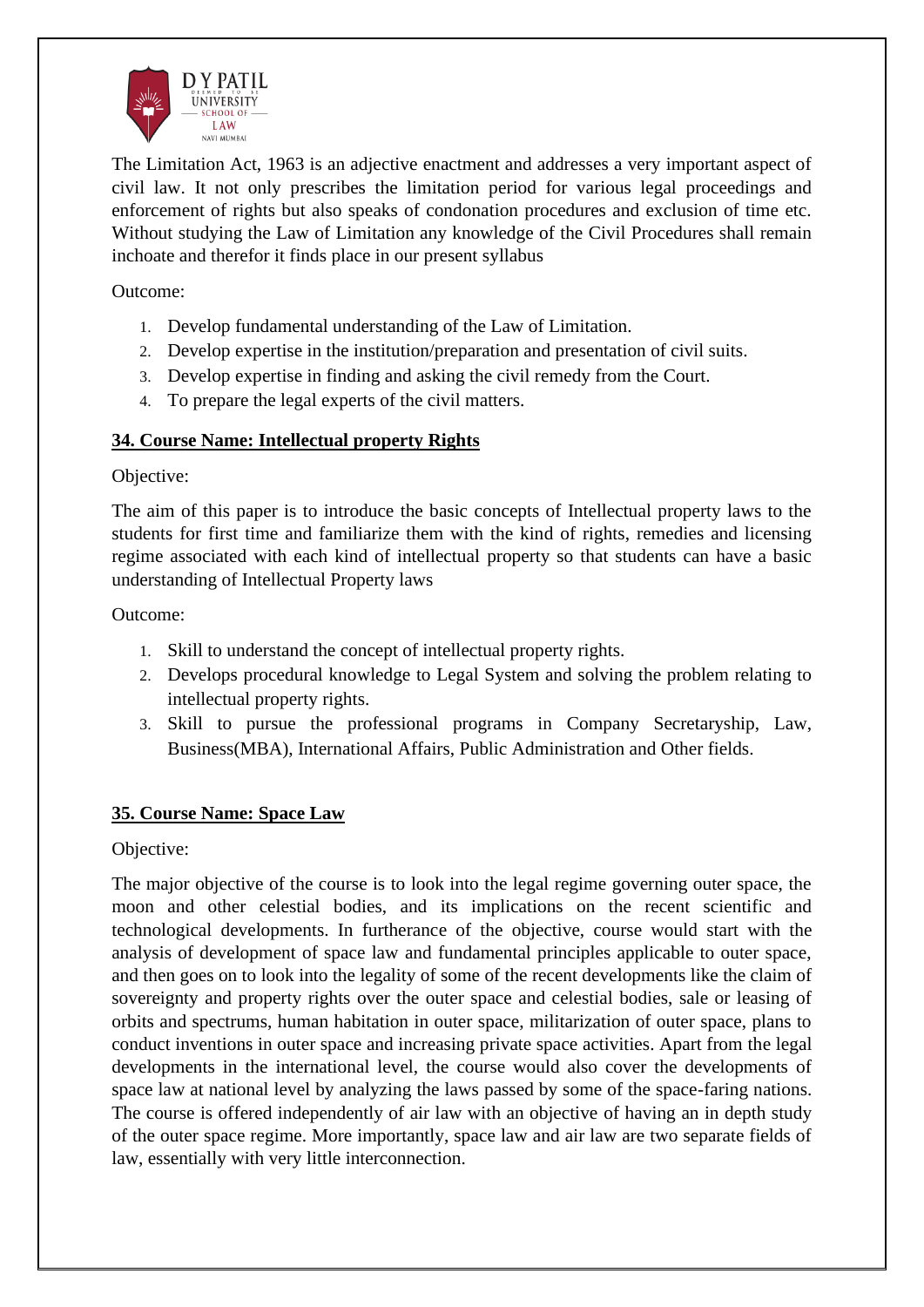

- 1. To achieve a fair and sound understanding of the concepts of Air and Space Law
- 2. To demonstrate good comprehension of Air and Space Law in areas of aspirant's interest or professional field.
- 3. To apply basic research methods, data analysis, and interpretation in the field of Air and Space law.
- 4. To identify the problems of Air and Space law, evaluate problem-solving strategies, and develop science-based solutions.

### **36. Course Name: Alternate Dispute Resolution**

### Objective:

The objective of this paper is to acquaint students with various modes of ADR. Alternative Dispute Resolution has become the primary means by which cases are resolved now days, especially commercial, business disputes. It has emerged as the preferred method for resolving civil cases, with litigation as a last resort. Alternative Dispute Resolution provides an overview of the statutory, procedural, and case law underlining these processes and their interplay with litigation. A significant theme is the evolving role of professional ethics for attorneys operating in non-adversarial settings. Clients and courts increasingly express a preference for attorneys who are skilled not only in litigation but in problem-solving, which costs the clients less in terms of time, money and relationship. The law of ADR also provides an introduction to negotiation and mediation theory.

Outcome:

- 1. Students to adopt a comparative approach, drawing on the experiences of many societies and jurisdictions – in a large number of which, entrenched approaches to dispute handing are now under radical re-examination;
- 2. Balancing theoretical and practical concerns, the principal areas of discourse and practice that the student will come to understand are the processes of negotiation and mediation.
- 3. The student will understand these processes in their own right and also in the context of the emergence of new types of dispute resolution professional, who offer mediation and other services as alternatives to the lawyer's often preferred practice of late settlement through litigation.

## **37. Course Name: Cyber Laws**

### Objective:

The course intends to inculcate the significance of Cyber space and to enlighten the various legal, social and international issues and the various remedies available under the Information Technology Act for the breach and commission of offence in cyber space. The course also outlines international best practices and the various legal mechanisms to control the various offences in the cyberspace.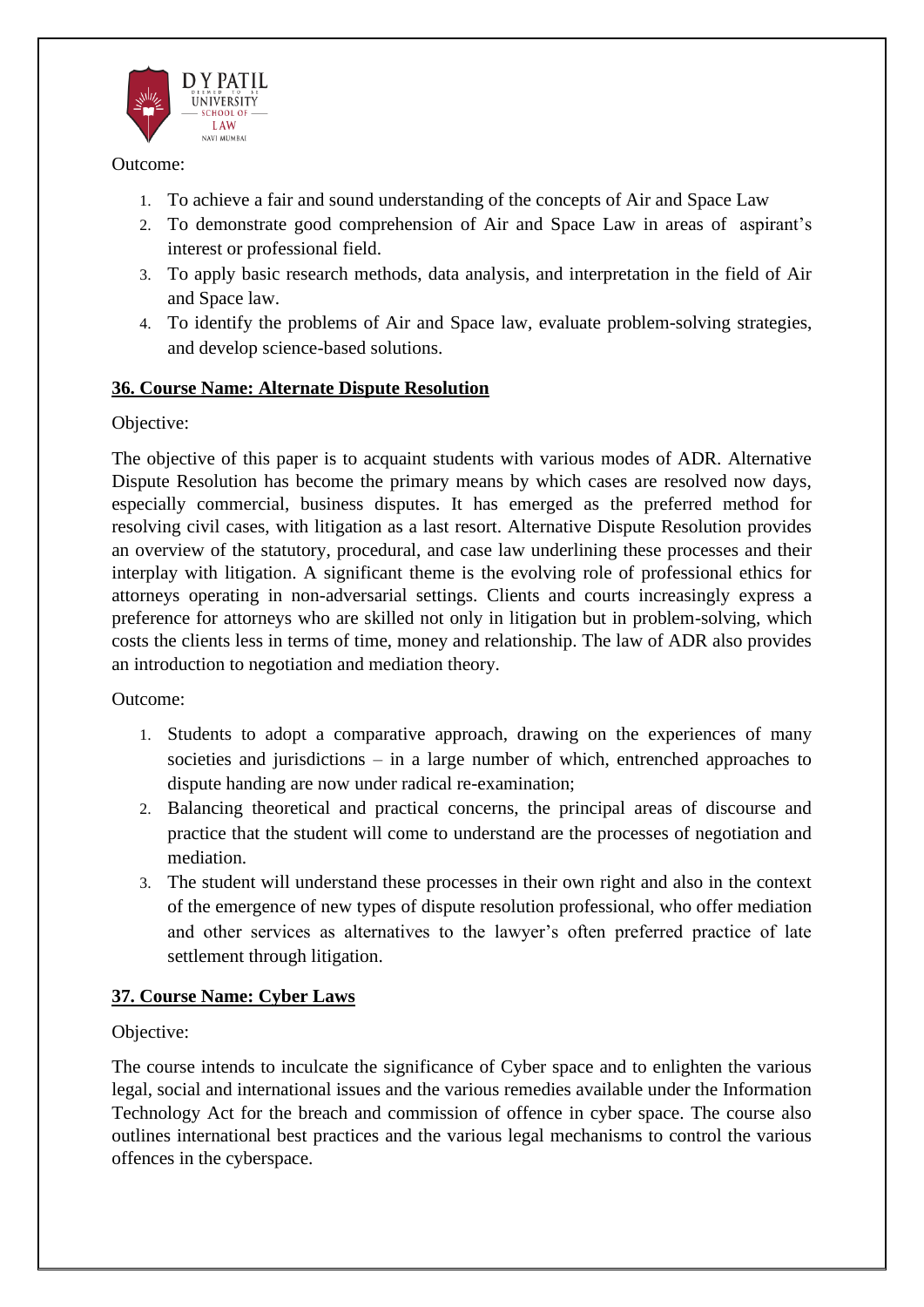

- 1. Make Learner Conversant With The Social And Intellectual Property Issues Emerging From 'Cyberspace.
- 2. Explore The Legal And Policy Developments In Various Countries To Regulate Cyberspace;
- 3. Develop The Understanding Of Relationship Between Commerce And Cyberspace; And
- 4. Give Learners In Depth Knowledge Of Information Technology Act And Legal Frame Work Of Right To Privacy, Data Security And Data Protection.
- 5. Make Study On Various Case Studies On Real Time Crimes

### **38. Course Name: Forensic Science**

### Objective:

Use of science in adjudication is Forensic science. In modern times criminal justice scenario, the traditional sources of proof which go on to include approvers, eyewitness have gone awry. The trials take just too long to keep the witnesses from turning hostile and the criminals are turning cleverer and more scientific. Due to new developments in the field of science, it is important for the law to keep on the technology and use it for its benefit. It is important that the prosecution agencies rely on something more authentic, more concrete and more productive in terms of convictions without the police having to resort to the methods which not only violate fundamental human rights but also fail to produce positive results most of the time. There has to be something that is available, hence, not prone to the whims of the witnesses

Outcome:

- 1. To emphasize the importance of scientific methods in crime detection.
- 2. To disseminate information on the advancements in the field of forensic science.
- 3. To highlight the importance of forensic science for perseverance of the society.
- 4. To review the steps necessary for achieving highest excellence in forensic science

### **39. Course Name: Moot Court Exercise and Internship**

### Objective:

The term 'moot', according to Oxford and Chambers dictionary means, to propose for discussion; argue for practice; a matter about which there may be disagreement or uncertainly. The Course will help in developing fluency and clear assertion, and also gives one experience in the art of persuasion, and of putting a case concisely and intelligibly. The course not only gives one a picture of practice in court procedures but also helps to develop the self-confidence that every advocate should possess. This paper may have three components of 30 marks each and a viva for 10 marks.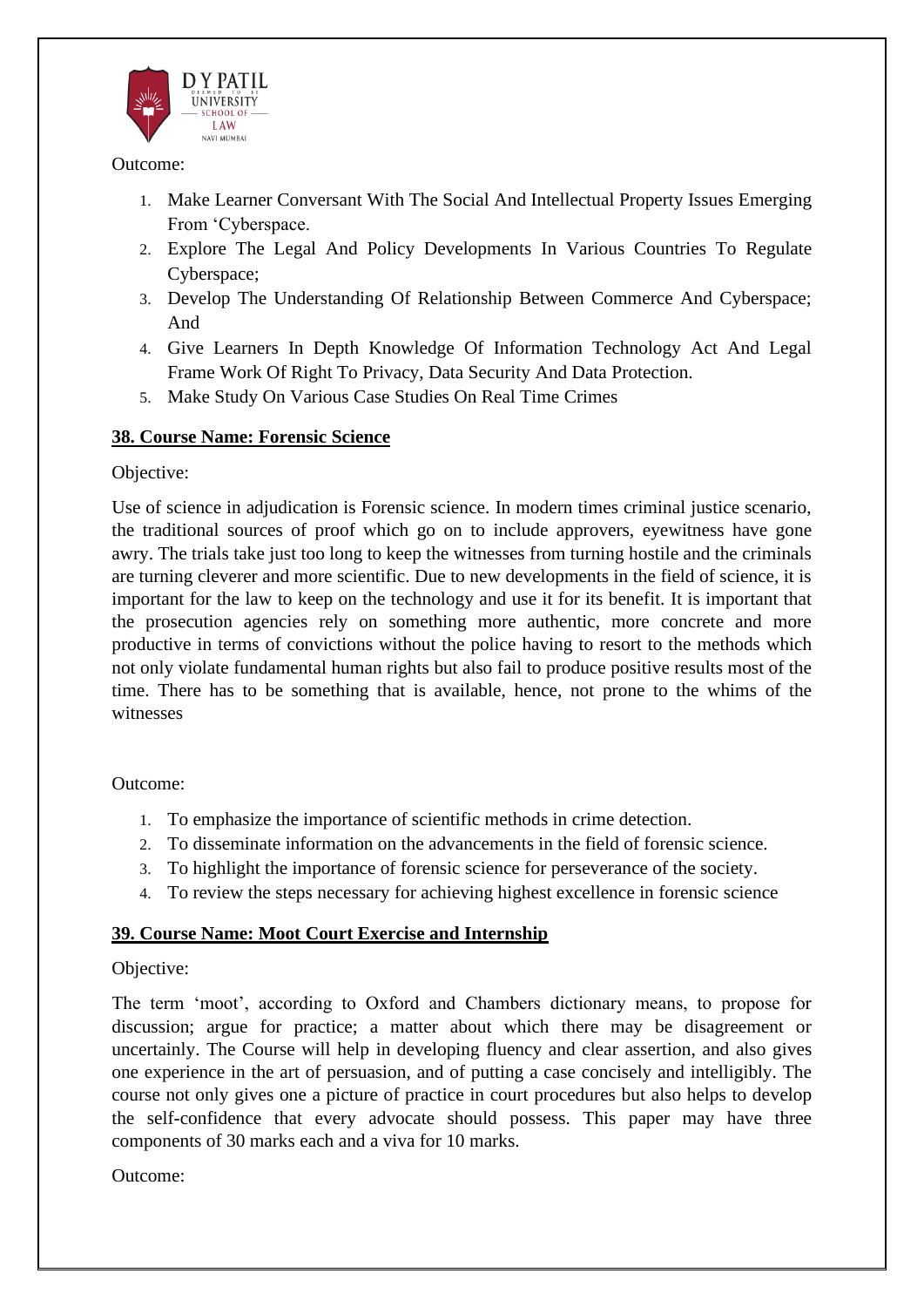

- 1. Students will develop excellent skills in teamwork, legal research, advocacy and written & oral submissions. The content of each course will be according to rules of each international competition but will generally include a detailed academic content and skills in legal research, advocacy, teamwork and writing.
- 2. This course is taught through workshops and moot court for 8 weeks wherein per day will be of 2 hours as per the timetable provided.

### **40. Course Name: Right to Information Act**

Objective:

To understand the Meaning and Scope of Right to Information. Free exchange of ideas is a basic pillar of a democratic society. Corruption thrives in sacred places, therefore it is stated that sunlight is the best disinfectant. There should be governance in sunshine. The course is designed to convince the students how the right to information infuses transparency and accountability in governance, preventing abuse of power.

Outcome:

- 1. Understand the practical applicability of the Right to Information Act, 2005
- 2. File an RTI by going through the procedure for seeking information from any public office within the territory of India
- 3. Discuss the request disposal procedure as defined under the Act
- 4. Identify the information that is exempted from disclosure under the RTI regime

## **41. Course Name; White Collar Crime**

### Objective:

To achieve a fair and sound understanding of the concepts of the White Collar Crime.To demonstrate good comprehension of white collar crime in areas of aspirant's interest or professional field.To apply basic research methods, data analysis, and interpretation in the field of White Collar Crime.

Outcome:

- 1. To achieve a fair and sound understanding of the concepts of the White Collar Crime.
- 2. To demonstrate good comprehension of white collar crime in areas of aspirant's interest or professional field.
- 3. To apply basic research methods, data analysis, and interpretation in the field of White Collar Crime.

# **42. STATISTICAL METHODS IN RESEARCH**

Course Objectives

1. To develop the students ability to deal with numerical and quantitative issues in business 2. To enable the use of statistical, graphical and algebraic techniques wherever relevant.

3. To have a proper understanding of Statistical applications in Economics and Management.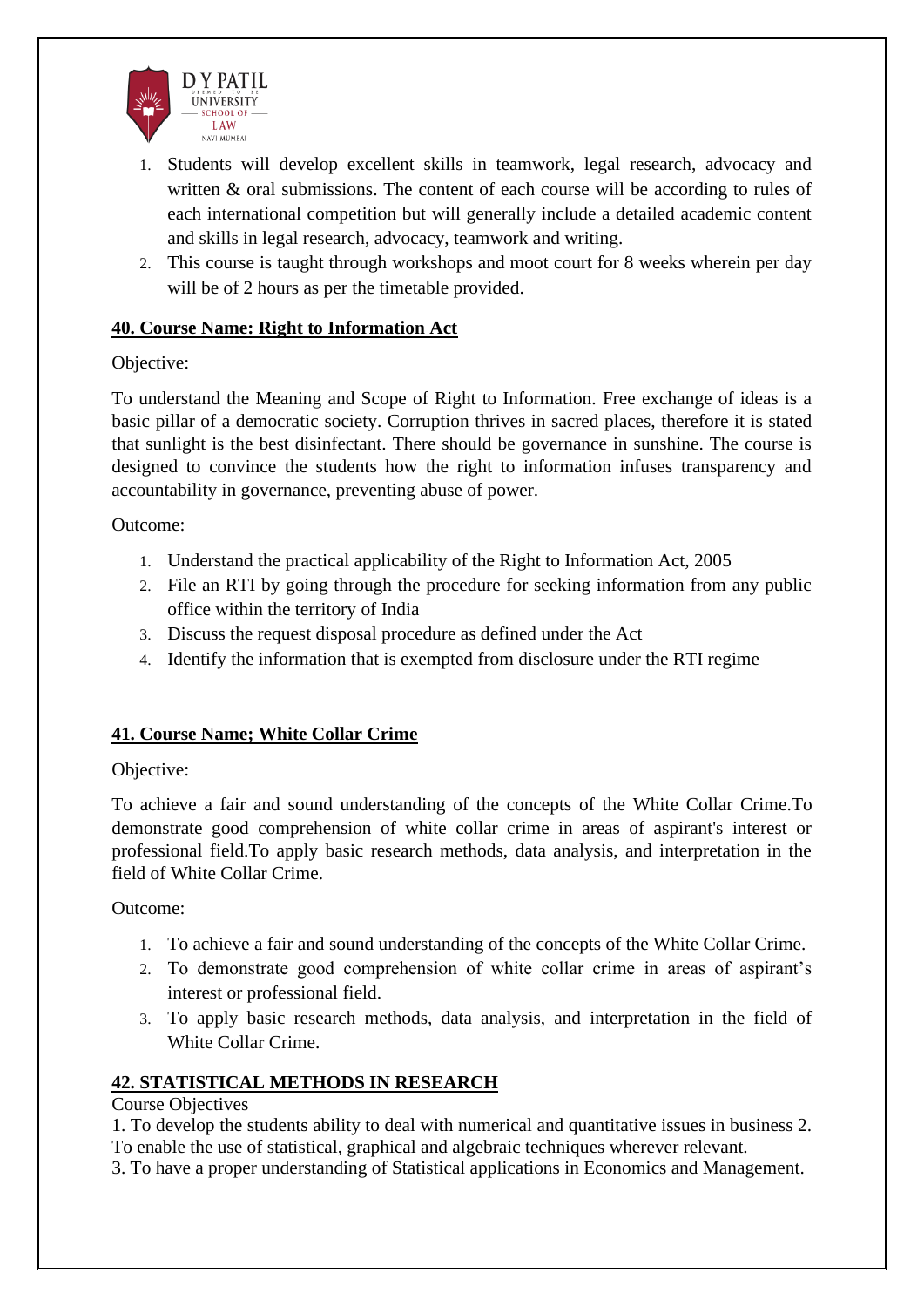

### Course Outcomes

On completion of this course, the students will be able to:

CO1. Describe and discuss the key terminology, concepts tools and techniques used in business statistical analysis

CO2. Critically evaluate the underlying assumptions of analysis tools

CO3. Understand and critically discuss the issues surrounding sampling and significance CO4. Discuss critically the uses and limitations of statistical analysis

CO5. Solve a range of problems using the techniques covered CO6. Conduct basic statistical analysis of data.

## **43.FINANCIAL MANAGEMENT**

Course Objectives

- 1. Provide an in-depth view of the process in financial management of the firm
- 2. 2. Develop knowledge on the allocation, management and funding of financial resources.
- 3. 3. Improving students' understanding of the time value of money concept and the role of a financial manager in the current competitive business scenario.
- 4. 4. Enhancing student's ability in dealing short-term dealing with day-to-day working capital decision; and also longer-term dealing, which involves major capital investment decisions and raising long-term finance.

#### Course Outcomes

On completion of this course, the students will be able to

CO1. Explain the concept of fundamental financial concepts, especially time value of money. CO2. Apply capital budgeting projects using traditional methods.

CO3. Analyze he main ways of raising capital and their respective advantages and disadvantages in different circumstances.

CO4 Integrate the concept and apply the financial concepts to calculate ratios and do the capital budgeting

### **44. Course Name: Professional ethics**

### Objective:

The primary object of ethics in advocacy is to maintain the dignity and integrity of the legal profession. ... Maintain certain standards at both the intellectual and ethical level to preserve the dignity of the profession; Pecuniary gains must be subordinate to the client's interest.

- 1. To understand and apply the professional ethics and ethical standard of the legal profession.
- 2. To know and evaluate the key themes in professional ethics, in order to give them an insight into moral decision making in the legal profession.
- 3. To know , Should lawyers aim to win at all costs, and how should they balance duties to their client, to the Courts, to justice in the abstract, and to themselves.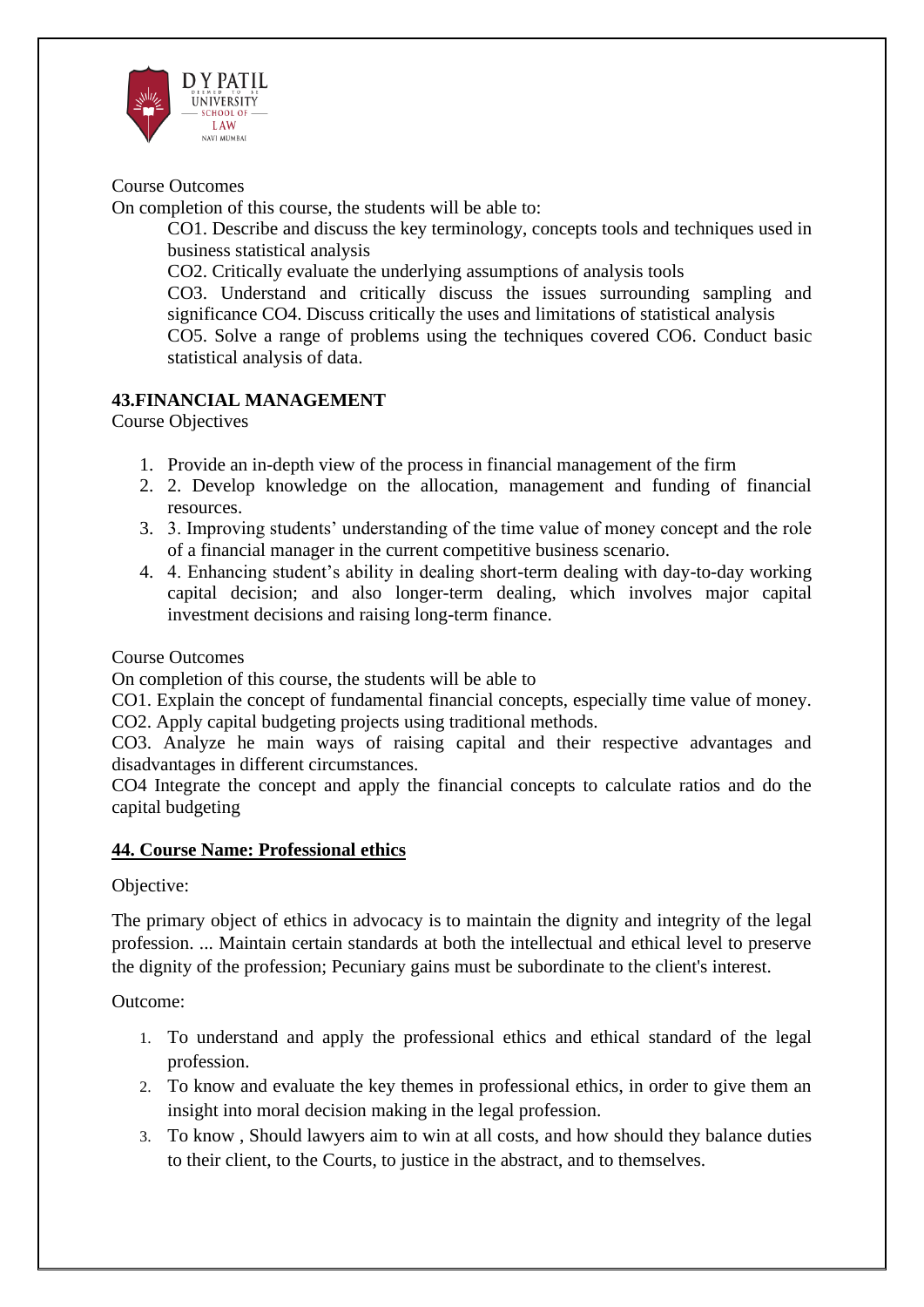

## **Programme Name: BA LLB (Bachelor of Arts and Bachelor of Legislative Law)**

# **1. Programme Objective:**

Bachelor of Arts, Bachelor of Law- BA LLB course provides insights into the policy initiatives within the framework of the constitution and integrates legal studies with aspects of governance. The course is designed not only with the objective of encompassing knowledge of law but also to teach subjects like English, Sociology, Economic, Political Science and History. These Programme including the courses help to understand how central and state governments function and how legislations are enacted and enforced, moreover the course helps to understand the role of Judiciary in upholding Legal Policies and giving Guidelines and Precedents and to maintain Supremacy of law, Rule of Law and the principles of Natural Justice. The students get a strong footing for undertaking professional legal education and to have a competitive acumen.

### **Objectives:**

- 7. By studying law in the particular context of humanities and social sciences the students are groomed to respond to governance, administration and human behaviour.
- 8. Student's gain an edge over other peers to lead and shape social and public enterprises such as the State, Community organization and Social Enterprises.
- 9. Course curriculum facilitates learning Law in a profound way in response to contemporary development with hands on experience in legal knowledge and skills in value frame work in a fast changing India set in a de-globalizing world.
- 10. The Student will be groomed in intellectual integrity, ethics.
- 11. The student will improve cognitive, problem solving skills, independent critical thinking with research capabilities
- 12. Students will be able to cultivate the ability to appreciate role of lawyers in justice education in Globalizing world, sustainability, poverty and vulnerability

## **2. Programme Outcome:**

BA LLB is designed to prepare the students for careers in Law and Social Science in both the private and public sectors. Students acquire a comprehensive foundation in the fundamentals of Legal Principles, the Legal environment in which they will function, and the analytical tools for intelligent decision-making, facts finding and dealing with the cases.

### **By the end of this program Students will be able to-**

11. Student will be able to respond to governance, administration and human behaviour keeping in mind cultural sensibilities, diversity, gender sensitivity, environmental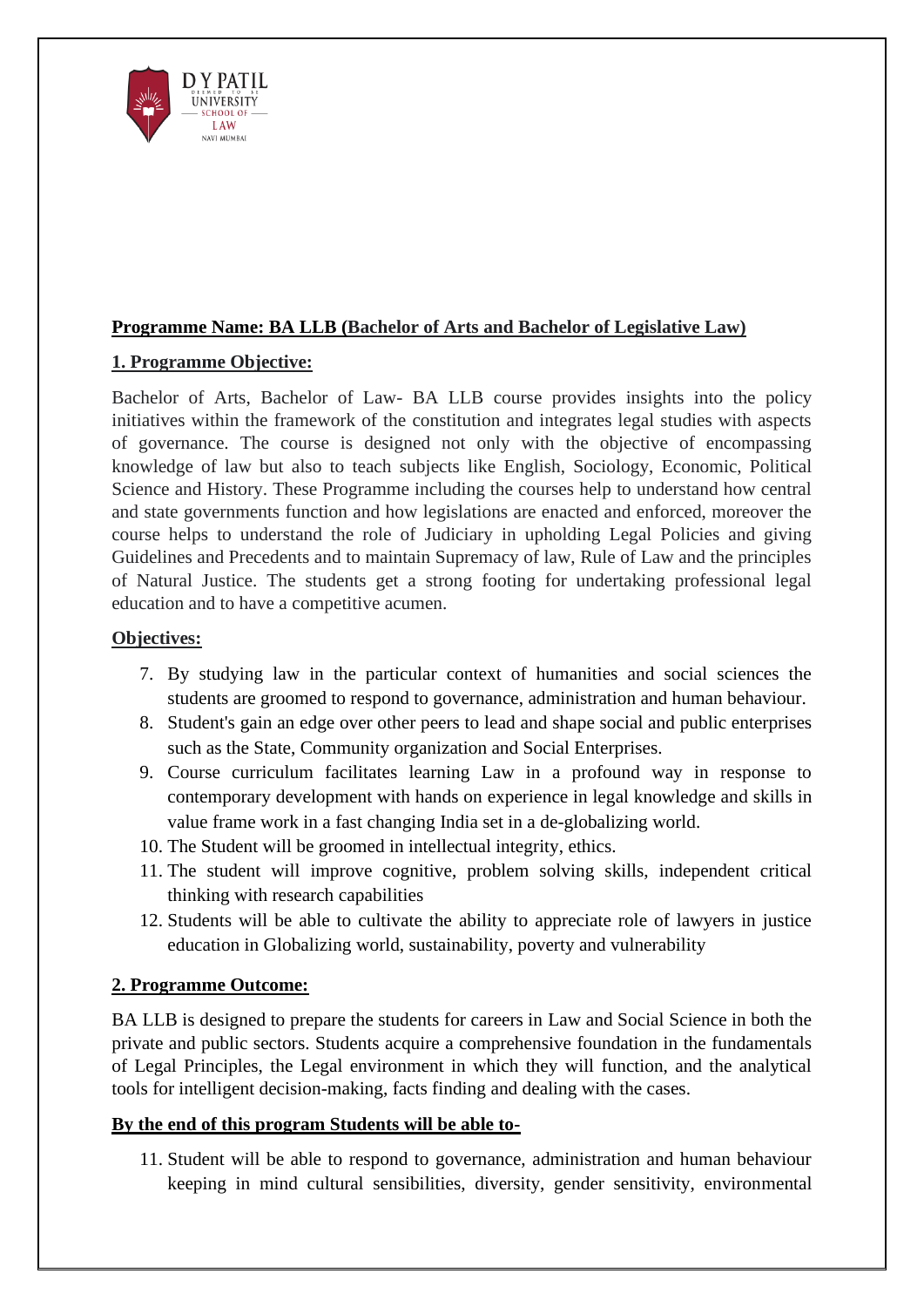

sustainability, comparative, transnational and global competencies after studying law in the particular context of humanities and social sciences.

- 12. Acquire legal knowledge from various disciplines and professions to equip them to perform various roles of a professional lawyer beyond the traditional role of litigation linking their domain knowledge to legal profession.
- 13. Get an edge over other peers to lead and shape social, public and corporate enterprises such as the State, Community organizations and Social Enterprises, become justice sentinels and justice crusaders.
- 14. Gain hands on experience in legal knowledge, skills, ethics and values to be able to work in a fast changing India set in a de-globalizing world because of the course curriculum which will facilitate learning law in a profound way in response to contemporary developments.
- 15. Find, identify and interpret the law in a given situation.
- 16. Resolve the legal problems with the correct application of law.
- 17. Procure the IT skills to use the electronic resources to find the legal information.
- 18. Improve cognitive skills, problem solving skills, analytical and independent critical thinking with enhanced research capabilities by using different pedagogical methods using collaborative online international learning.
- 19. Cultivate the ability to appreciate the role of lawyers in justice education in a globalising world sensitive to the needs of sustainability, poverty and vulnerability.
- 20. Acquaint with the institutions of the legal systems including national, international and multiple aspects of dispute resolution, groomed in intellectual integrity, critical thinking, and be practice ready lawyers.

### **1. Course Name: Jurisprudence**

### Object:

Objective: The course aims at developing an analytical approach to understand the nature of law, development of law and working of a legal system in different dimensions with reference to popular legal theorists.

Outcome:

- 3. Demonstrate an advanced and integrated understanding of the political, social, historical, philosophical, and economic context of law
- 4. Engage in identification, articulation and critical evaluation of legal theory andtheimplicationsforpolicy.

## **2. Course Name: Economics**

Objective:

The objective of this paper is to provide broad understanding of basic concepts of economics and understanding of relationship between economics and law.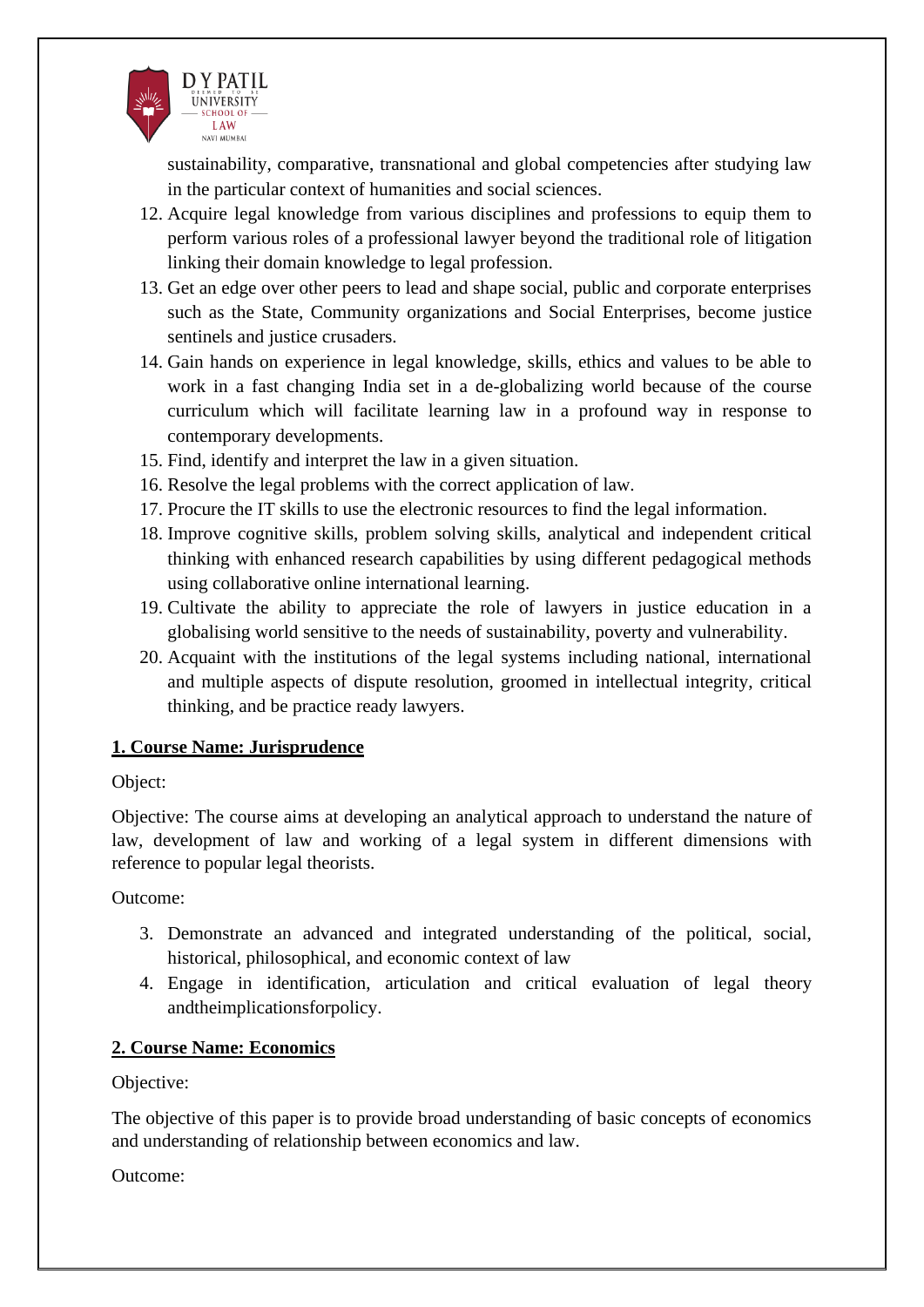

- 1. Demonstrate an advanced and integrated understanding of the political, social, historical, philosophical, and economic context of law.
- 2. Engage in identification, articulation and critical evaluation of legal theory and the implications for policy.
- 3. Critically analyze and research complex problems relating to law and legal theory and make reasoned and appropriate choices amongst alternatives.

### **3. Course Name: General English**

Objectives:

- 4. This paper focuses on orientation of students to legal studies from the point of view of basic concepts of law and legal system.
- 5. The Objective of this paper is to develop a student capability to write and speak in English correctly.
- 6. The purpose of the paper is to acquaint the students with the nature of English language and its grammatical concepts.

Outcome:

- 4. Scan complex legal texts. Summarize information and reconstruct arguments in a coherent presentation.
- 5. Produce organized and coherent communications and essays with clear paragraphs and appropriate methods for introducing and concluding.
- 6. Produce well-supported communications and essays using different patterns of development taking into consideration purpose and audience.

### **4. Course Name: Law of Contract**

### Objective:

The objective of this paper is to make students familiar with various principles of contract formation enunciated in the Indian Contract Act, 1872.

Outcome:

- 4. Define, distinguish and apply the basic concepts and terminology of the law of contract;
- 5. Define and distinguish amongst the various processes involved in contract formation;
- 6. Identify the relevant legal issues that arises on a given set of facts in the area of contract law.

### **5. Course Name: Sociology**

Objective:

The Objective is this paper is to focus on basic concepts of sociology relevant for understanding law and bring out the relationship between law and society.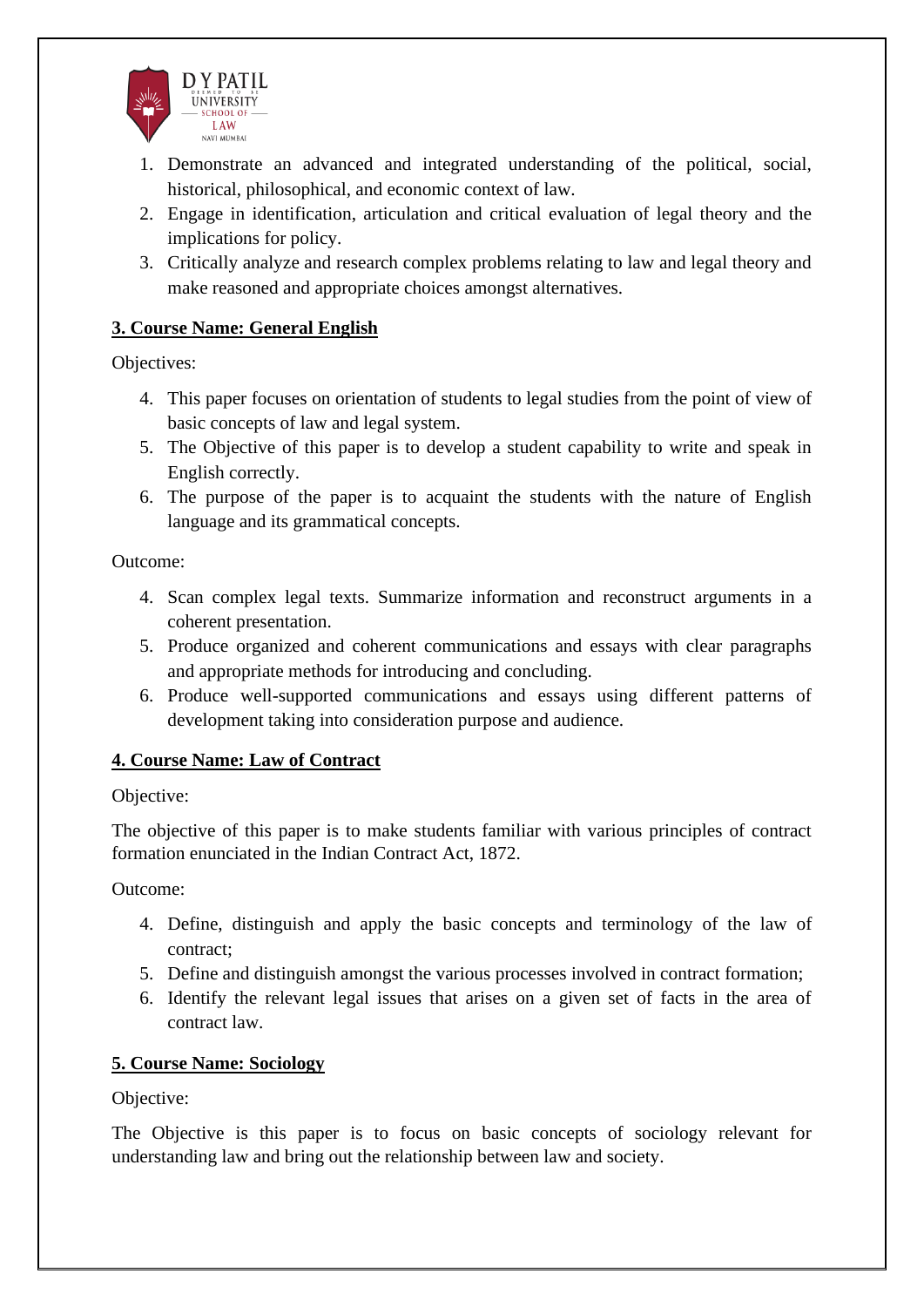

- 1. Cultivation of successful interactions among people of diverse racial and ethnic backgrounds
- 2. Strong use of math and science skills in problem solving
- 3. Researching and analyzing data; facility with both qualitative and quantitative data

## **6. Course Name: Political Science**

Objective:

- 1. Explain the most important concepts like state, the concepts like state, sovereignty, power, politics, authority, legitimacy, liberty.
- 2. Explain the relation of law with all these concepts like liberty, equality rights etc.
- 3. See the relevance of all these concepts like equality, liberty, justice etc. in our society.
- 4. See the real nature of politics and its importance in resolving conflicts in our society.

Outcome:

- 4. Understands the world, their country, their society, as well as themselves and have awareness of ethical problems, social rights, values and responsibility to the self and to others.
- 5. Understand different disciplines from natural and social sciences to mathematics and art, and develop interdisciplinary approaches in thinking and practice.
- 6. Think critically, follows innovations and developments in science and technology, demonstrate personal and organizational entrepreneurship and engage in life-long learning in various subjects.

## **7. Course Name: Law of Torts& Consumer protection Act 1986**

## Objective:

This paper is to make students understand the nature of tort and conditions of liability with reference to established case law. Further, it covers the Consumer Protection Act, 1986.

Outcome

- 1. To study the principles of Tortuous liability, The defences available in an action for torts, the capacity of parties to sue and be sued and matters connection there with.
- 2. To study and evaluate the specific tort against the individual and property. With rapid industrialization, inadequacy of the law to protect the individual is exposed.
- 3. The students should reflect on the alternative forms, and also the remedies provided under the Consumer Protection Act, 1986.

## **8. Course Name: Indian Constitutional Law**

Objectives: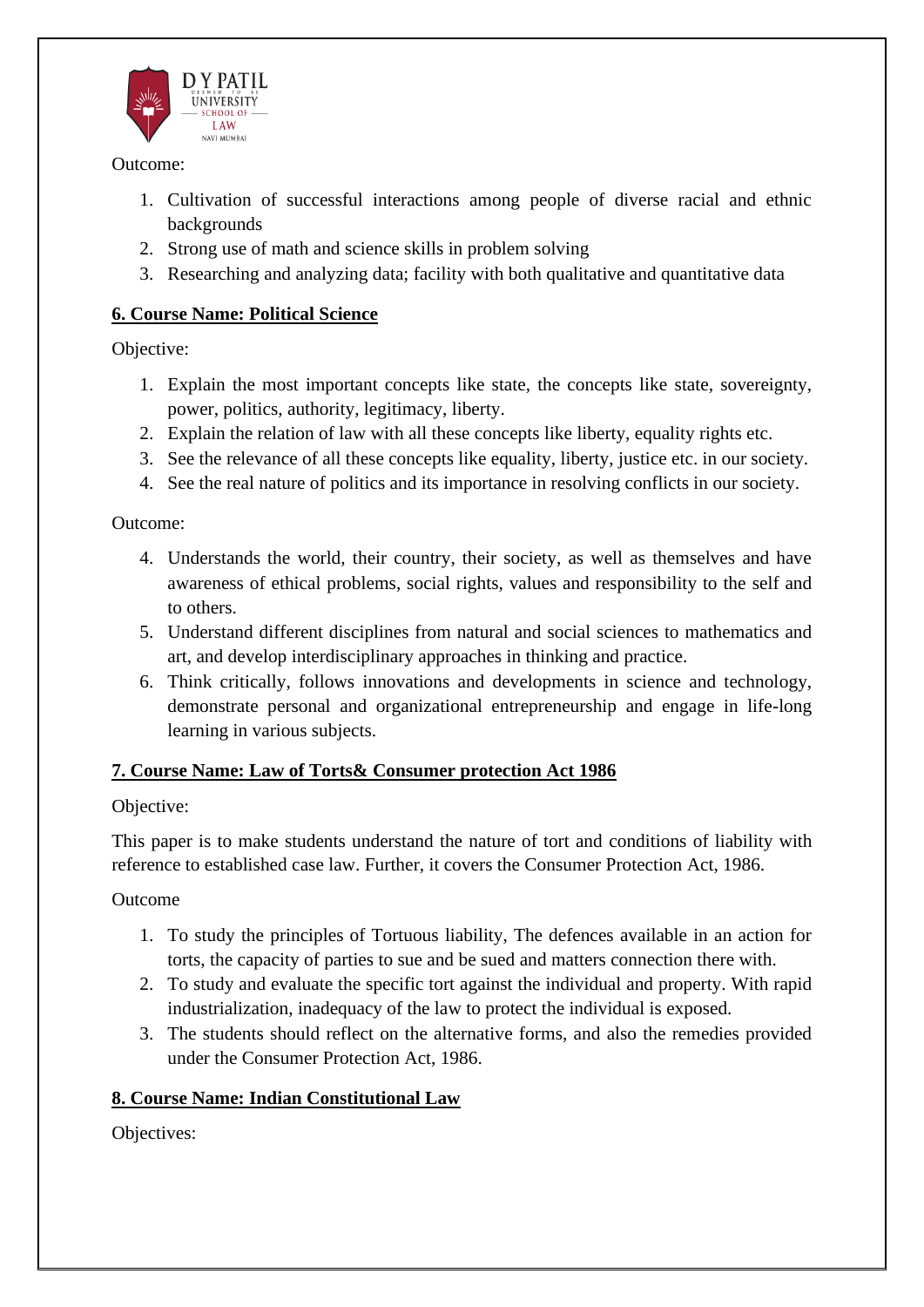

The objective of the course is to familiarize the students with the underlying Philosophy of the Constitutional principles. To have an idea about the development of Constitutional both through Judicial Process and Legislative process and also to understand as a political instrument, how it has responded to the socio – economic and political aspirations of the people.

Outcome:

- 4. Understand and describe areas of criminal justice, law and society through a critical analysis of the subject
- 5. Analyze lacunas within the criminal justice system and suggest the amendments have to make to provide the justice according to the changing needs of the society.
- 6. summarize the process of judicial review and identify criteria used by courts to evaluate the constitutionality of criminal law of India.

## **9. Course Name: Indian Penal Code**

### Objective:

This paper will deal with the basic principles of criminal law determining criminal liability and punishment

Outcome:

- 4. Identify ingredients of crime and basic Principles of Criminal Law
- 5. Comprehend the interplay of IPC,
- 6. Examine the rights of accused 4. Appraise the importance of investigation.

### **10. Course Name: History**

Objective:

This paper focuses on broad features of legal institutions and administration in ancient, medieval and modern India.

- 1. Each major will demonstrate, in either capstone course and/or in writing the Honors thesis the ability to formulate a clear argument, support the argument with appropriate and thorough evidence, and reach a convincing conclusion.
- 2. Each major will demonstrate the ability to compare and contrast different processes, modes of thought, and modes of expression from different historical time periods and in different geographic areas.
- 3. Each major will demonstrate in research topic choices and resulting papers the ability to recognize and articulate the diversity of human experience, including ethnicity, race, language, sex, gender, as well as political, economic, social, and cultural structures over time and space.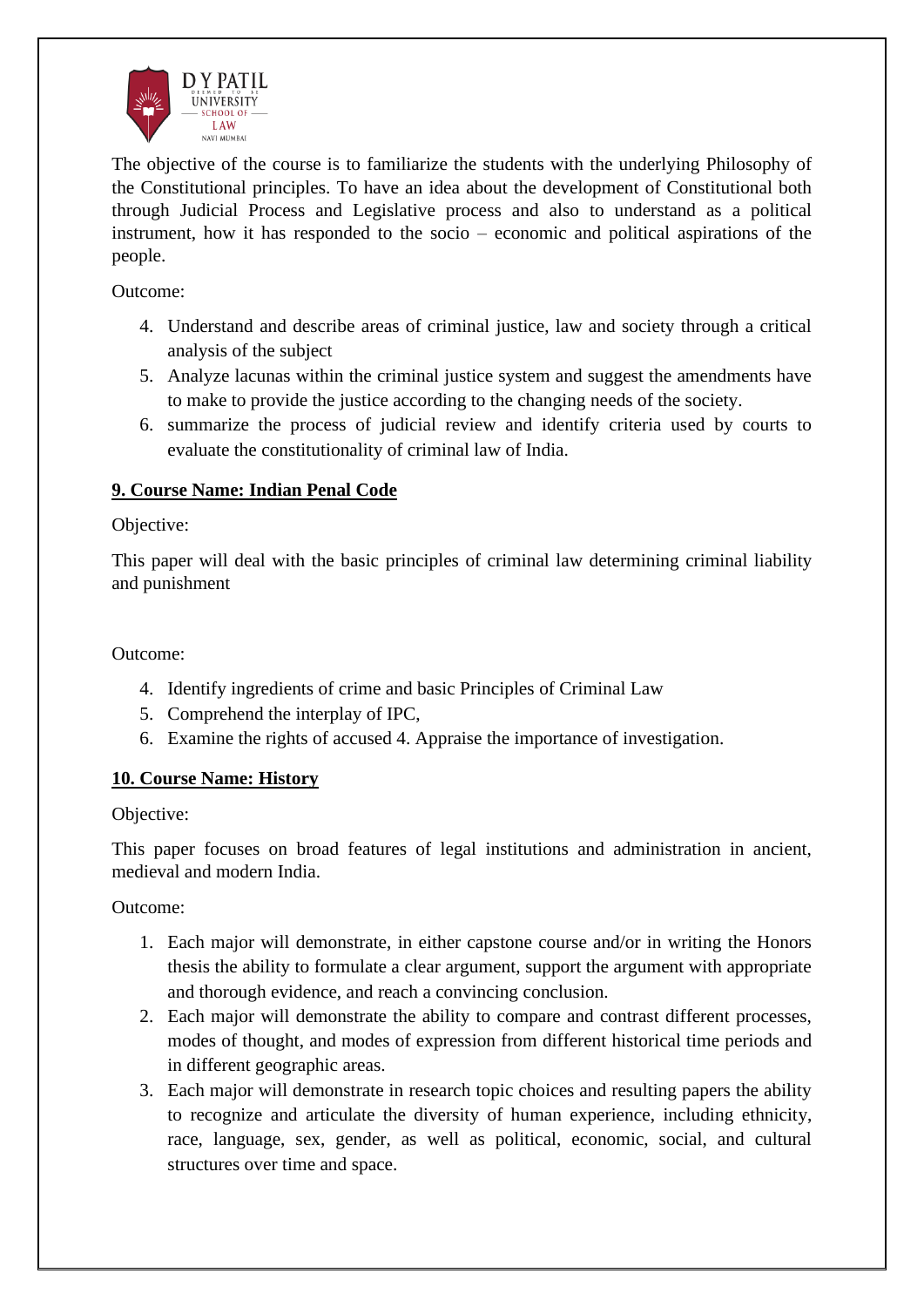

### **11. Course Name: fundamentals of Information Technology**

### Objective-

The focus of the subject is on introducing skills relating to IT basics, computer applications, programming, interactive Medias, Internet basics etc.

### Outcome:

- 1. Explain, distinguish and apply the fundamental legal principles of information technology law covered in the course.
- 2. Select and apply a range of approaches to written and oral communication, and apply the critical thinking required to bring about solutions to complex legal problems in the area of information technology law.
- 3. Demonstrate an understanding of the many ways in which rapidly changing technology can affect, and be affected by, the law, in a way that can assist clients with their planning or legislators with their proposals.

## **12. Course Name: Philosophy**

Objectives:

To give exposure to the fundamental questions of philosophy.To familiarize the students with the major theme of philosophy.

Outcome:

- 5. The outcome of this course is to make student aware of the qualitative research methodology with comparison of quantitative research methodology and to develop the ability of philosophical writing.
- 6. The outcome of this course is to do analysis of language for critical thinking as all thinking is based on the logical presentation of language.
- 7. The outcome of the course is to make students familiar with research methodology and to makes students aware about research writings.

## **13. Course Name: Administrative Law**

Objective:

The paper will make students aware of various aspects of Administrative Law including quasi-legislative, quasi-judicial and other ministerial functions of administration and control thereof with a practical approach.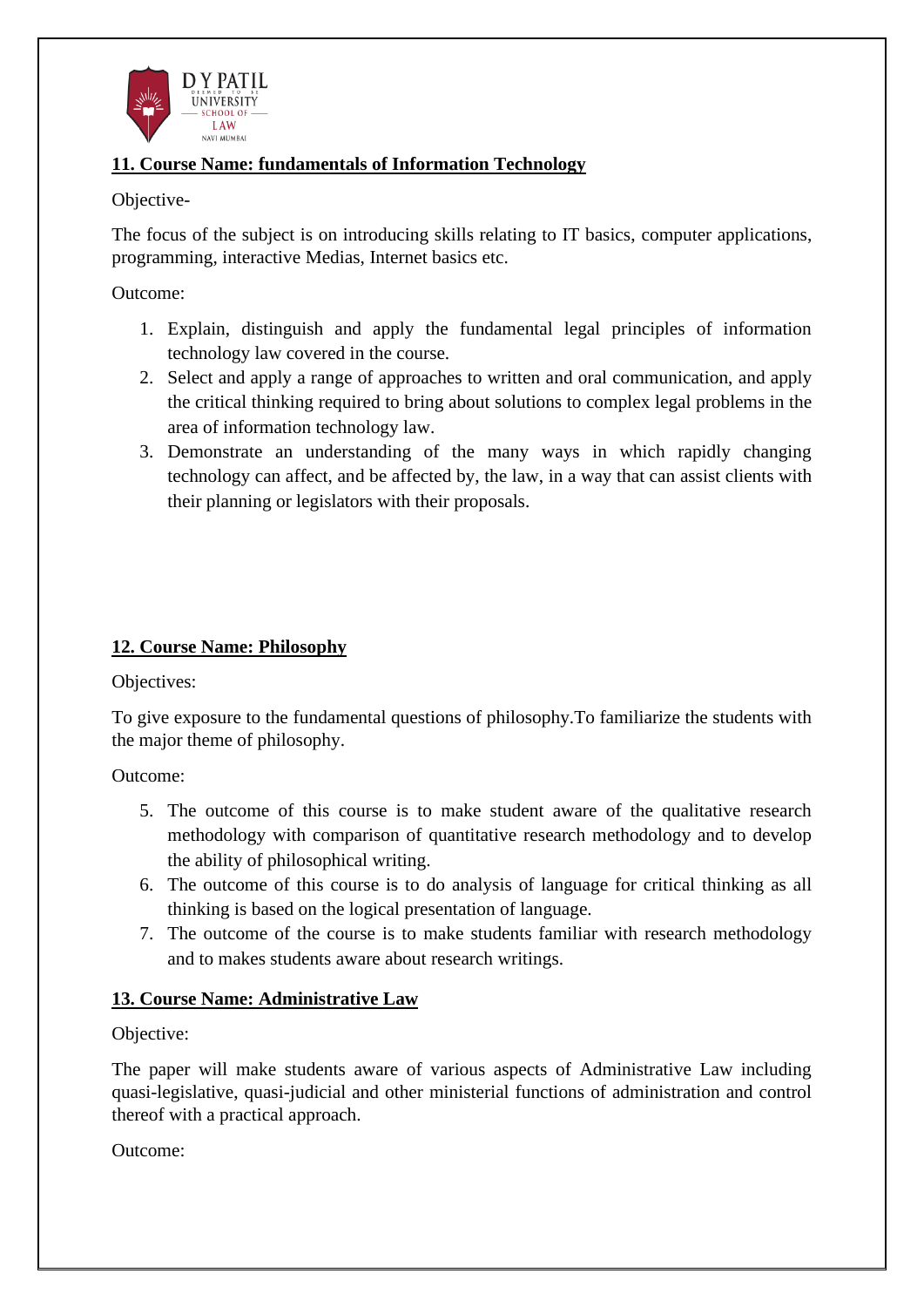

- 4. Students will learn about the Nature Development of law relating to administration and effective means of administrative control. The Focus is on their role in protecting the rights of individuals against abuse of administration and adjudicatory powers of the administration and liability of administrative authorities.
- 5. Analyze and predict how unresolved or ambiguous administrative law questions could be resolved by the courts through an analysis of case law and the judicial method.
- 6. Identify, explain and apply the principles of administrative law covered in the course.

### **14. Course Name: Foreign Language**

### Objective:

The objective of this paper is to make students understand the French language so that they can easily understand the French legal system and the French terms generally used in law.

Outcome:

- 4. Communicate effectively in more than one language in order to function in a variety of situations and for multiple purposes
- 5. Interact with cultural competence and understanding
- 6. Connect with other disciplines and acquire information and diverse perspectives in order to use the language to function in academic and career-related situations

### **15. Course Name: Company Law**

Objective:

The paper aims to provide insight into formation and winding up of companies besides Corporate Administration

Outcome:

- 4. Explain the concepts in business laws with respect to foreign trade
- 5. Apply the global business laws to current business environment
- 6. Analyse the principle of international business and strategies adopted by firms to expand globally

### **16. Course Name: Code of Criminal Procedure**

### Objective:

This paper is to give students thorough knowledge of procedural aspects of working of criminal courts and other machineries.

Outcome:

4. The system of criminal prosecution in India: who prosecutes; Process to Compel Appearance of Person, Process to Compel Production of Things, Right to speedy trial etc.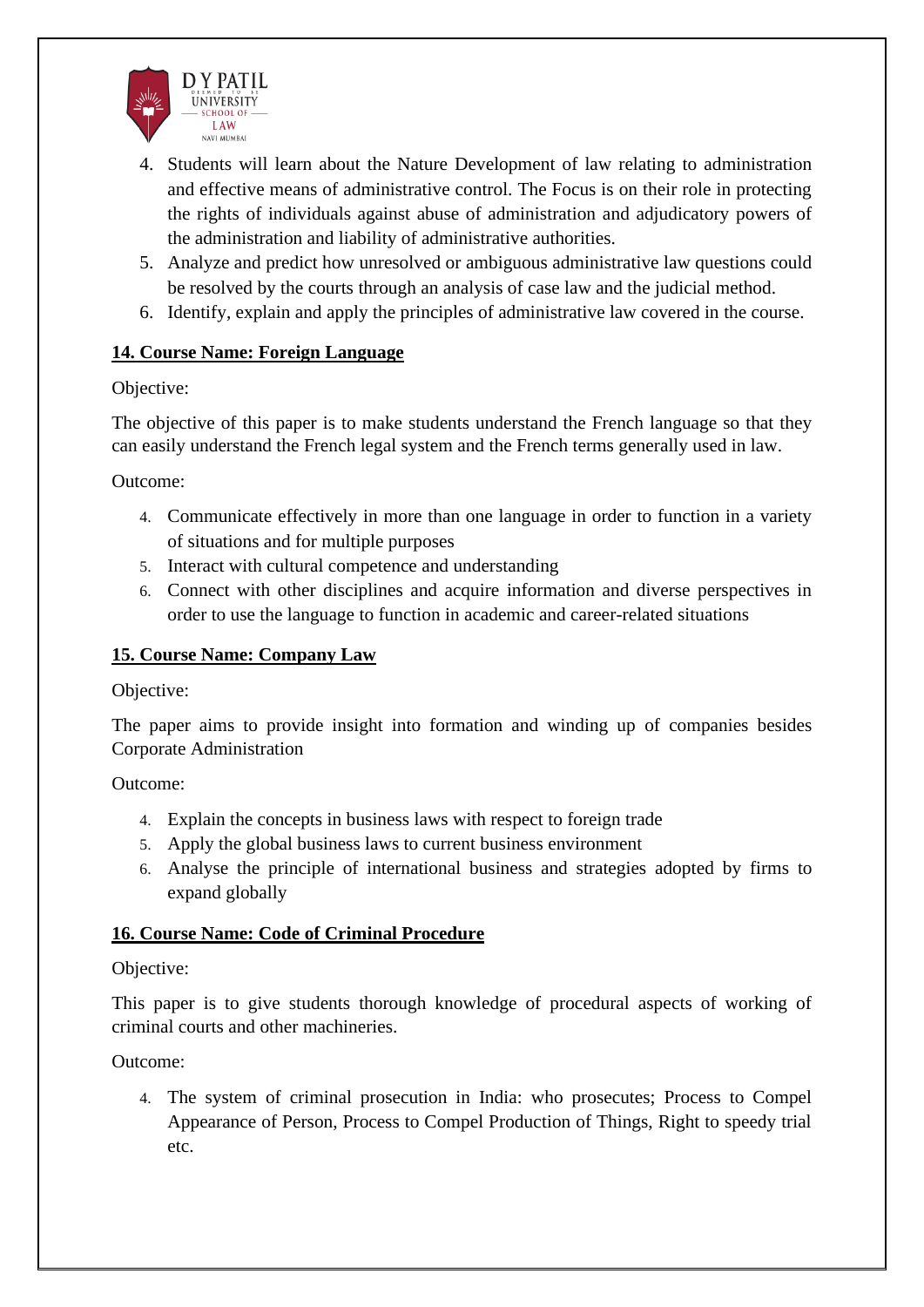

- 5. The legal rules relating to arrest and bail under the Criminal Procedure Act, The rights of arrested persons and to apply such rules in a factual scenario.
- 6. Describe principles applicable to the right to legal representation in Indian criminal trials and to apply such principles in a factual scenario

### **17. Course Name: Environmental Studies and Environmental Laws**

### Objective:

The objective of this paper is to acquaint the students with the environmental issues and the measures taken for its protection along with the norms prevailing at international and national level.

Outcome:

- 4. Analyse advanced and integrated understanding of the complex body of knowledge in the field of environmentallaw
- 5. Develop the capacity to identify new law and apply existing law in the rapidly evolving legal context for environmental law
- 6. Understand in depth knowledge of the specialist area of environmental law and associated disciplinary areas

## **18. Course Name: Family Law**

Objective:

This Course aims at providing adequate Sociological perspective so that the basic concepts relating to family are expounded in their social setting. It strives to give an overview of some of the current problems arising out of the foundational inequalities in the various family concepts. Another objective of the course is to view family law not merely as a separate system of personal laws based upon religions but as the one cutting across the religious lines and eventually enabling us to fulfill the constitutional directive of uniform civil code at least jurisprudentially at the academic study by identifying the core concepts in marriage laws of all communities to evolve a uniform civil code devoid of political nest. Women and children have special family relations and, therefore, it is aspired to develop insights amongst the students to ensure protection of constitutional rights of women and children in family law administration. In view of the conflicts of the interpersonal laws, conversion is causing problems. How conversion affects the family and whether it is compatible with the concept of secularism and to what extent such problem would stand resolved with the enactment of a uniform civil code, are some of the basics that needs to be examined.

- 4. Students studying family law learn about basic concepts like marriage, divorce, parental custody, domestic abuse and children's rights.
- 5. Family law examines historical and social contexts that have influenced the modern definition and regulation of families.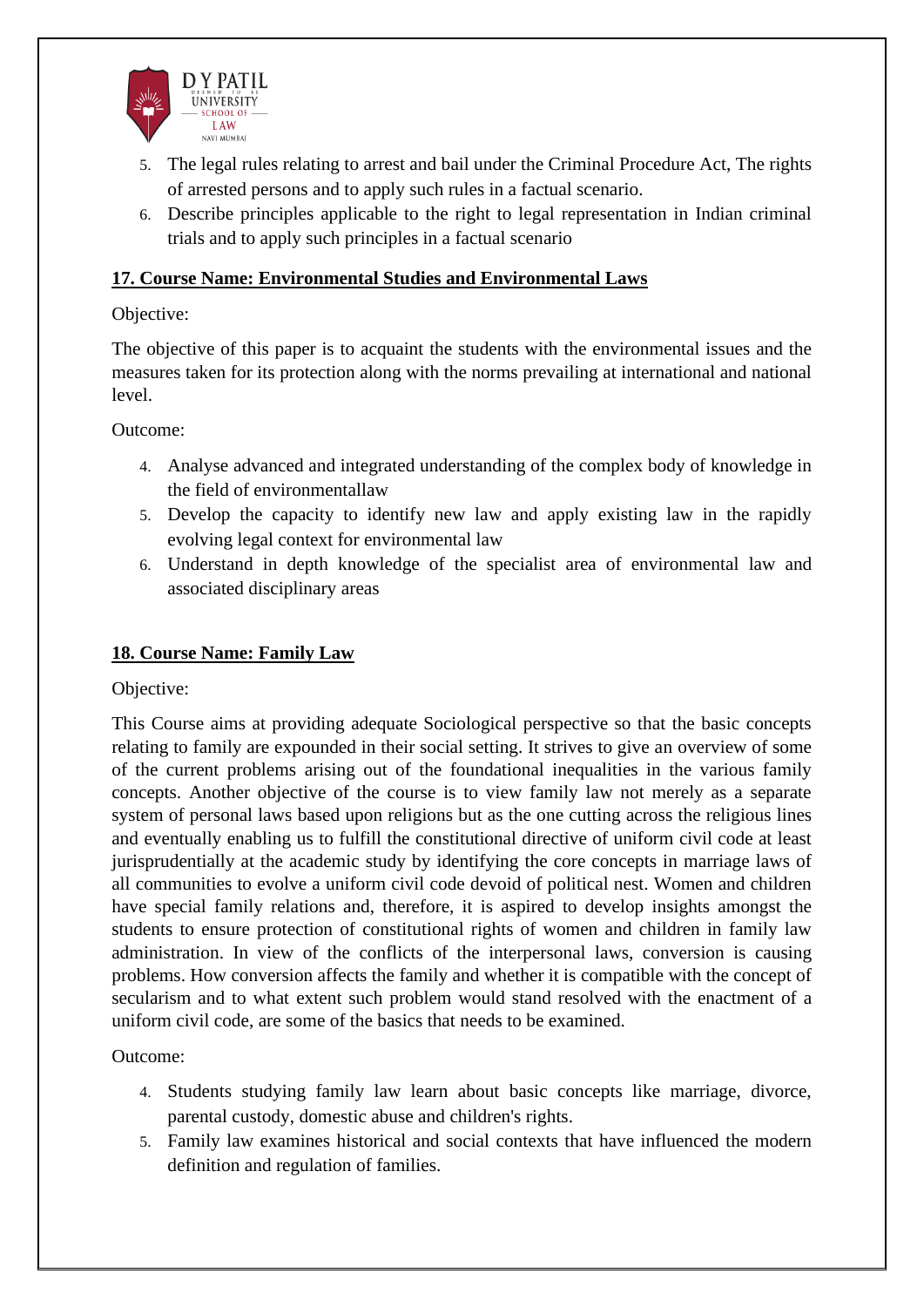

6. Students will gain skills of thinking, analysis, written and verbal presentation of ideas of argument

## **19. Course Name: Business Law**

Objective:

This paper is to provide understanding about the important statutes governing transfer of property in goods and negotiable instruments.

Outcome:

- 7. Students would learn the basics of Laws governing commercial contracts and nuances of competency to contract, rules of Consideration and Objects of Contracts with case laws and illustrations.
- 8. Students would learn the concept of Consent & Free Consent, different types of Agreements and Contracts, different Modes of discharge of Contracts, Breach of contracts and remedies for the aggrieved parties.
- 9. Students would learn the rules regarding the Contract of Indemnity & Guarantee, Contract of Bailment, Contract of Pledge and Contract of Agency and types of Agents.

### **20. Course Name: Public International Law**

Objective:

The objective of this paper is to acquaint the students with the basics of Public International Law and practice

Outcome:

- 4. Demonstrate knowledge and understanding of the international rights frame work, its origins and justifying theories;
- 5. Demonstrate capacity to assess how specific human rights may be asserted, enforced or violated;
- 6. Critically evaluate the relationship between international and domestic law

## **21. Course Name: Law of Evidence**

### Objective:

This paper is to orient students with importance of evidence for establishment of claims and the related rules and principles on contemporary basis.

- 4. Analyse and define the concept and general nature of evidence, and illustrate the different types of evidence and court procedures relating to evidence.
- 5. Analyse the rule relating to relevance of evidence and admissibility of evidence before the court.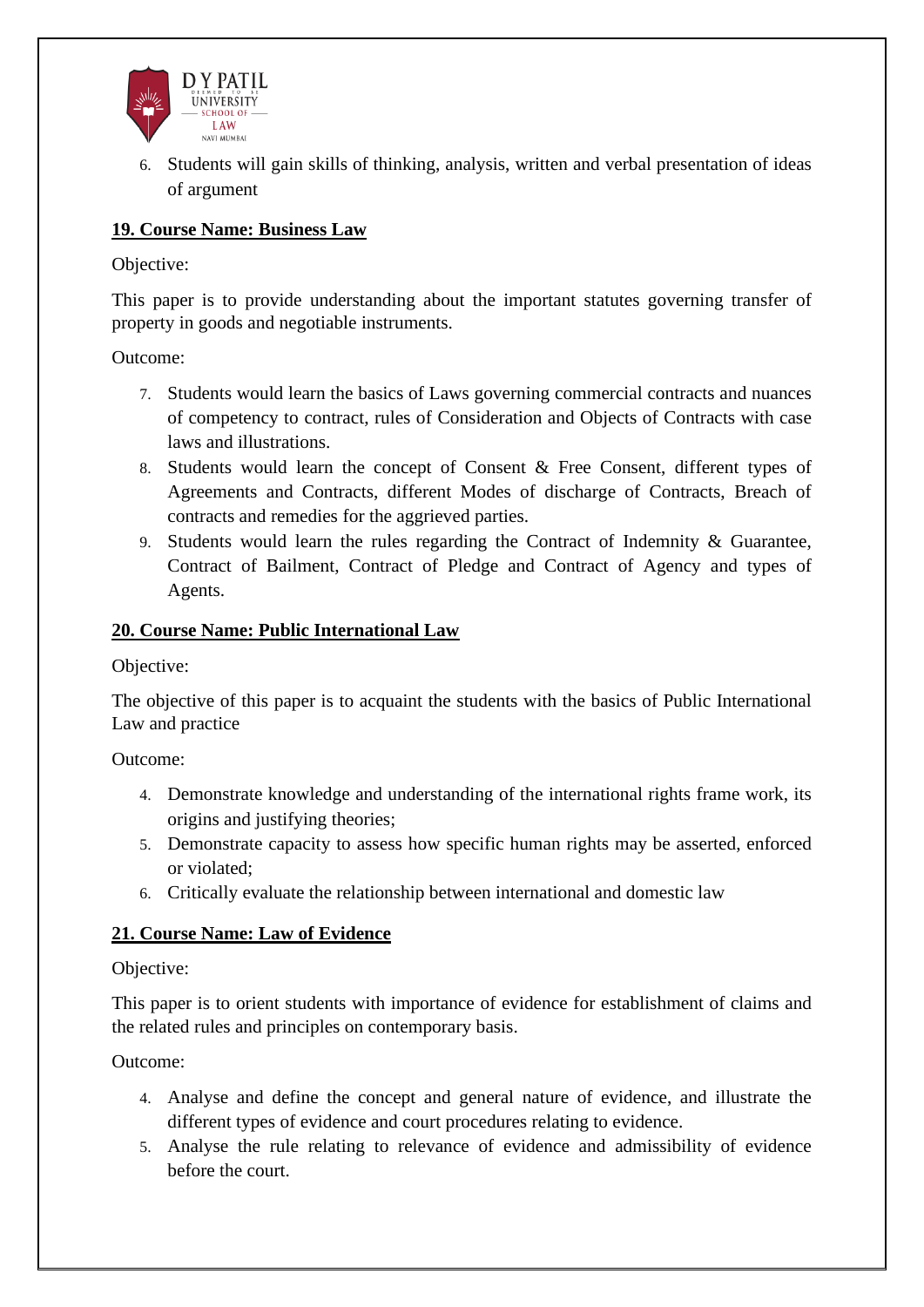

6. Evaluate the rules relating to dying declaration and admissibility of dying declaration

## **22. Course Name: Labour Law**

Objective:

This paper focuses on various aspect of management of labour relation and dispute settlement bodies and techniques.

Outcome;

- 4. Development and the judicial setup of Labour Laws.
- 5. The salient features of industrial disputes and trade unions power and function also to integrate the knowledge of Labour Law in General HRD Practice.
- 6. The laws relating to Industrial Relations, Working conditions and also learns the enquiry procedural and industrial discipline.

### **23. Course Name: Land laws**

Objective:

The object of this paper is to focus on land reforms besides land acquisition procedures enunciated in the Act of 1894and the rent laws.

Outcome:

- 4. Identify and describe the revenue board courts and its function for a appeal revision and review.
- 5. Demonstrate an understanding of the legal and regulatory framework for tribunals and the regulatory rules.
- 6. Demonstrate an understanding of the necessary professional skills of urbanization including analytical skills.

### **24. Course Name: Code of Civil Procedure**

### Objective:

This paper is to give students thorough knowledge of procedural aspects of working of criminal courts and other machineries.

- 8. To Know the detail procedure for redressal of civil rights.
- 9. where the suit is to be filed? The essential forms and procedure for institution of suit, the documents in support and against, evidence taking and trial, dimensions of an interim order, the peculiar nature of the suits, the complexities of executing a decree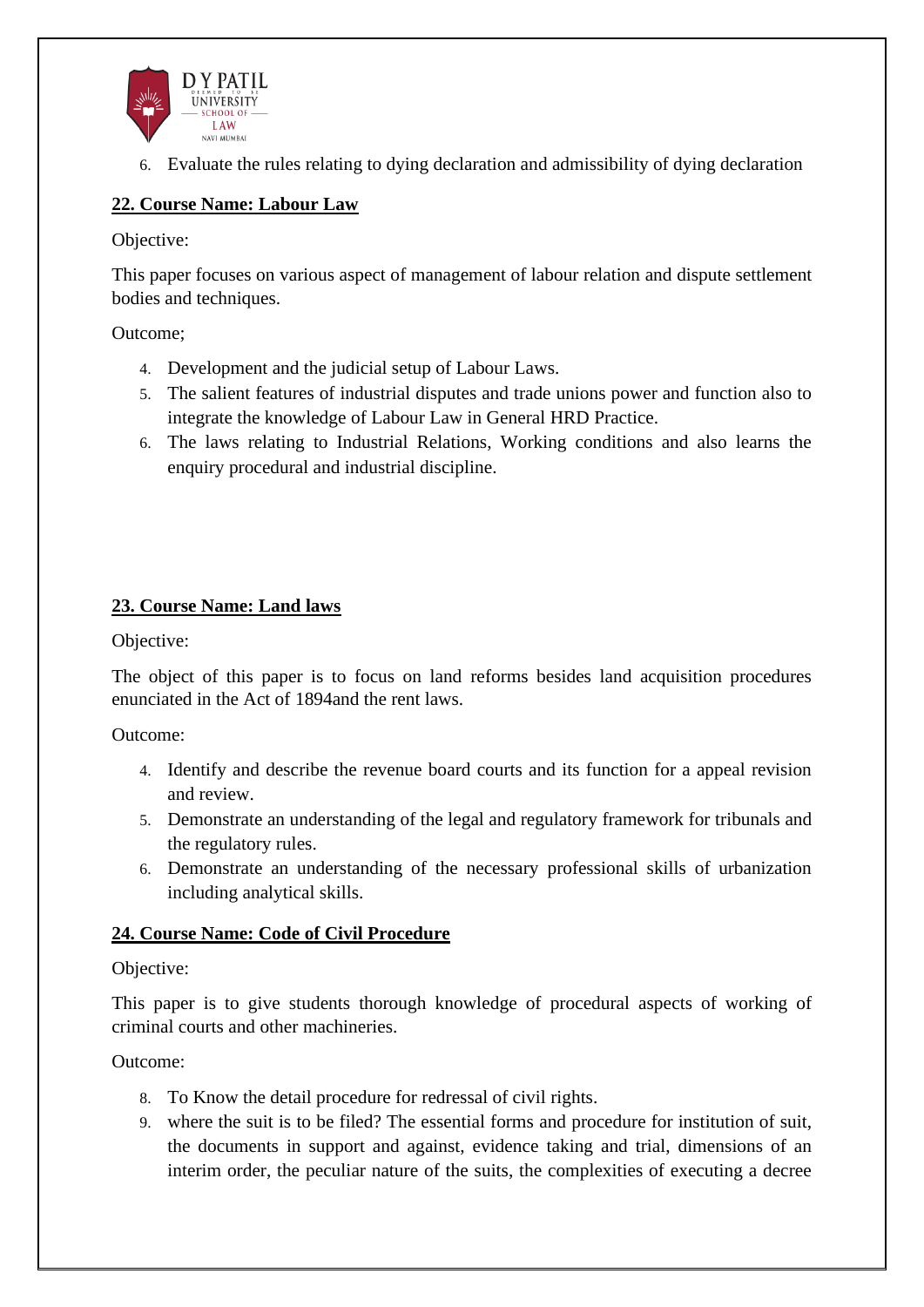

and provisions for appeal and revision are all matters which a lawyer for any side is to be familiar with.

10. Students will be able to recognize and address issues that arise in Civil Procedure that implicate relevant ethical, moral, and religious principles.

### **25. Course Name: Property Law**

#### Objective:

The objective of this paper is to focus on concept and classification of property as well as principles governing transfer of immovable property.

Outcome:

- 4. Skill to understand the concept of intellectual property rights.
- 5. Develops procedural knowledge to Legal System and solving the problem relating to intellectual property rights.
- 6. Skill to pursue the professional programs in Company Secretaryship, Law, Business(MBA), International Affairs, Public Administration and Other fields.

#### **26. Course Name: Health Care Law**

#### Objective:

This paper focuses on various aspects of health care law including the constitutional perspective, obligations and negligence of medical professionals and remedies available to consumers of health care.

Outcome:

- 4. Explain key legal principles relevant to the fields of health law studied in this course, including principles of negligence, consent, privacy and confidentiality, and regulation.
- 5. Understand the Constitutional Provisions related to health.
- 6. Compare and contrast different legal and policy approaches to addressing health law problems.

#### **27. Course Name: Principles of Taxation law**

#### Objective::

Concept of income tax, heads of income, including foreign income assessment procedures, adjudication and settlement of tax disputes are the focus points of study in this paper.

- 4. Exhibit sophisticated knowledge related to tax accounting rules and regulations.
- 5. Identify, define, and resolve tax issues through their understanding, knowledge and application.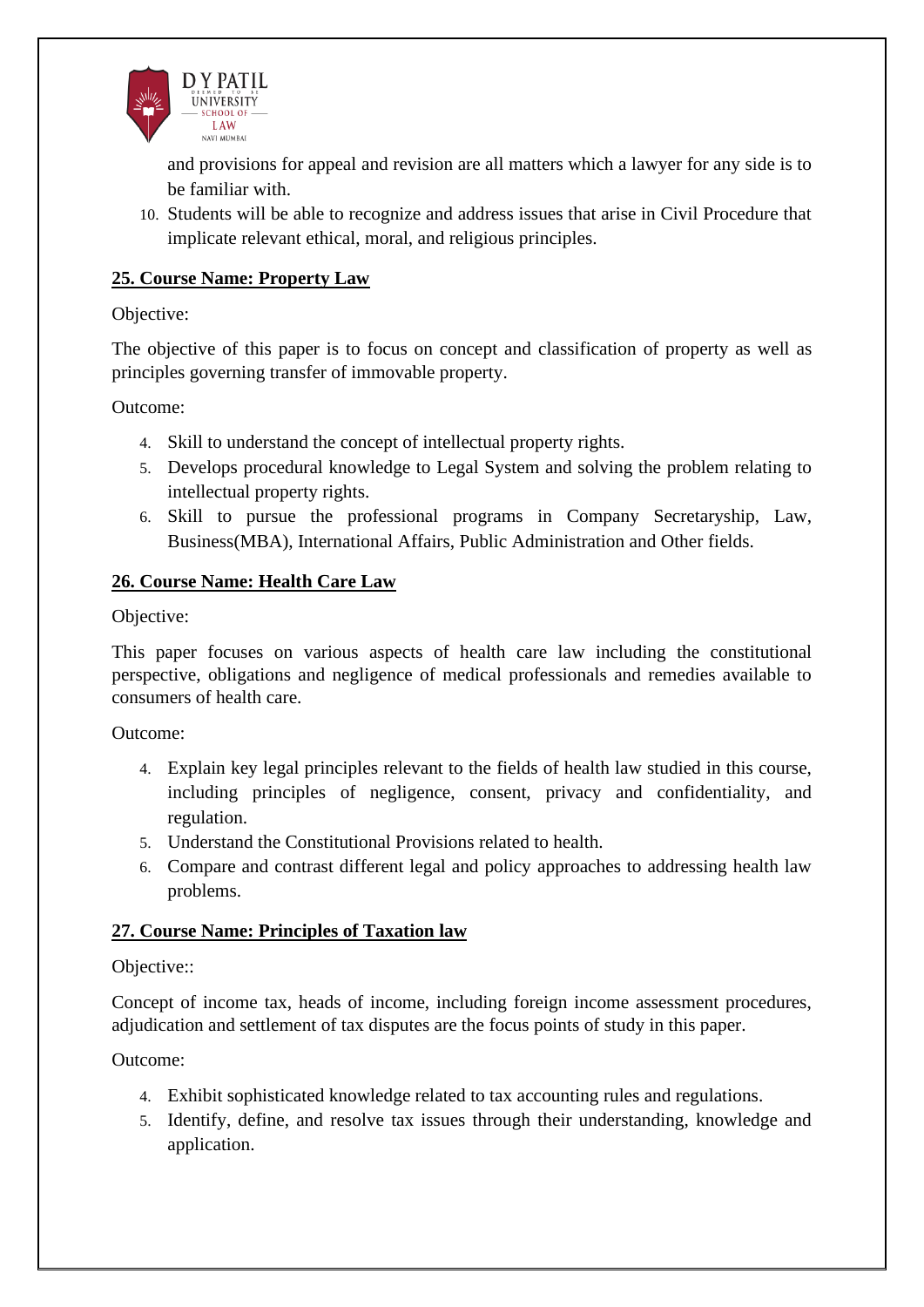

6. Explain different types of incomes and their taxability and expenses and their Deductibility

### **28. Course Name: Investment and Competition Law**

#### Objective:

This paper focuses on the investment and competition laws of India in the contest of new economic order.

Outcome:

- 4. Practice case analyses and evaluation of corporate conduct.
- 5. Explain the economic, legal, and ethical implications of fraudulent behavior in financial markets.
- 6. Describe concepts such as fiduciary duty.

#### **29. Course Name: Sports Law**

Objective:

The main objective of this course is to acquaint the student of law with Historical perspective of sports regulation, commercialization of sports , legal regulation of sports governing bodies, intellectual property rights and sports.

Outcome;

- 4. Student is able to efficiently employ strategies for identifying, analyzing, researching, and solving specific legal problems within the sports industry in the manner expected of a competent lawyer.
- 5. Student demonstrates the ability to communicate with clients, decision makers, & the range of other stakeholders in the manner expected of a new lawyer through thorough and efficient research & writing in the area of the sports industry & related fields.
- 6. Students demonstrate the ability to employ strategies for organizing and managing professional time, working cooperatively with others, and meeting professional deadlines in a manner expected of a new lawyer within the sports industry.

### **30. Course Name: Professional ethics**

#### Objective:

The primary object of ethics in advocacy is to maintain the dignity and integrity of the legal profession. Maintain certain standards at both the intellectual and ethical level to preserve the dignity of the profession; Pecuniary gains must be subordinate to the client's interest.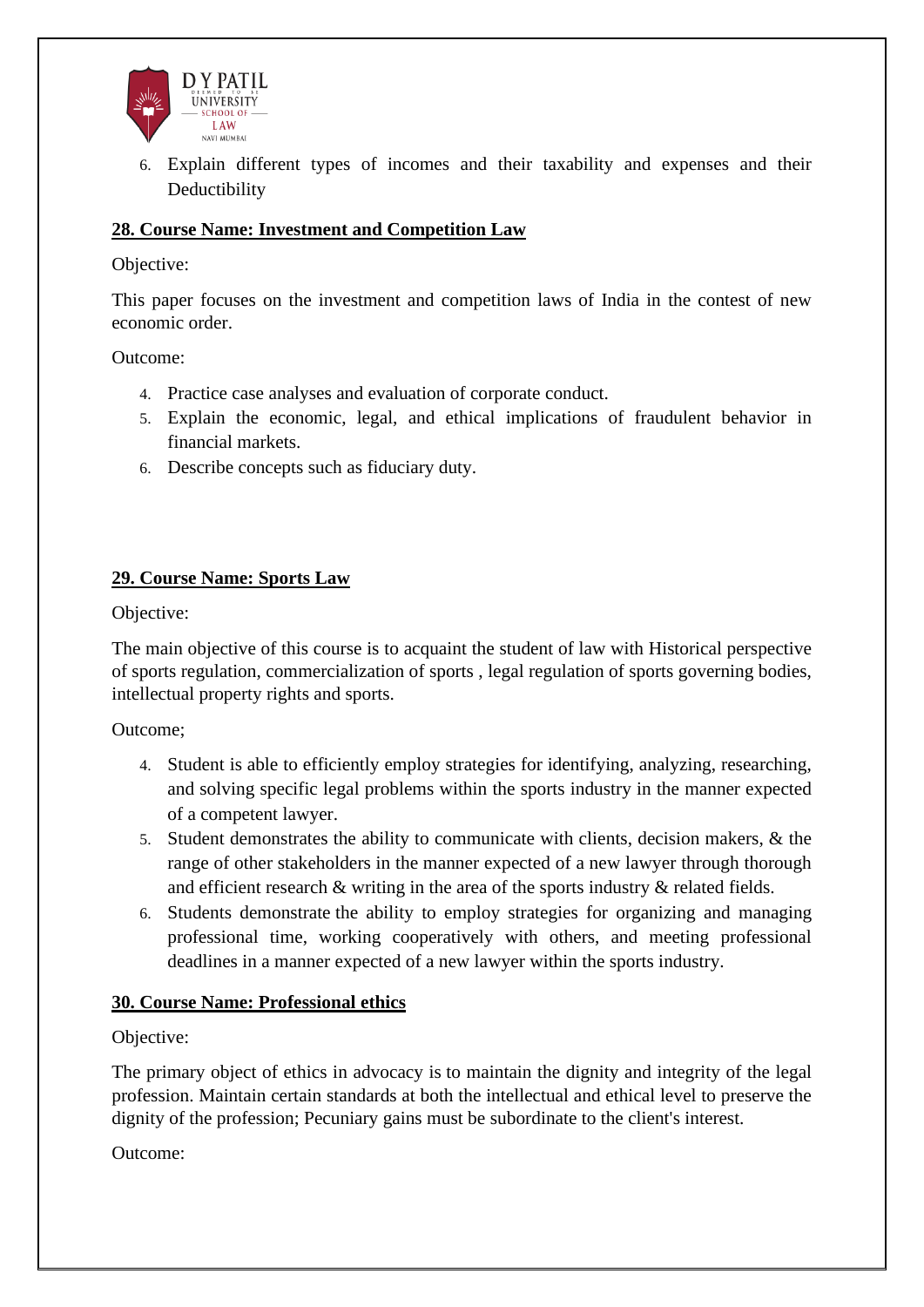

- 4. To understand and apply the professional ethics and ethical standard of the legal profession.
- 5. To know and evaluate the key themes in professional ethics, in order to give them an insight into moral decision making in the legal profession.
- 6. To know , Should lawyers aim to win at all costs, and how should they balance duties to their client, to the Courts, to justice in the abstract, and to themselves.

### **31. Course Name: Drafting, Pleading and Conveyance**

### Objective:

The object of this paper is to train students in the art of drafting both for court purposes as well as for other legal forums

Outcome:

- 1. Students will understand drafting both
- 2. Court purposes as well as for other legal forums
- 3. Students will be able to perform better in the subject.

### **32. Course Name: Interpretation of Statutes**

Objective:

The paper is to equip the students with various tools of interpretation of statutes.

Outcome:

- 4. Know what are the techniques adopted by courts in construing statutes? And the importance of the law making process in the present context
- 5. What are the matters to be reckoned with by legislature while enacting laws
- 6. Understand and analyse the judicial interpretation, construction of words, phrases and expressions

### **33. Course Name: Law of Limitation**

Objective:

The Limitation Act, 1963 is an adjective enactment and addresses a very important aspect of civil law. It not only prescribes the limitation period for various legal proceedings and enforcement of rights but also speaks of condonation procedures and exclusion of time etc. Without studying the Law of Limitation any knowledge of the Civil Procedures shall remain inchoate and therefor it finds place in our present syllabus

- 5. Develop fundamental understanding of the Law of Limitation.
- 6. Develop expertise in the institution/preparation and presentation of civil suits.
- 7. Develop expertise in finding and asking the civil remedy from the Court.
- 8. To prepare the legal experts of the civil matters.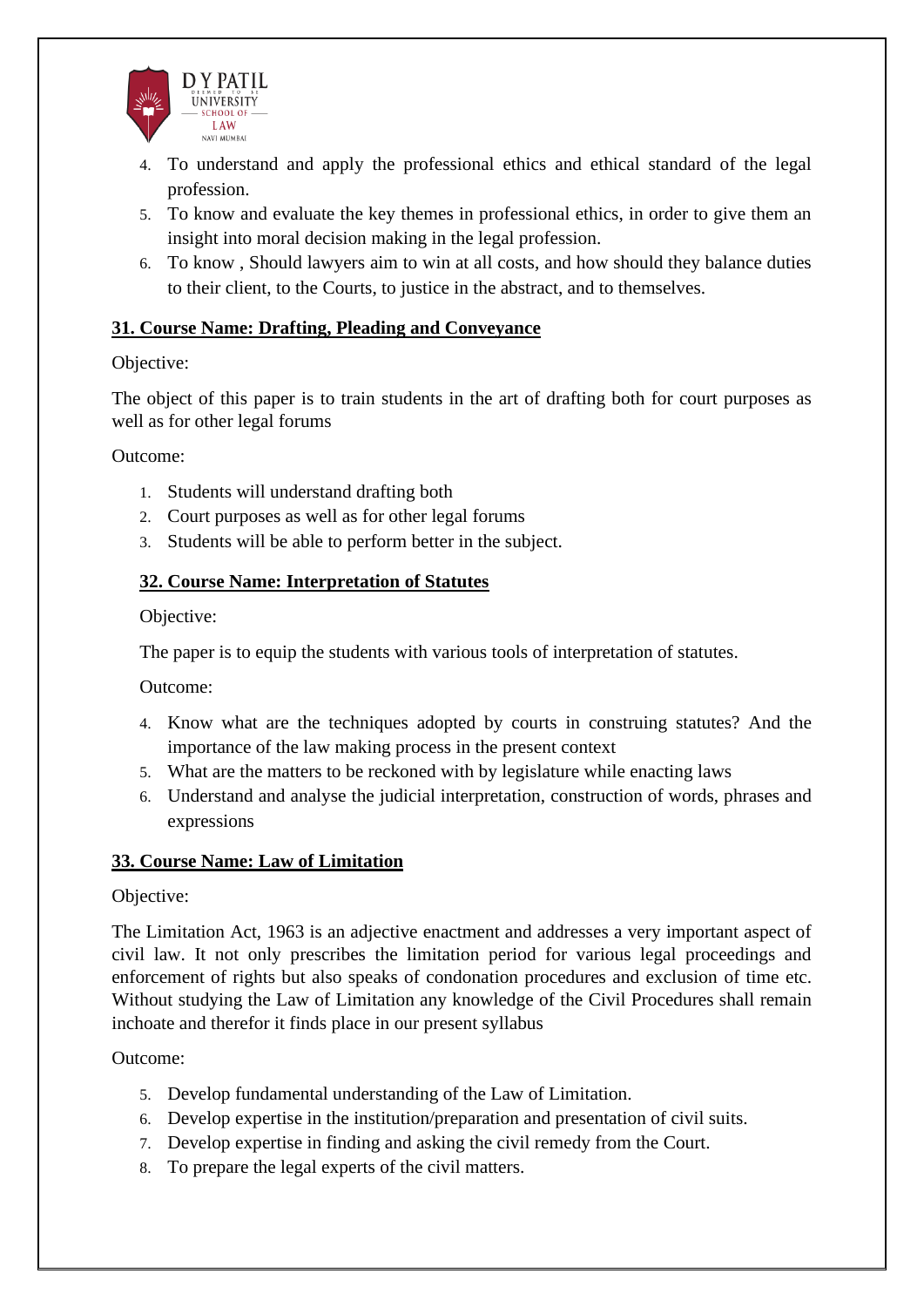

#### **34. Course Name: Intellectual property Rights**

#### Objective:

The aim of this paper is to introduce the basic concepts of Intellectual property laws to the students for first time and familiarize them with the kind of rights, remedies and licensing regime associated with each kind of intellectual property so that students can have a basic understanding of Intellectual Property laws

Outcome:

- 4. Skill to understand the concept of intellectual property rights.
- 5. Develops procedural knowledge to Legal System and solving the problem relating to intellectual property rights.
- 6. Skill to pursue the professional programs in Company Secretaryship, Law, Business(MBA), International Affairs, Public Administration and Other fields.

### **35. Course Name: Space Law**

#### Objective:

The major objective of the course is to look into the legal regime governing outer space, the moon and other celestial bodies, and its implications on the recent scientific and technological developments. In furtherance of the objective, course would start with the analysis of development of space law and fundamental principles applicable to outer space, and then goes on to look into the legality of some of the recent developments like the claim of sovereignty and property rights over the outer space and celestial bodies, sale or leasing of orbits and spectrums, human habitation in outer space, militarization of outer space, plans to conduct inventions in outer space and increasing private space activities. Apart from the legal developments in the international level, the course would also cover the developments of space law at national level by analyzing the laws passed by some of the space-faring nations. The course is offered independently of air law with an objective of having an in depth study of the outer space regime. More importantly, space law and air law are two separate fields of law, essentially with very little interconnection.

### Outcome:

- 5. To achieve a fair and sound understanding of the concepts of Air and Space Law
- 6. To demonstrate good comprehension of Air and Space Law in areas of aspirant's interest or professional field.
- 7. To apply basic research methods, data analysis, and interpretation in the field of Air and Space law.
- 8. To identify the problems of Air and Space law, evaluate problem-solving strategies, and develop science-based solutions.

### **36. Course Name: Alternate Dispute Resolution**

Objective: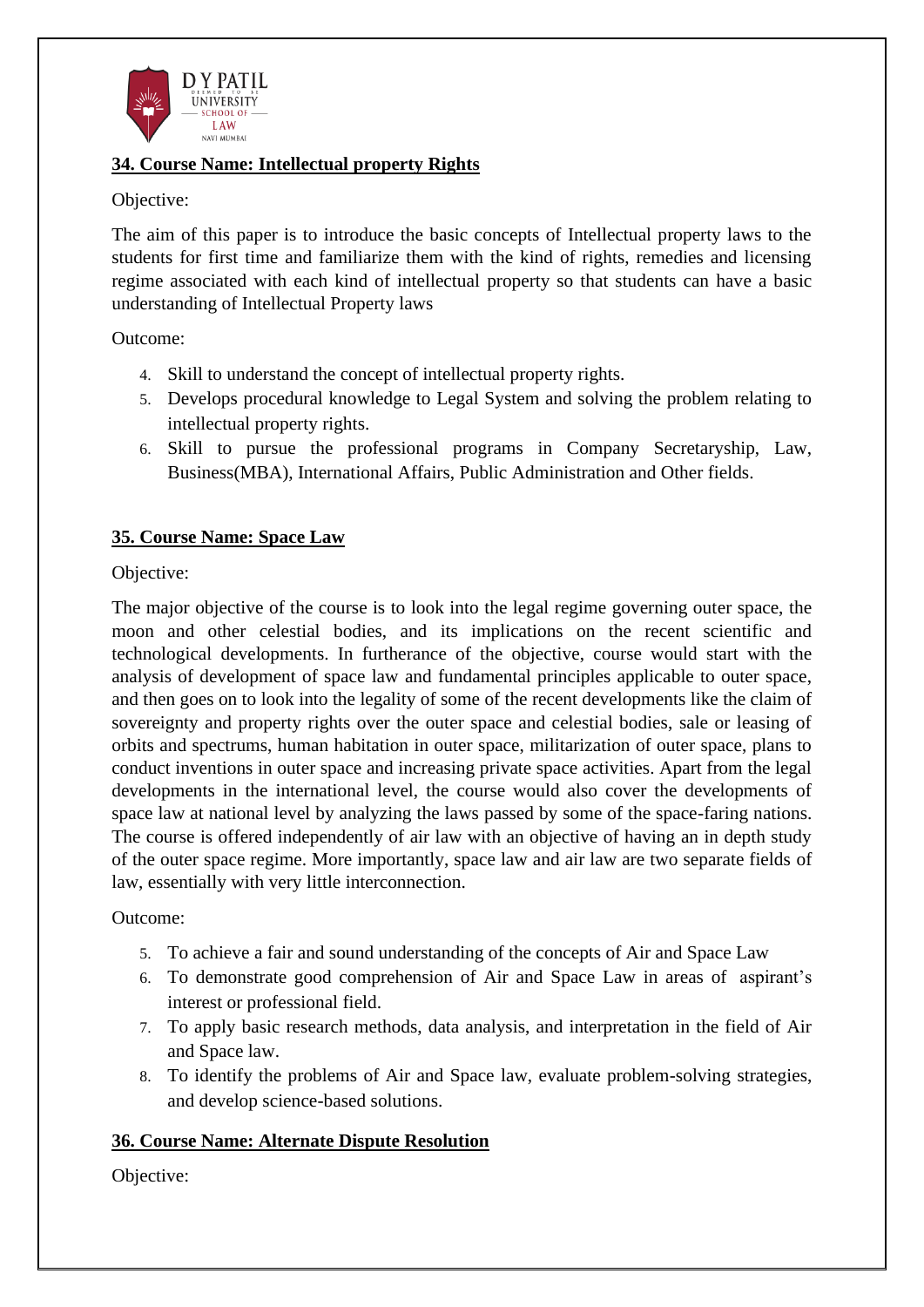

The objective of this paper is to acquaint students with various modes of ADR. Alternative Dispute Resolution has become the primary means by which cases are resolved now days, especially commercial, business disputes. It has emerged as the preferred method for resolving civil cases, with litigation as a last resort. Alternative Dispute Resolution provides an overview of the statutory, procedural, and case law underlining these processes and their interplay with litigation. A significant theme is the evolving role of professional ethics for attorneys operating in non-adversarial settings. Clients and courts increasingly express a preference for attorneys who are skilled not only in litigation but in problem-solving, which costs the clients less in terms of time, money and relationship. The law of ADR also provides an introduction to negotiation and mediation theory.

Outcome:

- 4. Students to adopt a comparative approach, drawing on the experiences of many societies and jurisdictions – in a large number of which, entrenched approaches to dispute handing are now under radical re-examination;
- 5. Balancing theoretical and practical concerns, the principal areas of discourse and practice that the student will come to understand are the processes of negotiation and mediation.
- 6. The student will understand these processes in their own right and also in the context of the emergence of new types of dispute resolution professional, who offer mediation and other services as alternatives to the lawyer's often preferred practice of late settlement through litigation.

## **37. Course Name: Cyber Laws**

### Objective:

The course intends to inculcate the significance of Cyber space and to enlighten the various legal, social and international issues and the various remedies available under the Information Technology Act for the breach and commission of offence in cyber space. The course also outlines international best practices and the various legal mechanisms to control the various offences in the cyberspace.

### Outcome:

- 6. Make Learner Conversant With The Social And Intellectual Property Issues Emerging From 'Cyberspace.
- 7. Explore The Legal And Policy Developments In Various Countries To Regulate Cyberspace;
- 8. Develop The Understanding Of Relationship Between Commerce And Cyberspace; And
- 9. Give Learners In Depth Knowledge Of Information Technology Act And Legal Frame Work Of Right To Privacy, Data Security And Data Protection.
- 10. Make Study On Various Case Studies On Real Time Crimes

## **38. Course Name: Forensic Science**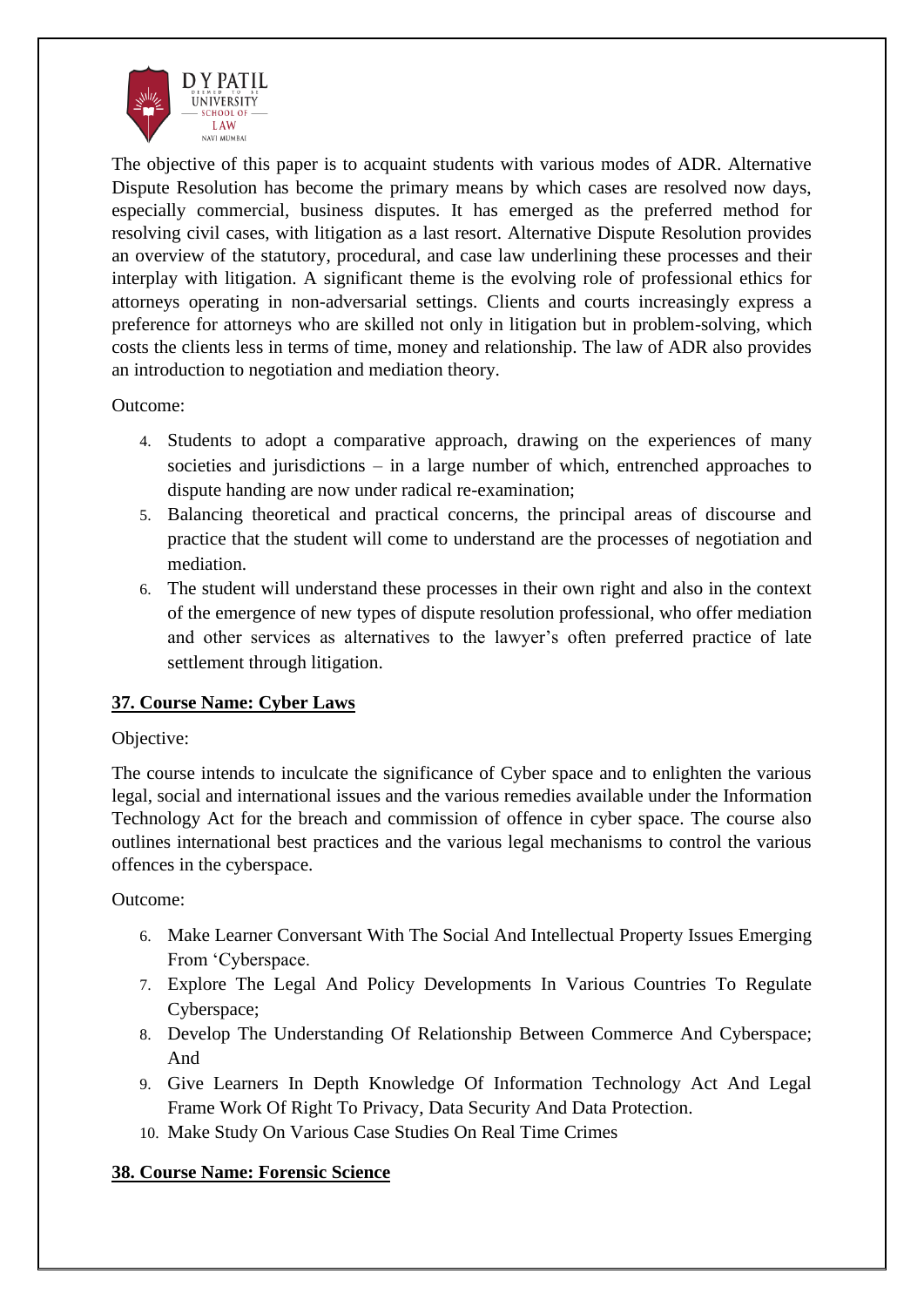

### Objective:

Use of science in adjudication is Forensic science. In modern times criminal justice scenario, the traditional sources of proof which go on to include approvers, eyewitness have gone awry. The trials take just too long to keep the witnesses from turning hostile and the criminals are turning cleverer and more scientific. Due to new developments in the field of science, it is important for the law to keep on the technology and use it for its benefit. It is important that the prosecution agencies rely on something more authentic, more concrete and more productive in terms of convictions without the police having to resort to the methods which not only violate fundamental human rights but also fail to produce positive results most of the time. There has to be something that is available, hence, not prone to the whims of the witnesses

### Outcome:

- 5. To emphasize the importance of scientific methods in crime detection.
- 6. To disseminate information on the advancements in the field of forensic science.
- 7. To highlight the importance of forensic science for perseverance of the society.
- 8. To review the steps necessary for achieving highest excellence in forensic science

#### **39. Course Name: Moot Court Exercise and Internship**

#### Objective:

The term 'moot', according to Oxford and Chambers dictionary means, to propose for discussion; argue for practice; a matter about which there may be disagreement or uncertainly. The Course will help in developing fluency and clear assertion, and also gives one experience in the art of persuasion, and of putting a case concisely and intelligibly. The course not only gives one a picture of practice in court procedures but also helps to develop the self-confidence that every advocate should possess. This paper may have three components of 30 marks each and a viva for 10 marks.

### Outcome:

- 3. Students will develop excellent skills in teamwork, legal research, advocacy and written & oral submissions. The content of each course will be according to rules of each international competition but will generally include a detailed academic content and skills in legal research, advocacy, teamwork and writing.
- 4. This course is taught through workshops and moot court for 8 weeks wherein per day will be of 2 hours as per the timetable provided.

### **40. Course Name: Right to Information Act**

### Objective:

To understand the Meaning and Scope of Right to Information. Free exchange of ideas is a basic pillar of a democratic society. Corruption thrives in sacred places, therefore it is stated that sunlight is the best disinfectant. There should be governance in sunshine. The course is